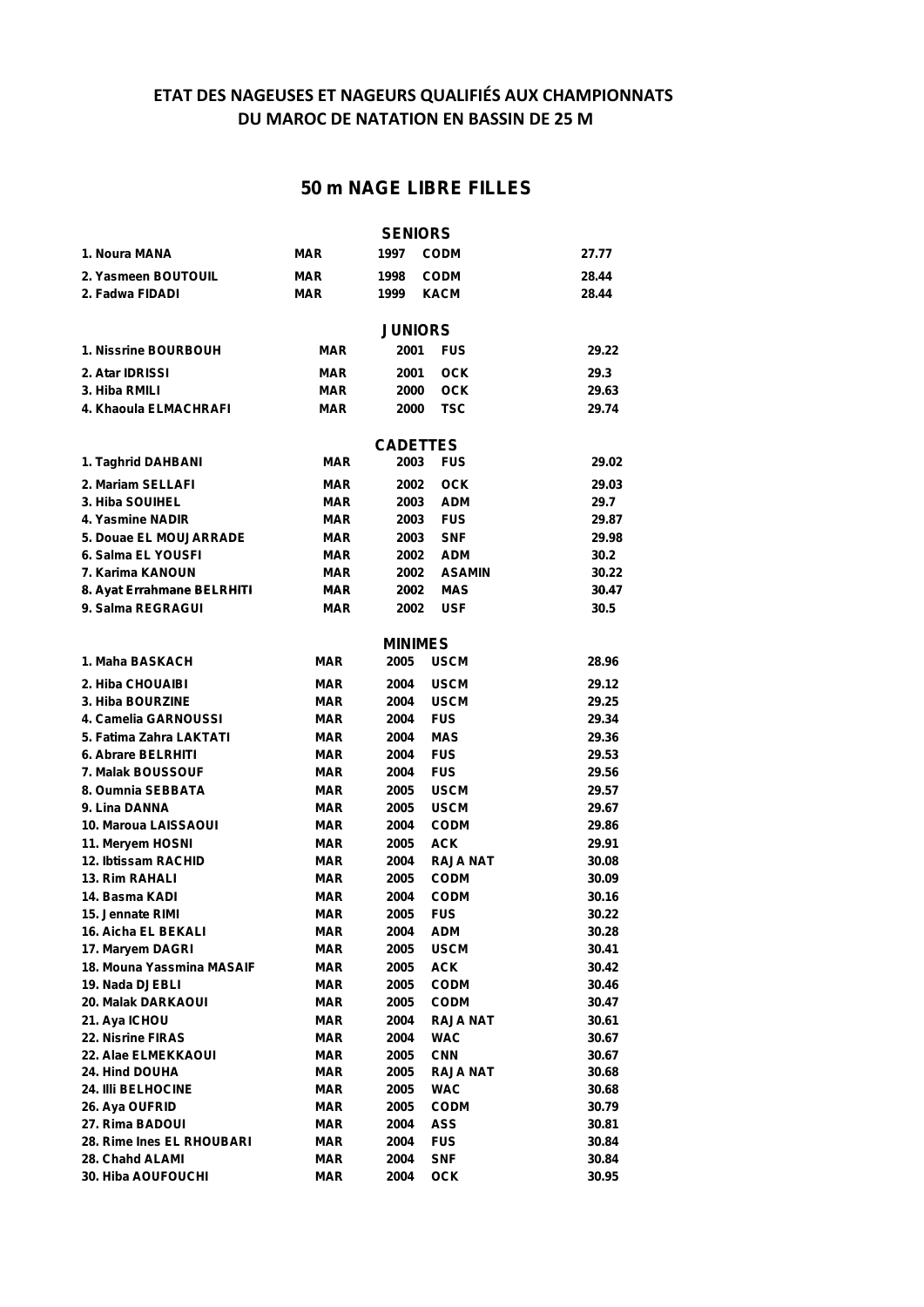|                                 |            |                | <b>SENIORS</b>  |       |
|---------------------------------|------------|----------------|-----------------|-------|
| 1. Souhail HAMOUCHANE           | <b>MAR</b> | 1997           | <b>CODM</b>     | 23.29 |
| 2. Hamza DAHBI SKALI            | <b>MAR</b> | 1998           | <b>CSN</b>      | 24.12 |
| 3. Mehdi EL HAZZAZ              | MAR        | 1991           | <b>ADM</b>      | 24.37 |
| 4. Hassan ZEDDOUK               | <b>MAR</b> | 1997           | <b>FUS</b>      | 25.56 |
| 5. Oussama ZEHNOUNI             | <b>MAR</b> | 1998           | <b>RAJA NAT</b> | 25.76 |
| 6. Mohamed OUAHMID              | <b>MAR</b> | 1998           | <b>ADM</b>      | 25.82 |
| 7. Zouhair EL KHALFI            | <b>MAR</b> | 1993           | <b>RAJA NAT</b> | 25.97 |
|                                 |            |                |                 |       |
|                                 |            | <b>JUNIORS</b> |                 |       |
| <b>1. Ali MSOUGAR</b>           | <b>MAR</b> | 2001           | <b>FUS</b>      | 24.03 |
| 2. Med Yassine BOUKHARI         | <b>MAR</b> | 2001           | <b>FUS</b>      | 24.69 |
| 2. Ali HEMRI                    | <b>MAR</b> | 2001           | <b>FUS</b>      | 24.69 |
| 4. Abdeljabbar REGRAGUI         | <b>MAR</b> | 2001           | <b>CODM</b>     | 24.74 |
| 5. Achraf OUACHIKH              | <b>MAR</b> | 2001           | <b>FUS</b>      | 25    |
| 6. Youssef HEMRI                | <b>MAR</b> | 2001           | <b>FUS</b>      | 25.72 |
| 7. Ilyas BOUDENE                | <b>MAR</b> | 2001           | <b>MAS</b>      | 25.85 |
| 8. Anas OUGOUIS                 | <b>MAR</b> | 2001           | <b>OCK</b>      | 25.9  |
|                                 |            | <b>CADETS</b>  |                 |       |
| 1. Mohamed Taha MALKI           | <b>MAR</b> | 2003           | <b>FUS</b>      | 24.81 |
| 2. Adam SEDDOUK                 | <b>MAR</b> | 2003           | <b>CODM</b>     | 24.82 |
| <b>3. Monssif Hamza TIJARI</b>  | <b>MAR</b> | 2002           | <b>CODM</b>     | 25.81 |
| 4. Monssif HAITAM               | <b>MAR</b> | 2002           | <b>OCK</b>      | 25.84 |
| 5. Ouissam NAJIH                | <b>MAR</b> | 2002           | <b>KACM</b>     | 25.86 |
| 6. Adnane BENADADA              | <b>MAR</b> | 2003           | <b>SNF</b>      | 25.87 |
| 7. Lounes MOUHOUBI              | <b>MAR</b> | 2002           | <b>ASAMIN</b>   | 26.16 |
| 8. Ali KAMIL                    | <b>MAR</b> | 2002           | <b>WAC</b>      | 26.24 |
| 9. Sami SAMRAH                  | <b>MAR</b> | 2003           | <b>CODM</b>     | 26.27 |
| 10. Anir SADIQUI                | <b>MAR</b> | 2003           | <b>USCM</b>     | 26.4  |
| 10. Ayman MEFETTAR              | <b>MAR</b> | 2003           | <b>SNF</b>      | 26.4  |
| 12. Abdelmoughit MAMDOUH        | <b>MAR</b> | 2002           | <b>ADM</b>      | 26.54 |
| <b>13. Wail DAIBOUN</b>         | <b>MAR</b> | 2002           | <b>ACK</b>      | 26.55 |
| <b>14. Anass KEMMOUNE</b>       | <b>MAR</b> | 2003           | <b>SNF</b>      | 26.57 |
| 14. Oussama ELMAHBOUBI          | <b>MAR</b> | 2002           | <b>ADM</b>      | 26.57 |
| <b>16. BACHIR BENABDELJALIL</b> | <b>MAR</b> | 2002           | <b>USCM</b>     | 26.62 |
| <b>16. Anas QOUANANE</b>        | <b>MAR</b> | 2003           | <b>OCK</b>      | 26.62 |
| <b>18. Omar LEBIED</b>          | <b>MAR</b> | 2002           | <b>CSN</b>      | 26.81 |
| <b>19. Youssef KARADA</b>       | <b>MAR</b> | 2003           | <b>ASAMIN</b>   | 26.82 |
| 20. Rayane BOUHAFS              | <b>MAR</b> | 2003           | <b>FUS</b>      | 26.84 |
| 21. Youssef OUKHOUYA            | <b>MAR</b> | 2002           | <b>FUS</b>      | 26.87 |
| 22. Othman RASSI                | <b>MAR</b> | 2002           | <b>UNO</b>      | 26.98 |
| 23. Walid DEQQAOUI              | <b>MAR</b> | 2003           | <b>USF</b>      | 27    |
| 23. Abdenasser LAKRANE          | <b>MAR</b> | 2002           | <b>ACK</b>      | 27    |
|                                 |            |                |                 |       |

|                            |            |      | <b>MINIMES</b>  |       |
|----------------------------|------------|------|-----------------|-------|
| 1. Yasser BENCHEBBA        | <b>MAR</b> | 2004 | <b>FUS</b>      | 25.31 |
| 2. Salim FRIKECH           | <b>MAR</b> | 2004 | <b>CODM</b>     | 25.39 |
| 3. Mohammed MOUISSE        | <b>MAR</b> | 2004 | <b>USF</b>      | 26.8  |
| 4. Mohamed Badr OUAMMOU    | <b>MAR</b> | 2004 | <b>WAC</b>      | 26.98 |
| 5. Karim JENNANE           | MAR        | 2004 | <b>CODM</b>     | 27.16 |
| 6. Mohamed Sami ZEMZAMI    | <b>MAR</b> | 2005 | <b>USCM</b>     | 27.18 |
| 7. Ismail EL YOUSFI        | MAR        | 2004 | <b>RAJA NAT</b> | 27.23 |
| 8. Ayman BOUCETTA          | <b>MAR</b> | 2005 | <b>CNN</b>      | 27.32 |
| 9. Nouh ZAROUKI            | <b>MAR</b> | 2005 | <b>UNO</b>      | 27.56 |
| 10. Hamza BENHLIMA         | <b>MAR</b> | 2004 | <b>USCM</b>     | 27.6  |
| <b>11. Ismail DEQQAOUI</b> | <b>MAR</b> | 2005 | <b>USF</b>      | 27.73 |
| <b>11. Ilias EDDARI</b>    | <b>MAR</b> | 2004 | <b>RAJA NAT</b> | 27.73 |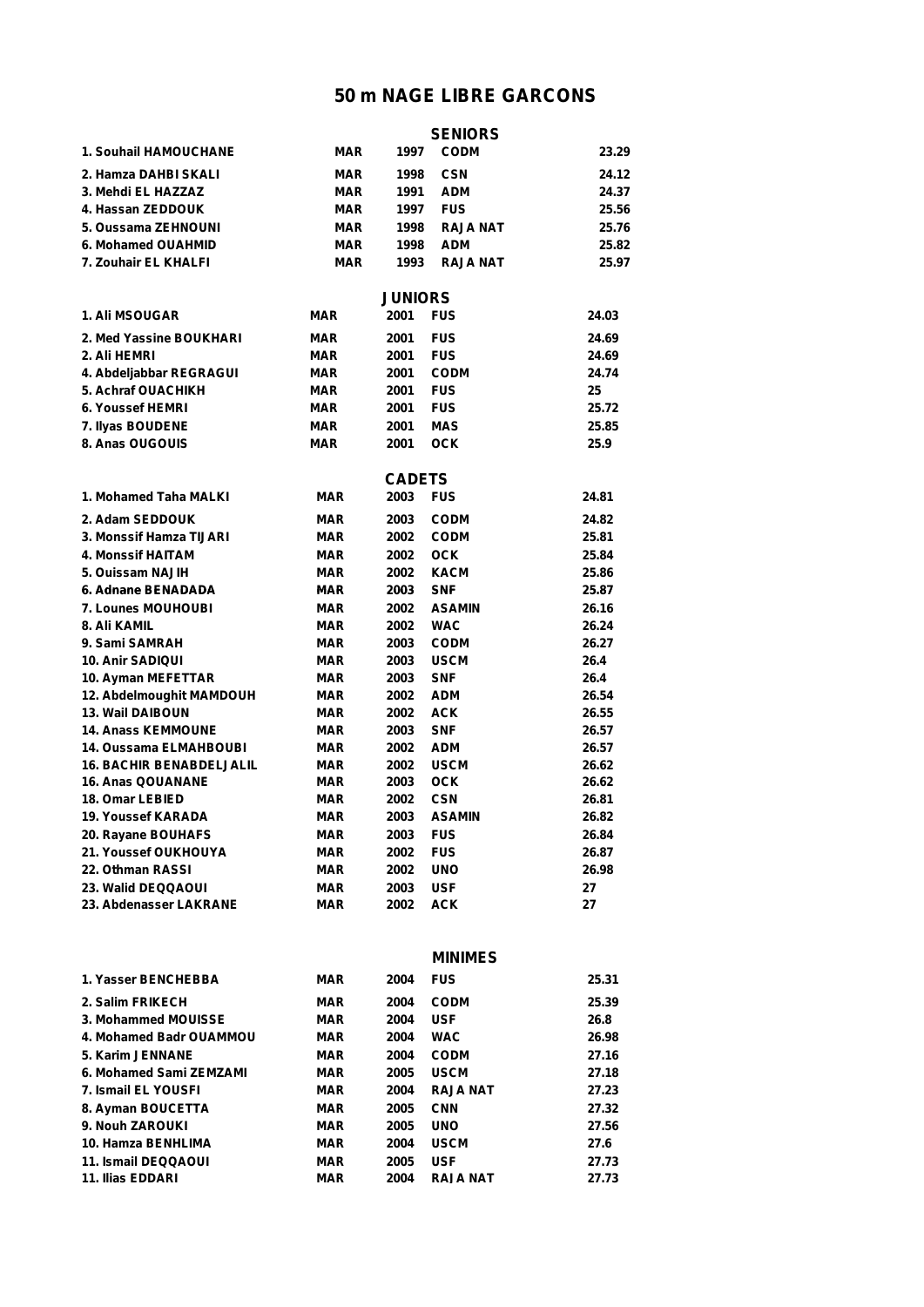### **100 m NAGE LIBRE FILLES**

|                           |            |                 | <b>SENIORS</b>  |         |
|---------------------------|------------|-----------------|-----------------|---------|
| 1. Noura MANA             | <b>MAR</b> | 1997            | <b>CODM</b>     | 59.88   |
| 2. Yasmeen BOUTOUIL       | <b>MAR</b> | 1998            | <b>CODM</b>     | 1:01.49 |
|                           |            |                 | <b>JUNIORS</b>  |         |
|                           |            |                 |                 |         |
| 1. Hiba FAHSI             | MAR        | 2001            | <b>OCK</b>      | 59.84   |
| 2. Narjiss BOURBOUH       | <b>MAR</b> | 2001            | <b>FUS</b>      | 1:03.15 |
| 3. Atar IDRISSI           | <b>MAR</b> | 2001            | <b>OCK</b>      | 1:03.48 |
| 4. Hiba RMILI             | <b>MAR</b> | 2000            | <b>OCK</b>      | 1:04.20 |
|                           |            | <b>CADETTES</b> |                 |         |
| 1. Taghrid DAHBANI        | MAR        | 2003            | <b>FUS</b>      | 1:02.41 |
| 2. Mariam SELLAFI         | <b>MAR</b> | 2002            | <b>OCK</b>      | 1:02.51 |
| 3. Yasmine NADIR          | <b>MAR</b> | 2003            | <b>FUS</b>      | 1:04.03 |
| 4. Imane BASKACH          | <b>MAR</b> | 2003            | <b>USCM</b>     | 1:04.09 |
| 5. Hiba SOUIHEL           | <b>MAR</b> | 2003            | <b>ADM</b>      | 1:04.78 |
|                           |            | <b>MINIMES</b>  |                 |         |
| 1. Maha BASKACH           | <b>MAR</b> | 2005            | <b>USCM</b>     | 1:01.65 |
| 2. Hiba BOURZINE          | <b>MAR</b> | 2004            | <b>USCM</b>     | 1:01.84 |
| 3. Lina DANNA             | <b>MAR</b> | 2005            | <b>USCM</b>     | 1:02.82 |
| 4. Sawsane EL GAMAH       | <b>MAR</b> | 2005            | <b>WAC</b>      | 1:03.27 |
| 5. Hiba CHOUAIBI          | <b>MAR</b> | 2004            | <b>USCM</b>     | 1:03.42 |
| 6. Abrare BELRHITI        | <b>MAR</b> | 2004            | <b>FUS</b>      | 1:03.89 |
| 7. Maryem DAGRI           | <b>MAR</b> | 2005            | <b>USCM</b>     | 1:04.25 |
| 8. Ibtissam RACHID        | <b>MAR</b> | 2004            | <b>RAJA NAT</b> | 1:04.39 |
| 9. Malak BOUSSOUF         | <b>MAR</b> | 2004            | <b>FUS</b>      | 1:04.51 |
| 10. Oumnia SEBBATA        | <b>MAR</b> | 2005            | <b>USCM</b>     | 1:05.31 |
| <b>11. Malak DARKAOUI</b> | <b>MAR</b> | 2005            | <b>CODM</b>     | 1:05.65 |
| 12. Camelia GARNOUSSI     | MAR        | 2004            | <b>FUS</b>      | 1:05.75 |
| <b>13. Rim RAHALI</b>     | <b>MAR</b> | 2005            | <b>CODM</b>     | 1:05.81 |
| <b>14. Hiba AOUFOUCHI</b> | <b>MAR</b> | 2004            | <b>OCK</b>      | 1:05.95 |
| 15. Fatima Zahra LAKTATI  | <b>MAR</b> | 2004            | <b>MAS</b>      | 1:06.04 |
| 16. Jennate RIMI          | MAR        | 2005            | <b>FUS</b>      | 1:06.16 |
| 17. Basma KADI            | <b>MAR</b> | 2004            | <b>CODM</b>     | 1:06.24 |

### **100 m NAGE LIBRE GARCONS**

| MAR        | 1997 | <b>CODM</b> | 51.12                            |
|------------|------|-------------|----------------------------------|
| <b>MAR</b> | 1997 | <b>CODM</b> | 51.43                            |
| <b>MAR</b> | 1991 | <b>ADM</b>  | 51.75                            |
| <b>MAR</b> | 1996 | <b>FUS</b>  | 53.33                            |
| <b>MAR</b> | 1998 | <b>CSN</b>  | 53.74                            |
| <b>MAR</b> | 1997 | <b>FUS</b>  | 55.81                            |
| <b>MAR</b> | 1998 | <b>ADM</b>  | 56.01                            |
| <b>MAR</b> | 1998 | <b>CSE</b>  | 56.84                            |
|            |      |             |                                  |
| <b>MAR</b> | 2001 | <b>FUS</b>  | 52.8                             |
| <b>MAR</b> | 2001 | <b>FUS</b>  | 53.65                            |
| <b>MAR</b> | 2001 | <b>FUS</b>  | 54.41                            |
| <b>MAR</b> | 2001 | <b>CODM</b> | 54.44                            |
| <b>MAR</b> | 2001 | <b>FUS</b>  | 54.63                            |
| <b>MAR</b> | 2000 | оск         | 55.8                             |
|            |      |             | <b>SENIORS</b><br><b>JUNIORS</b> |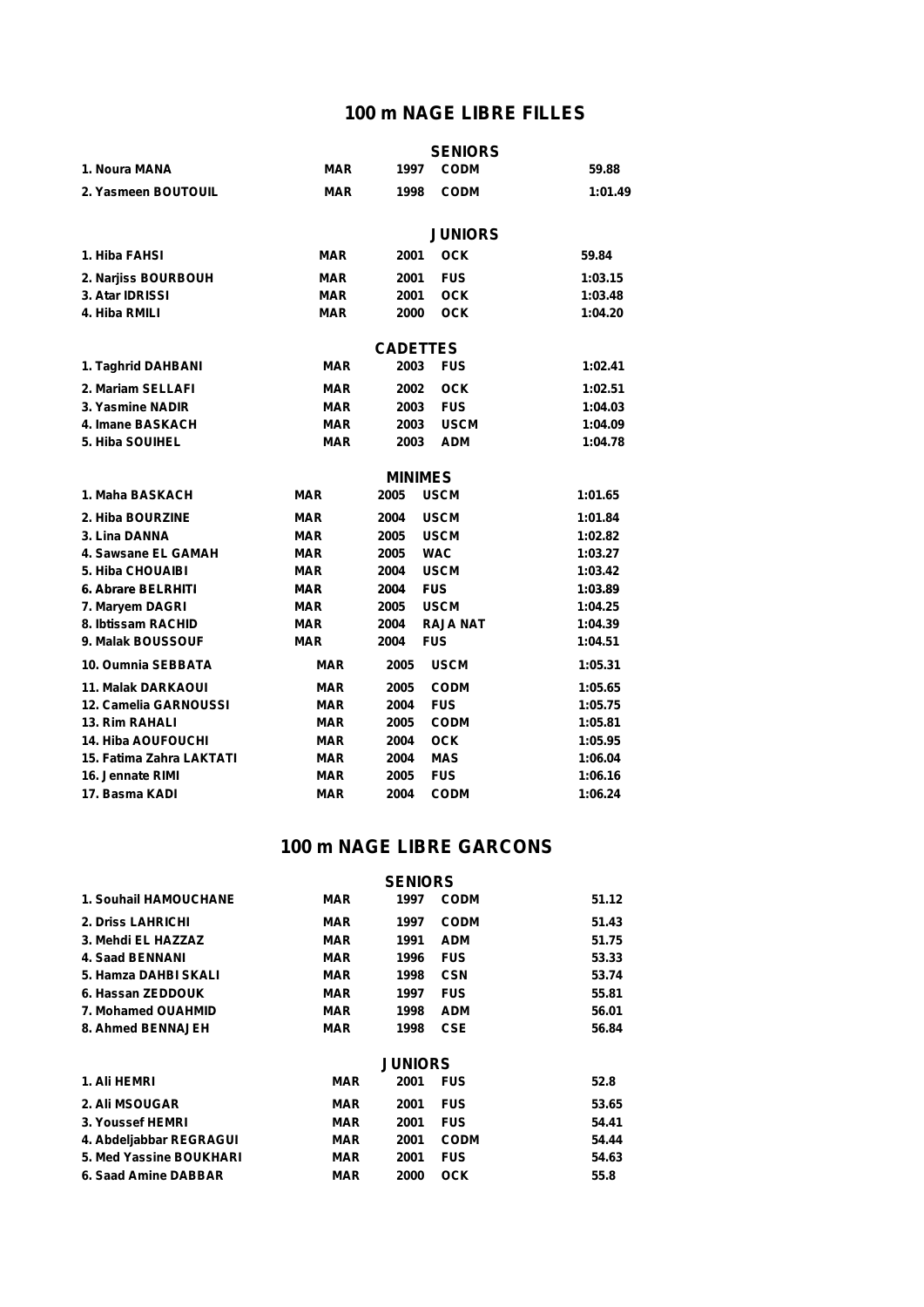| 8. Achraf OUACHIKH        | <b>MAR</b> | 2001           | <b>FUS</b>      | 56.75 |
|---------------------------|------------|----------------|-----------------|-------|
| 10. Abdellah KHARKHACH    | <b>MAR</b> | 2001           | <b>USF</b>      | 56.86 |
|                           |            |                |                 |       |
|                           |            | <b>CADETS</b>  |                 |       |
| 1. Monssif Hamza TIJARI   | <b>MAR</b> | 2002           | <b>CODM</b>     | 56.07 |
| 2. Youssef OUKHOUYA       | <b>MAR</b> | 2002           | <b>FUS</b>      | 56.63 |
| 3. Ouissam NAJIH          | <b>MAR</b> | 2002           | <b>KACM</b>     | 56.74 |
| 4. Adam SEDDOUK           | <b>MAR</b> | 2003           | <b>CODM</b>     | 57.04 |
| 5. Oussama ELMAHBOUBI     | <b>MAR</b> | 2002           | <b>ADM</b>      | 57.18 |
| 6. Mohamed Taha MALKI     | <b>MAR</b> | 2003           | <b>FUS</b>      | 57.32 |
| 7. Idriss AZHAR           | <b>MAR</b> | 2003           | <b>RAJA NAT</b> | 57.58 |
| 8. Rayane BOUHAFS         | <b>MAR</b> | 2003           | <b>FUS</b>      | 57.62 |
| 9. Monssif HAITAM         | <b>MAR</b> | 2002           | <b>OCK</b>      | 57.77 |
| 9. Youssef KARADA         | <b>MAR</b> | 2003           | <b>ASAMIN</b>   | 57.77 |
| <b>11. Anir SADIQUI</b>   | <b>MAR</b> | 2003           | <b>USCM</b>     | 57.81 |
| 12. Abdelmoughit MAMDOUH  | <b>MAR</b> | 2002           | <b>ADM</b>      | 57.82 |
|                           |            | <b>MINIMES</b> |                 |       |
| 1. Salim FRIKECH          | <b>MAR</b> | 2004           | <b>CODM</b>     | 54.73 |
| 2. Yasser BENCHEBBA       | <b>MAR</b> | 2004           | <b>FUS</b>      | 57.03 |
| 3. Ismail EL YOUSFI       | <b>MAR</b> | 2004           | <b>RAJA NAT</b> | 57.66 |
| 4. Ilias EDDARI           | <b>MAR</b> | 2004           | <b>RAJA NAT</b> | 57.83 |
| 5. Mohamed Sami ZEMZAMI   | <b>MAR</b> | 2005           | <b>USCM</b>     | 58.45 |
| <b>6. CHAHINE SAID</b>    | <b>MAR</b> | 2005           | <b>USCM</b>     | 58.81 |
| 7. Hamza BENHLIMA         | <b>MAR</b> | 2004           | <b>USCM</b>     | 59.05 |
| 8. Mohammed MOUISSE       | <b>MAR</b> | 2004           | <b>USF</b>      | 59.07 |
| 9. Adam BOURZINE          | <b>MAR</b> | 2005           | <b>USCM</b>     | 59.64 |
| 10. Mohamed Adam NOURDINE | <b>MAR</b> | 2005           | <b>OCK</b>      | 59.88 |

# **200 m NAGE LIBRE FILLES**

|                           | <b>SENIORS</b>     |                 |                 |         |  |
|---------------------------|--------------------|-----------------|-----------------|---------|--|
| 1. Fadwa FIDADI           | <b>MAR 1999</b>    |                 | <b>KACM</b>     | 2:17.16 |  |
|                           |                    |                 |                 |         |  |
|                           |                    | <b>JUNIORS</b>  |                 |         |  |
| 1. Hiba FAHSI             | <b>MAR</b><br>2001 |                 | <b>OCK</b>      | 2:10.78 |  |
| 2. Atar IDRISSI           | 2001<br><b>MAR</b> |                 | <b>OCK</b>      | 2:19.61 |  |
| 3. Kholoud RHNANE         | <b>MAR</b><br>2001 |                 | <b>FUS</b>      | 2:22.81 |  |
|                           |                    | <b>CADETTES</b> |                 |         |  |
| 1. Ayat Allah EL ANOUAR   | <b>MAR</b>         | 2002            | <b>FUS</b>      | 2:14.65 |  |
| 2. Taghrid DAHBANI        | <b>MAR</b>         | 2003            | <b>FUS</b>      | 2:16.04 |  |
| 3. Mariam SELLAFI         | <b>MAR</b>         | 2002            | <b>OCK</b>      | 2:18.02 |  |
| 4. Imane BASKACH          | <b>MAR</b>         | 2003            | <b>USCM</b>     | 2:21.91 |  |
| 5. Hiba SOUIHEL           | <b>MAR</b>         | 2003            | <b>ADM</b>      | 2:22.16 |  |
|                           |                    | <b>MINIMES</b>  |                 |         |  |
| 1. Hiba BOURZINE          | <b>MAR</b>         | 2004            | <b>USCM</b>     | 2:12.91 |  |
| 2. Lina DANNA             | <b>MAR</b>         | 2005            | <b>USCM</b>     | 2:13.03 |  |
| 3. Maha BASKACH           | <b>MAR</b>         | 2005            | <b>USCM</b>     | 2:15.68 |  |
| 4. Maryem DAGRI           | <b>MAR</b>         | 2005            | <b>USCM</b>     | 2:17.37 |  |
| 5. Oumnia SEBBATA         | <b>MAR</b>         | 2005            | <b>USCM</b>     | 2:17.62 |  |
| 6. Douaa EDDAHBI          | <b>MAR</b>         | 2005            | <b>TSC</b>      | 2:18.48 |  |
| 7. Aicha EL BEKALI        | <b>MAR</b>         | 2004            | <b>ADM</b>      | 2:19.86 |  |
| 8. Hind DOUHA             | <b>MAR</b>         | 2005            | <b>RAJA NAT</b> | 2:20.37 |  |
| 9. Hiba CHOUAIBI          | <b>MAR</b>         | 2004            | <b>USCM</b>     | 2:20.58 |  |
| 10. Jennate RIMI          | <b>MAR</b>         | 2005            | <b>FUS</b>      | 2:22.89 |  |
| <b>11. Malak BOUSSOUF</b> | <b>MAR</b>         | 2004            | <b>FUS</b>      | 2:23.69 |  |
| 12 Ahrare RFI RHITI       | <b>MAR</b>         | 2004            | <b>FUS</b>      | 2-23.84 |  |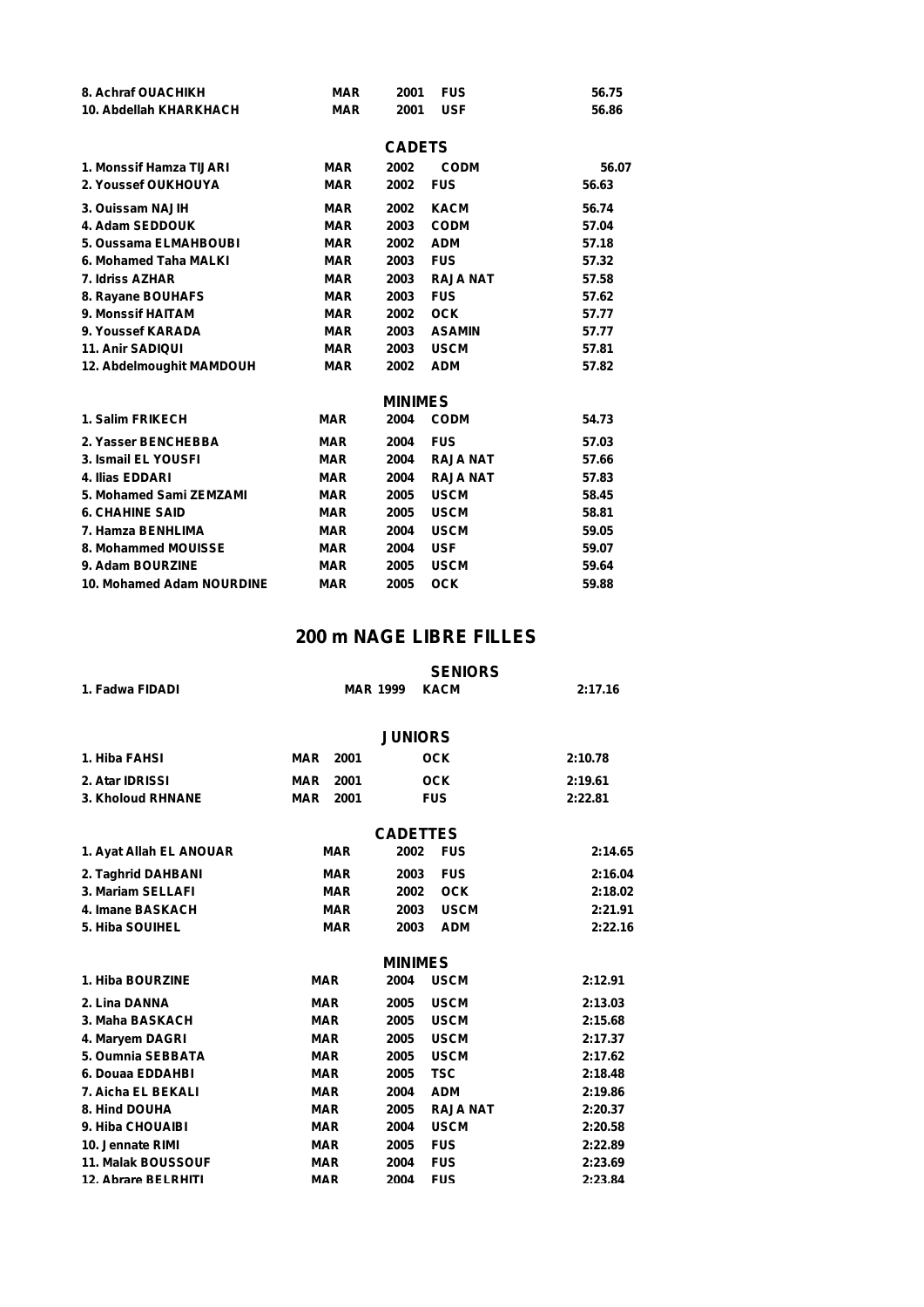| <b>14. Malak DARKAOUI</b>        | <b>MAR</b> | 2005 | CODM        | 2:24.26 |
|----------------------------------|------------|------|-------------|---------|
| <b>15. Rime Ines EL RHOUBARI</b> | <b>MAR</b> | 2004 | <b>FUS</b>  | 2:24.35 |
| <b>16. Mervem BENAYACHE</b>      | <b>MAR</b> | 2004 | <b>USCM</b> | 2:25.32 |
| 17. Lamiaa ELMACHRAFI            | <b>MAR</b> | 2005 | <b>TSC</b>  | 2:26.60 |
| 18. Fatima Zahra LAKTATI         | <b>MAR</b> | 2004 | MAS         | 2:26.88 |

| <b>SENIORS</b>              |            |                |                 |         |  |
|-----------------------------|------------|----------------|-----------------|---------|--|
| 1. Med El Mehdi ESSADIQ     | <b>MAR</b> | 1986           | <b>USCM</b>     | 2:00.11 |  |
|                             |            |                |                 |         |  |
|                             |            | <b>JUNIORS</b> |                 |         |  |
| 1. Ali HEMRI                | MAR        | 2001           | <b>FUS</b>      | 1:54.63 |  |
| 2. Youssef HEMRI            | <b>MAR</b> | 2001           | <b>FUS</b>      | 1:54.79 |  |
| <b>3. Ali MSOUGAR</b>       | <b>MAR</b> | 2001           | <b>FUS</b>      | 1:56.95 |  |
| 4. Saad Amine DABBAR        | <b>MAR</b> | 2000           | <b>OCK</b>      | 2:00.55 |  |
| 5. Abdeljabbar REGRAGUI     | <b>MAR</b> | 2001           | <b>CODM</b>     | 2:01.10 |  |
| 6. Achraf OUACHIKH          | <b>MAR</b> | 2001           | <b>FUS</b>      | 2:05.25 |  |
| 7. Ahmed BENNANI            | <b>MAR</b> | 2001           | <b>FUS</b>      | 2:06.26 |  |
| 8. Yasser AYANE             | <b>MAR</b> | 2001           | <b>CSE</b>      | 2:07.29 |  |
|                             |            | <b>CADETS</b>  |                 |         |  |
| 1. Mohamed Yassine BENSALEH | <b>MAR</b> | 2002           | <b>FUS</b>      | 2:03.48 |  |
| 2. Monssif Hamza TIJARI     | <b>MAR</b> | 2002           | <b>CODM</b>     | 2:03.94 |  |
| 3. Oussama ELMAHBOUBI       | <b>MAR</b> | 2002           | <b>ADM</b>      | 2:05.65 |  |
| 3. Mohamed Amine DIDOUCH    | <b>MAR</b> | 2003           | <b>ASAMIN</b>   | 2:05.65 |  |
| <b>5. Youssef OUKHOUYA</b>  | <b>MAR</b> | 2002           | <b>FUS</b>      | 2:05.87 |  |
| 6. Ouissam NAJIH            | <b>MAR</b> | 2002           | <b>KACM</b>     | 2:05.88 |  |
| 7. Youssef KARADA           | <b>MAR</b> | 2003           | <b>ASAMIN</b>   | 2:06.91 |  |
| 8. Adam ZIANE               | <b>MAR</b> | 2002           | <b>WAC</b>      | 2:07.15 |  |
| 9. Anir SADIQUI             | <b>MAR</b> | 2003           | <b>USCM</b>     | 2:07.24 |  |
| 10. Adam BELAFIA            | <b>MAR</b> | 2002           | <b>USCM</b>     | 2:07.30 |  |
| <b>11. Anas QOUANANE</b>    | <b>MAR</b> | 2003           | <b>OCK</b>      | 2:07.57 |  |
| 12. Adam SEDDOUK            | <b>MAR</b> | 2003           | <b>CODM</b>     | 2:09.16 |  |
| 13. Rayane BOUHAFS          | <b>MAR</b> | 2003           | <b>FUS</b>      | 2:09.26 |  |
|                             |            | <b>MINIMES</b> |                 |         |  |
| 1. Yasser BENCHEBBA         | <b>MAR</b> | 2004           | <b>FUS</b>      | 2:00.91 |  |
| 2. Hamza BENHLIMA           | <b>MAR</b> | 2004           | <b>USCM</b>     | 2:03.45 |  |
| 3. Salim FRIKECH            | <b>MAR</b> | 2004           | <b>CODM</b>     | 2:03.87 |  |
| 4. Ismail EL YOUSFI         | <b>MAR</b> | 2004           | <b>RAJA NAT</b> | 2:05.98 |  |
| 5. Mohamed Sami ZEMZAMI     | <b>MAR</b> | 2005           | <b>USCM</b>     | 2:06.76 |  |
| <b>6. CHAHINE SAID</b>      | <b>MAR</b> | 2005           | <b>USCM</b>     | 2:09.13 |  |
| 7. Adam BOURZINE            | <b>MAR</b> | 2005           | <b>USCM</b>     | 2:10.93 |  |
| 8. Ilias EDDARI             | <b>MAR</b> | 2004           | <b>RAJA NAT</b> | 2:11.53 |  |
| 9. Mohammed MOUISSE         | <b>MAR</b> | 2004           | <b>USF</b>      | 2:12.73 |  |
| <b>10. Karim JENNANE</b>    | MAR        | 2004           | <b>CODM</b>     | 2:14.34 |  |
| 11. Mohamed Adam NOURDINE   | <b>MAR</b> | 2005           | оск             | 2:14.80 |  |

## **400 m NAGE LIBRE FILLES**

|                 | <b>SENIORS</b>  |          |         |
|-----------------|-----------------|----------|---------|
| 1. Fadwa FIDADI | MAR 1999 KACM   |          | 4:52.81 |
| 2. Rim CHAKRI   | <b>MAR 1997</b> | RAJA NAT | 5:04.48 |

#### **JUNIORS**

| 1. Hiba FAHSI | <b>MAR</b> | 2001 | оск | 4:44.12 |
|---------------|------------|------|-----|---------|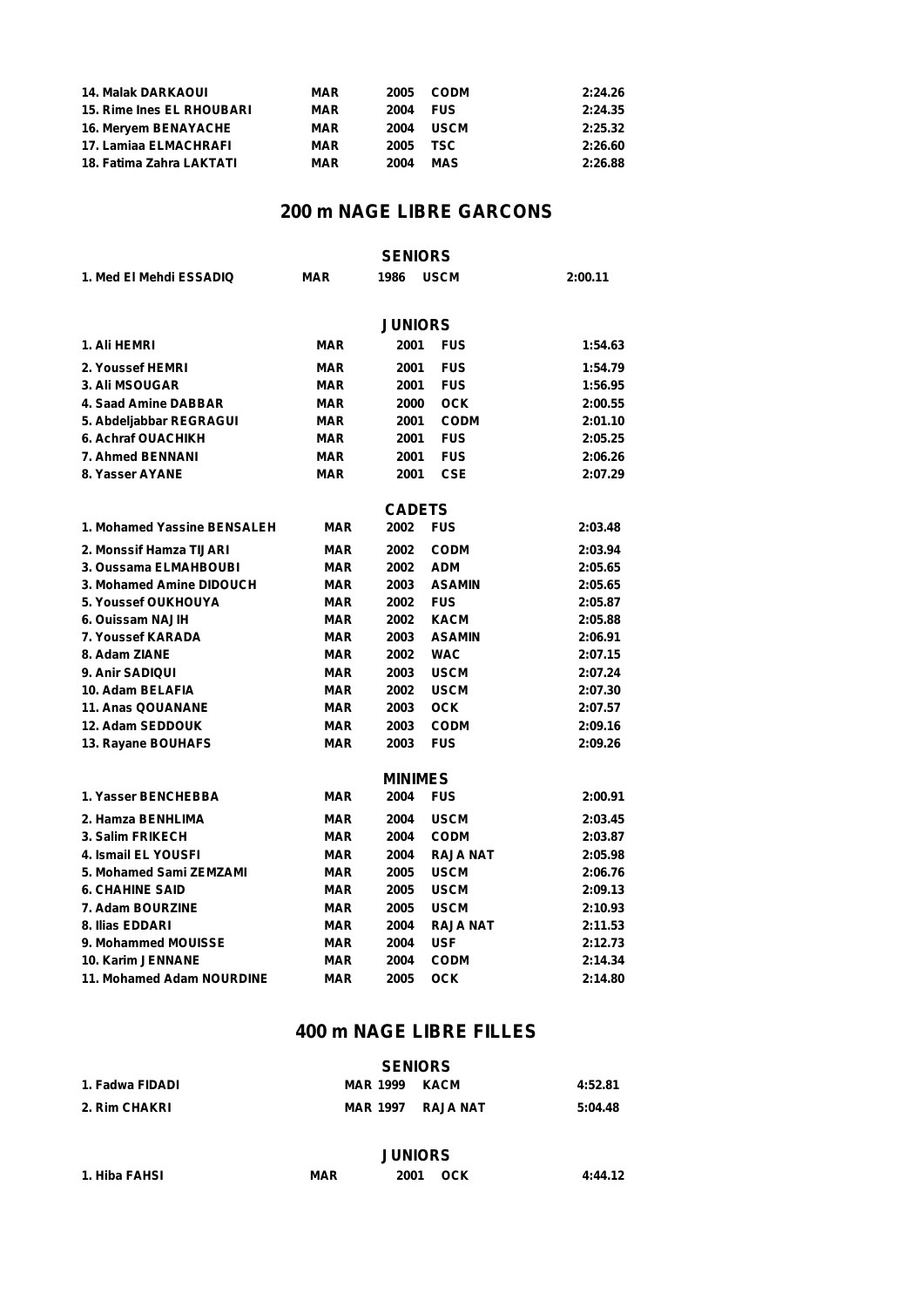| 3. Kholoud RHNANE          | <b>MAR</b> | 2001            | <b>FUS</b>      | 4:57.06 |
|----------------------------|------------|-----------------|-----------------|---------|
| 4. Houda ALACHBILI         | MAR        | 2000            | <b>WAC</b>      | 5:08.66 |
| 5. Nissrine BOURBOUH       | <b>MAR</b> | 2001            | <b>FUS</b>      | 5:11.65 |
| 6. Mariam BENSALAH         | MAR        | 2001            | <b>USCM</b>     | 5:11.84 |
|                            |            | <b>CADETTES</b> |                 |         |
| 1. Taghrid DAHBANI         | <b>MAR</b> | 2003            | <b>FUS</b>      | 4:41.14 |
| 2. Ayat Allah EL ANOUAR    | <b>MAR</b> | 2002            | <b>FUS</b>      | 4:46.50 |
| 3. Hiba LAKNIT             | <b>MAR</b> | 2002            | <b>OCK</b>      | 4:48.60 |
| 4. Mariam SELLAFI          | <b>MAR</b> | 2002            | <b>OCK</b>      | 4:52.81 |
| 5. Hiba SOUIHEL            | <b>MAR</b> | 2003            | <b>ADM</b>      | 4:58.91 |
| 6. Imane BASKACH           | <b>MAR</b> | 2003            | <b>USCM</b>     | 5:02.66 |
| 7. Rim BOUJNANE            | <b>MAR</b> | 2003            | <b>CSE</b>      | 5:08.55 |
| 8. Hajar SABER             | <b>MAR</b> | 2003            | <b>CODM</b>     | 5:13.89 |
|                            |            | <b>MINIMES</b>  |                 |         |
| 1. Lina DANNA              | MAR        | 2005            | <b>USCM</b>     | 4:41.05 |
| 2. Maha BASKACH            | <b>MAR</b> | 2005            | <b>USCM</b>     | 4:41.41 |
| 3. Hiba BOURZINE           | <b>MAR</b> | 2004            | <b>USCM</b>     | 4:42.69 |
| 4. Maryem DAGRI            | <b>MAR</b> | 2005            | <b>USCM</b>     | 4:51.97 |
| 5. Douaa EDDAHBI           | <b>MAR</b> | 2005            | <b>TSC</b>      | 4:54.46 |
| 6. Malak BOUSSOUF          | <b>MAR</b> | 2004            | <b>FUS</b>      | 4:59.00 |
| 7. Hiba CHOUAIBI           | <b>MAR</b> | 2004            | <b>USCM</b>     | 4:59.33 |
| 8. Oumnia SEBBATA          | <b>MAR</b> | 2005            | <b>USCM</b>     | 4:59.37 |
| 9. Hind DOUHA              | <b>MAR</b> | 2005            | <b>RAJA NAT</b> | 5:01.18 |
| 10. Maroua LAISSAOUI       | <b>MAR</b> | 2004            | <b>CODM</b>     | 5:04.89 |
| 11. Abrare BELRHITI        | <b>MAR</b> | 2004            | <b>FUS</b>      | 5:05.50 |
| <b>12. Malak DARKAOUI</b>  | <b>MAR</b> | 2005            | <b>CODM</b>     | 5:06.44 |
| 13. Jennate RIMI           | <b>MAR</b> | 2005            | <b>FUS</b>      | 5:06.91 |
| <b>14. Hiba AOUFOUCHI</b>  | <b>MAR</b> | 2004            | <b>OCK</b>      | 5:07.59 |
| 15. Meryem BENAYACHE       | <b>MAR</b> | 2004            | <b>USCM</b>     | 5:07.78 |
| <b>16. Aicha EL BEKALI</b> | <b>MAR</b> | 2004            | <b>ADM</b>      | 5:08.49 |
| <b>17. Hadil CHAHIDI</b>   | <b>MAR</b> | 2005            | <b>USCM</b>     | 5:09.01 |
| 18. Meryem HOSNI           | MAR        | 2005            | <b>ACK</b>      | 5:10.23 |
| <b>19. Rim RAHALI</b>      | <b>MAR</b> | 2005            | <b>CODM</b>     | 5:10.72 |
| 20. Ibtissam RACHID        | <b>MAR</b> | 2004            | <b>RAJA NAT</b> | 5:11.50 |
| 21. Camelia GARNOUSSI      | <b>MAR</b> | 2004            | <b>FUS</b>      | 5:13.14 |
| 22. Alae ELMEKKAOUI        | <b>MAR</b> | 2005            | <b>CNN</b>      | 5:13.24 |
| 23. Sarah ZOUBIR           | MAR        | 2004            | <b>OCK</b>      | 5:14.31 |
| 24. Kamilia MAALOUF        | <b>MAR</b> | 2004            | <b>RAJA NAT</b> | 5:15.00 |
| 25. Rime Ines EL RHOUBARI  | <b>MAR</b> | 2004            | <b>FUS</b>      | 5:16.14 |
| 26. Fatima Zahra LAKTATI   | MAR        | 2004            | <b>MAS</b>      | 5:17.02 |
| 27. Rim IDRISSI ROCHI ISSI | MAR        | 2005            | <b>SNF</b>      | 5:17.17 |
| 28. Yasmine RIAD           | MAR        | 2004            | <b>FUS</b>      | 5:18.29 |
| 29. Chahd MACHKOUR         | <b>MAR</b> | 2004            | <b>WAC</b>      | 5:18.97 |
| 30. Sara MAKY              | MAR        | 2004            | <b>TSC</b>      | 5:19.35 |
| 31. Meryem AIT BENALI      | <b>MAR</b> | 2004            | <b>CODM</b>     | 5:19.68 |

|                        |     |             | <b>SENIORS</b> |            |         |
|------------------------|-----|-------------|----------------|------------|---------|
| 1. Said SABER          |     | MAR         | 1995           | <b>CNN</b> | 4:07.89 |
| 2. Hicham TIJARI       |     | <b>MAR</b>  | 1998           | <b>FUS</b> | 4:25.41 |
|                        |     |             | <b>JUNIORS</b> |            |         |
| 1. Ali HEMRI           | MAR | 2001        |                | <b>FUS</b> | 4:02.90 |
| 2. Youssef HEMRI       | MAR | 2001        |                | <b>FUS</b> | 4:05.14 |
| <b>3. Ali MSOUGAR</b>  | MAR | 2001        |                | <b>FUS</b> | 4:08.31 |
| 4. Saad Amine DABBAR   | MAR | 2000        |                | <b>OCK</b> | 4:16.43 |
| $\cdots$ . I resistant |     | <b>0004</b> |                | <b>FUO</b> | .       |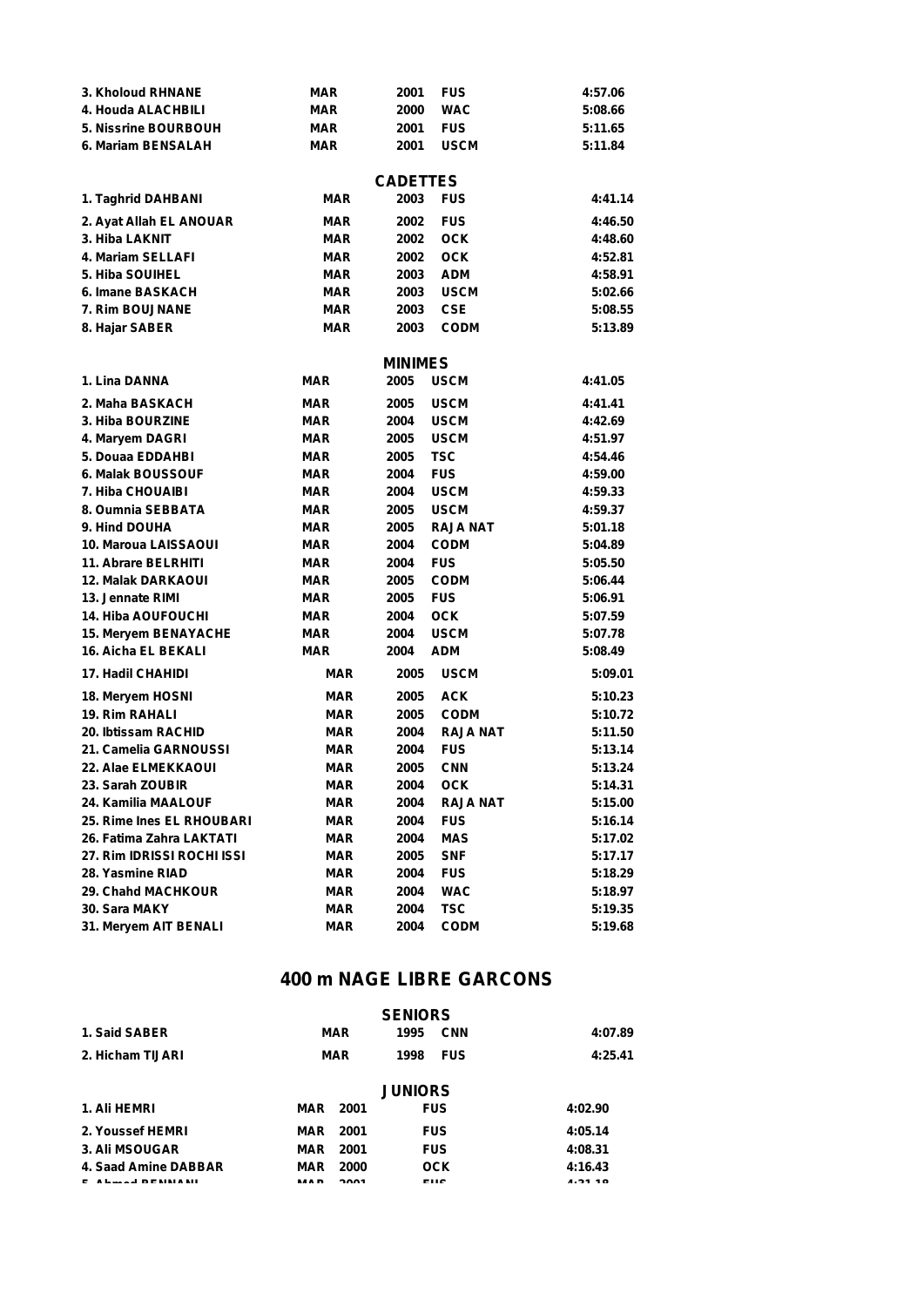| 7. Ilyas BOUDENE            | <b>MAR</b> | 2001           | <b>MAS</b>      | 4:34.45 |
|-----------------------------|------------|----------------|-----------------|---------|
| <b>CADETS</b>               |            |                |                 |         |
| 1. Youssef OUKHOUYA         | <b>MAR</b> | 2002           | <b>FUS</b>      | 4:25.86 |
| 2. Mohamed Amine DIDOUCH    | <b>MAR</b> | 2003           | <b>ASAMIN</b>   | 4:28.13 |
| 3. Oussama ELMAHBOUBI       | <b>MAR</b> | 2002           | <b>ADM</b>      | 4:31.20 |
| 4. Mohamed Yassine BENSALEH | <b>MAR</b> | 2002           | <b>FUS</b>      | 4:32.21 |
| 5. Youssef KARADA           | <b>MAR</b> | 2003           | <b>ASAMIN</b>   | 4:32.32 |
| 6. Ayman EL MECHRAFI        | <b>MAR</b> | 2002           | <b>USCM</b>     | 4:32.57 |
| 7. Adam SEDDOUK             | <b>MAR</b> | 2003           | <b>CODM</b>     | 4:33.54 |
| 7. Monssif Hamza TIJARI     | <b>MAR</b> | 2002           | <b>CODM</b>     | 4:33.54 |
| 9. Zakariae AMALI           | <b>MAR</b> | 2003           | <b>CODM</b>     | 4:34.22 |
| <b>10. Lounes MOUHOUBI</b>  | <b>MAR</b> | 2002           | <b>ASAMIN</b>   | 4:34.33 |
| 11. Adam ZIANE              | <b>MAR</b> | 2002           | <b>WAC</b>      | 4:34.53 |
| 12. Adam BELAFIA            | <b>MAR</b> | 2002           | <b>USCM</b>     | 4:36.32 |
| 13. Yahya MOUHIB            | <b>MAR</b> | 2002           | <b>OCK</b>      | 4:38.82 |
| <b>14. Anas QOUANANE</b>    | <b>MAR</b> | 2003           | <b>OCK</b>      | 4:39.13 |
| <b>15. Ayoub RABOUN</b>     | <b>MAR</b> | 2003           | <b>ASAMIN</b>   | 4:39.33 |
|                             |            | <b>MINIMES</b> |                 |         |
| 1. Yasser BENCHEBBA         | <b>MAR</b> | 2004           | <b>FUS</b>      | 4:11.19 |
| 2. Hamza BENHLIMA           | <b>MAR</b> | 2004           | <b>USCM</b>     | 4:13.61 |
| <b>3. CHAHINE SAID</b>      | <b>MAR</b> | 2005           | <b>USCM</b>     | 4:24.74 |
| 4. Adam BOURZINE            | <b>MAR</b> | 2005           | <b>USCM</b>     | 4:28.16 |
| 5. Ismail EL YOUSFI         | <b>MAR</b> | 2004           | <b>RAJA NAT</b> | 4:29.71 |
| 6. Ilias EDDARI             | <b>MAR</b> | 2004           | <b>RAJA NAT</b> | 4:31.63 |
| 7. Mohamed Sami ZEMZAMI     | <b>MAR</b> | 2005           | <b>USCM</b>     | 4:32.91 |
| 8. Salim FRIKECH            | <b>MAR</b> | 2004           | <b>CODM</b>     | 4:41.77 |
| 9. Mohammed MOUISSE         | <b>MAR</b> | 2004           | <b>USF</b>      | 4:44.84 |

## **800 m NAGE LIBRE FILLES**

|                     | <b>JUNIORS</b> |                     |          |  |  |
|---------------------|----------------|---------------------|----------|--|--|
| 1. Kholoud RHNANE   | <b>MAR</b>     | <b>FUS</b><br>2001  | 10:13.69 |  |  |
| 2. Narjiss BOURBOUH | MAR            | <b>FUS</b><br>2001  | 10:18.81 |  |  |
| 3. Atar IDRISSI     | <b>MAR</b>     | 2001<br>OCK         | 10:21.27 |  |  |
| 4. Mariam BENSALAH  | <b>MAR</b>     | <b>USCM</b><br>2001 | 10:43.62 |  |  |

| <b>CADETTES</b> |  |
|-----------------|--|
|-----------------|--|

|                         |            | _________ |             |          |
|-------------------------|------------|-----------|-------------|----------|
| 1. Ayat Allah EL ANOUAR | <b>MAR</b> | 2002 FUS  |             | 9:44.61  |
| 2. Taghrid DAHBANI      | <b>MAR</b> | 2003      | <b>FUS</b>  | 9:46.14  |
| 3. Hiba LAKNIT          | <b>MAR</b> | 2002      | OCK         | 9:53.76  |
| 4. Imane BASKACH        | MAR        | 2003      | <b>USCM</b> | 10:24.00 |
| 5. Hajar SABER          | <b>MAR</b> | 2003      | <b>CODM</b> | 10:45.15 |
|                         |            |           |             |          |

#### **MINIMES**

| 1. Lina DANNA                     | <b>MAR</b> | 2005 | <b>USCM</b> | 9:37.25  |
|-----------------------------------|------------|------|-------------|----------|
| 2. Hiba BOURZINE                  | <b>MAR</b> | 2004 | <b>USCM</b> | 9:38.82  |
| 3. Maha BASKACH                   | MAR        | 2005 | <b>USCM</b> | 9:54.41  |
| 4. Maryem DAGRI                   | MAR        | 2005 | <b>USCM</b> | 9:58.28  |
| 5. Oumnia SEBBATA                 | MAR        | 2005 | <b>USCM</b> | 10:02.08 |
| 6. Malak BOUSSOUF                 | <b>MAR</b> | 2004 | <b>FUS</b>  | 10:11.32 |
| 7. Mervem BENAYACHE               | <b>MAR</b> | 2004 | <b>USCM</b> | 10:22.89 |
| 8. Malak DARKAOUI                 | <b>MAR</b> | 2005 | <b>CODM</b> | 10:30.21 |
| 9. Sarah ZOUBIR                   | <b>MAR</b> | 2004 | <b>OCK</b>  | 10:41.05 |
| <b>10. Hadil CHAHIDI</b>          | <b>MAR</b> | 2005 | <b>USCM</b> | 10:46.59 |
| <b>11. Rim IDRISSI ROCHI ISSI</b> | <b>MAR</b> | 2005 | <b>SNF</b>  | 10:46.74 |
| 12. Oumaima RACHIDI ALAOUI        | <b>MAR</b> | 2004 | <b>USCM</b> | 10:48.18 |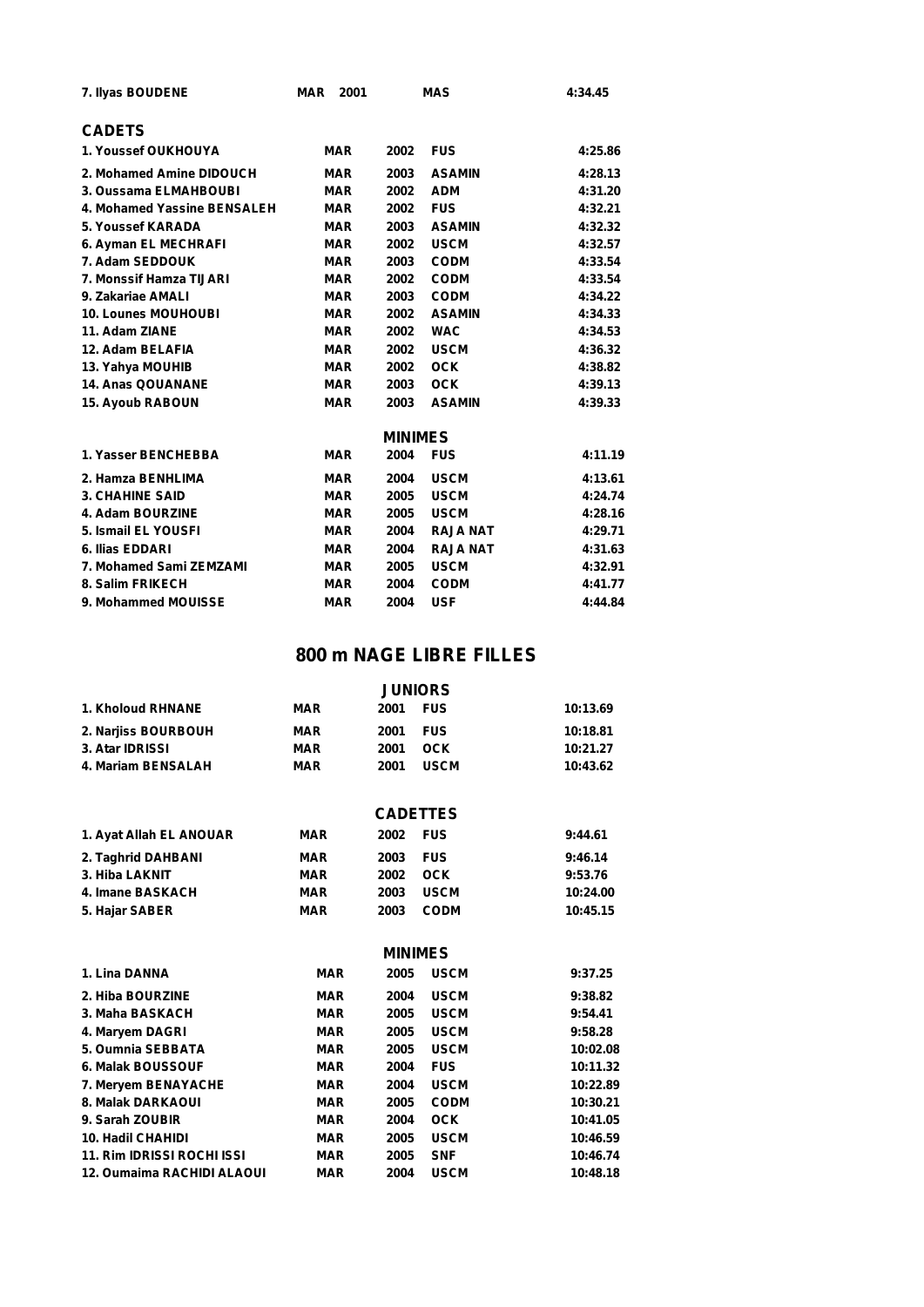| <b>15. Hiba AOUFOUCHI</b> | <b>MAR</b> | 2004     | оск | 10:50.52 |
|---------------------------|------------|----------|-----|----------|
| <b>16. Sara BELLAMINE</b> | <b>MAR</b> | 2004 ASS |     | 10:56.96 |
| 17. Fadila ZEHAUF         | <b>MAR</b> | 2005     | ACK | 10:58.78 |

|                              |            | <b>SENIORS</b> |               |          |
|------------------------------|------------|----------------|---------------|----------|
| 1. Med El Mehdi ESSADIQ      | <b>MAR</b> | 1986           | <b>USCM</b>   | 9:01.54  |
| 2. Hicham TIJARI             | <b>MAR</b> | 1998           | <b>FUS</b>    | 9:33.88  |
|                              |            | <b>JUNIORS</b> |               |          |
| 1. Youssef HEMRI             | MAR        | 2001           | <b>FUS</b>    | 8:27.25  |
|                              |            |                |               |          |
| 2. Ali HEMRI                 | <b>MAR</b> | 2001           | <b>FUS</b>    | 8:32.33  |
| <b>3. Ali MSOUGAR</b>        | <b>MAR</b> | 2001           | <b>FUS</b>    | 8:38.04  |
| 4. Saad Amine DABBAR         | <b>MAR</b> | 2000           | <b>OCK</b>    | 8:55.43  |
| 5. Marouane RAJI             | <b>MAR</b> | 2000           | <b>USCM</b>   | 9:27.03  |
| 6. Ali MOKHTARI              | <b>MAR</b> | 2001           | USCM          | 9:57.91  |
|                              |            | <b>CADETS</b>  |               |          |
| 1. Youssef OUKHOUYA          | MAR        | 2002           | <b>FUS</b>    | 9:15.48  |
| 2. Ayman EL MECHRAFI         | MAR        | 2002           | <b>USCM</b>   | 9:15.55  |
| 3. Mohamed Yassine BENSALEH  | MAR        | 2002           | <b>FUS</b>    | 9:17.53  |
| 4. Mohamed Amine DIDOUCH     | MAR        | 2003           | <b>ASAMIN</b> | 9:26.70  |
| 5. Monssif Hamza TIJARI      | MAR        | 2002           | <b>CODM</b>   | 9:34.25  |
| 6. Adam SEDDOUK              | MAR        | 2003           | <b>CODM</b>   | 9:37.11  |
| 7. Adam BELAFIA              | <b>MAR</b> | 2002           | <b>USCM</b>   | 9:40.65  |
| 8. Achraf HMAITTANE          | <b>MAR</b> | 2003           | <b>ASAMIN</b> | 9:47.23  |
| 9. Anir SADIQUI              | MAR        | 2003           | <b>USCM</b>   | 9:47.36  |
| 10. Yahya MOUHIB             | <b>MAR</b> | 2002           | <b>OCK</b>    | 9:59.34  |
| 11. Ayoub RABOUN             | <b>MAR</b> | 2003           | <b>ASAMIN</b> | 10:01.38 |
| <b>12. Soufiane TAYEBI</b>   | <b>MAR</b> | 2003           | <b>FUS</b>    | 10:10.46 |
| <b>13. Walid DEQQAOUI</b>    | <b>MAR</b> | 2003           | USF           | 10:22.58 |
|                              |            | <b>MINIMES</b> |               |          |
| 1. Yasser BENCHEBBA          | <b>MAR</b> | 2004           | <b>FUS</b>    | 8:38.01  |
| 2. Hamza BENHLIMA            | <b>MAR</b> | 2004           | <b>USCM</b>   | 8:51.17  |
| <b>3. CHAHINE SAID</b>       | <b>MAR</b> | 2005           | <b>USCM</b>   | 9:00.66  |
| 4. Mohamed Sami ZEMZAMI      | MAR        | 2005           | <b>USCM</b>   | 9:22.74  |
| 5. Adam BOURZINE             | MAR        | 2005           | <b>USCM</b>   | 9:24.74  |
| 6. Mohamed Adam NOURDINE     | <b>MAR</b> | 2005           | <b>OCK</b>    | 10:03.07 |
| 7. Mohammed MOUISSE          | MAR        | 2004           | <b>USF</b>    | 10:03.13 |
| 8. Abdellah ESSONNI          | <b>MAR</b> | 2004           | <b>CODM</b>   | 10:10.56 |
| 9. Yahya TOURABI             | MAR        | 2005           | <b>FUS</b>    | 10:10.58 |
| <b>10. Youssef BOUHMOUCH</b> | MAR        | 2004           | <b>USCM</b>   | 10:10.60 |
| 11. Yassir EL MADANI         | <b>MAR</b> | 2005           | <b>FUS</b>    | 10:18.15 |
| 12. Amine ZOUBIR             | <b>MAR</b> | 2004           | <b>OCK</b>    | 10:21.20 |
| 13. Othmane ZITOUNI          | <b>MAR</b> | 2005           | <b>CODM</b>   | 10:22.34 |
| 14. Sami KASMI               | <b>MAR</b> | 2005           | <b>FUS</b>    | 10:23.53 |
| 15. Yasser OUARIACH          | <b>MAR</b> | 2005           | U.S.O         | 10:25.73 |
| 16. Ahmed Rayane ELYACOUTI   | <b>MAR</b> | 2005           | <b>USCM</b>   | 10:26.54 |
| 17. Yasser BENHIDA           | <b>MAR</b> | 2005           | <b>ASAMIN</b> | 10:31.06 |
| 18. Taha CHTATI              | <b>MAR</b> | 2005           | <b>CODM</b>   | 10:32.07 |
| <b>19. Hatim CHEHIBA</b>     | <b>MAR</b> | 2005           | <b>OCK</b>    | 10:32.37 |

## **1500 m NAGE LIBRE FILLES**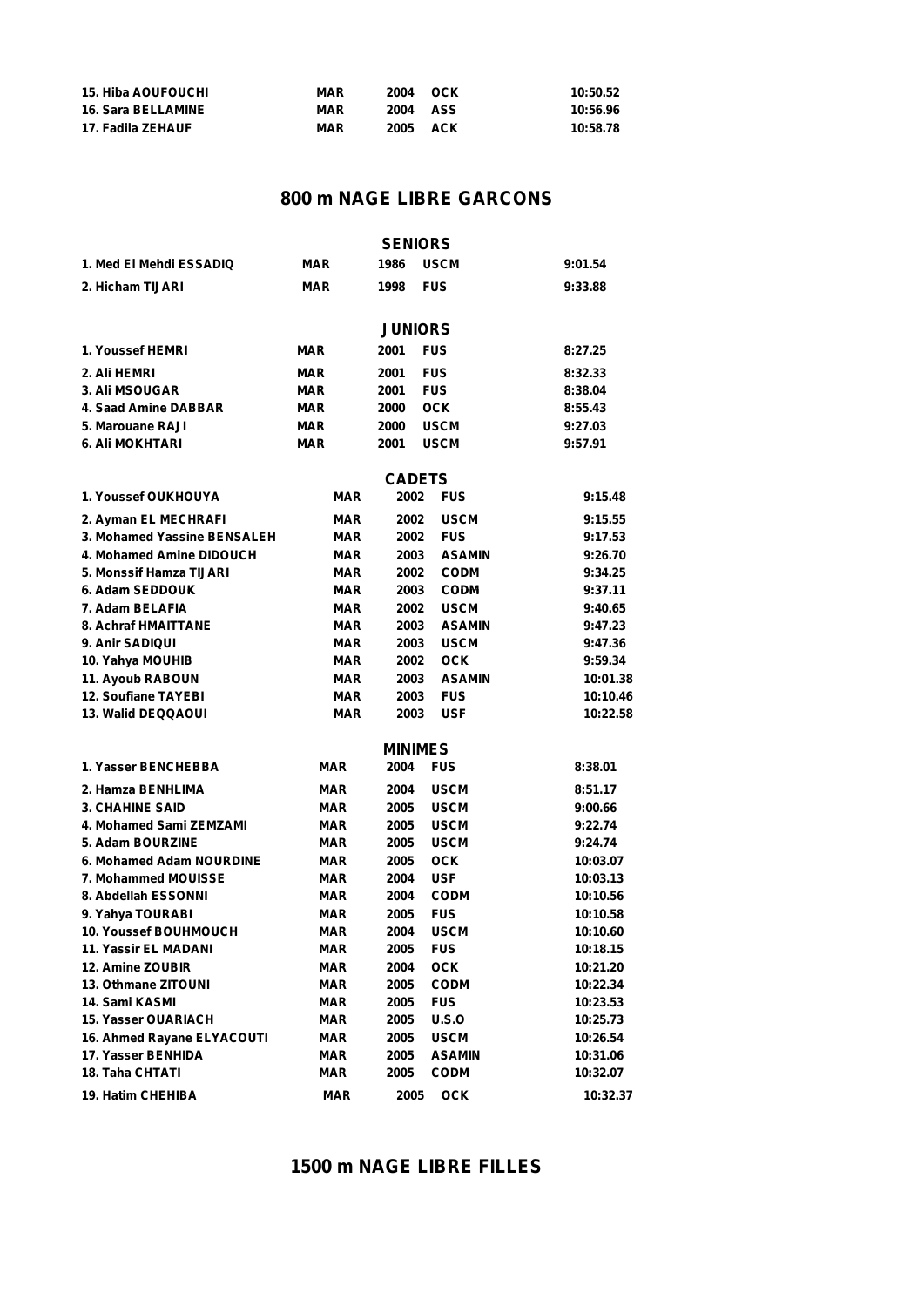|                   | <b>JUNIORS</b> |             |          |  |  |
|-------------------|----------------|-------------|----------|--|--|
| 1. Hiba FAHSI     | <b>MAR</b>     | 2001<br>OCK | 18:52.06 |  |  |
| 2. Kholoud RHNANE | <b>MAR</b>     | 2001<br>FUS | 19:24.82 |  |  |

| 2003 | <b>FUS</b>                                                                                                                                                           | 18:35.03                          |
|------|----------------------------------------------------------------------------------------------------------------------------------------------------------------------|-----------------------------------|
| 2002 | <b>FUS</b>                                                                                                                                                           | 18:57.83                          |
| 2002 | <b>OCK</b>                                                                                                                                                           | 19:18.50                          |
| 2002 | <b>OCK</b>                                                                                                                                                           | 19:54.17                          |
|      |                                                                                                                                                                      |                                   |
| 2004 | <b>USCM</b>                                                                                                                                                          | 18:37.46                          |
| 2005 | <b>USCM</b>                                                                                                                                                          | 18:38.39                          |
| 2005 | <b>USCM</b>                                                                                                                                                          | 19:08.50                          |
| 2005 | <b>USCM</b>                                                                                                                                                          | 19:09.64                          |
| 2005 | <b>TSC</b>                                                                                                                                                           | 19:22.50                          |
| 2004 | <b>FUS</b>                                                                                                                                                           | 19:28.86                          |
| 2005 | <b>USCM</b>                                                                                                                                                          | 20:08.35                          |
| 2004 | <b>USCM</b>                                                                                                                                                          | 20:09.44                          |
|      | <b>MAR</b><br><b>MAR</b><br><b>MAR</b><br><b>MAR</b><br><b>MAR</b><br><b>MAR</b><br><b>MAR</b><br><b>MAR</b><br><b>MAR</b><br><b>MAR</b><br><b>MAR</b><br><b>MAR</b> | <b>CADETTES</b><br><b>MINIMES</b> |

|                              |            | <b>SENIORS</b>        |          |
|------------------------------|------------|-----------------------|----------|
| 1. Med El Mehdi ESSADIQ      | <b>MAR</b> | 1986<br><b>USCM</b>   | 17:26.81 |
|                              |            | <b>JUNIORS</b>        |          |
| 1. Youssef HEMRI             | <b>MAR</b> | 2001<br><b>FUS</b>    | 16:23.45 |
| 2. Ali MSOUGAR               | <b>MAR</b> | <b>FUS</b><br>2001    | 16:49.25 |
| 3. Saad Amine DABBAR         | <b>MAR</b> | 2000<br><b>OCK</b>    | 17:22.05 |
| <b>4. Ali MOKHTARI</b>       | <b>MAR</b> | <b>USCM</b><br>2001   | 18:45.84 |
|                              |            | <b>CADETS</b>         |          |
| 1. Mohamed Yassine BENSALEH  | <b>MAR</b> | 2002<br><b>FUS</b>    | 17:15.40 |
| 2. Ayman EL MECHRAFI         | <b>MAR</b> | 2002<br><b>USCM</b>   | 17:26.62 |
| 3. Youssef OUKHOUYA          | <b>MAR</b> | <b>FUS</b><br>2002    | 17:59.19 |
| 4. Sami KIBAL                | <b>MAR</b> | <b>WAC</b><br>2002    | 18:13.15 |
| 5. Mohamed Amine DIDOUCH     | <b>MAR</b> | <b>ASAMIN</b><br>2003 | 18:27.91 |
| <b>6. Anir SADIQUI</b>       | <b>MAR</b> | <b>USCM</b><br>2003   | 18:31.18 |
| 7. Achraf HMAITTANE          | <b>MAR</b> | 2003<br><b>ASAMIN</b> | 18:43.34 |
| 8. Ayoub RABOUN              | <b>MAR</b> | 2003<br><b>ASAMIN</b> | 18:43.64 |
| 9. El Mehdi LAANAYA          | <b>MAR</b> | <b>TSC</b><br>2003    | 18:47.16 |
| <b>10. Ismail ES SAMLALI</b> | <b>MAR</b> | <b>OCK</b><br>2002    | 18:52.12 |
| 11. Soufiane TAYEBI          | <b>MAR</b> | 2003<br><b>FUS</b>    | 18:52.72 |
| 12. Yahya MOUHIB             | <b>MAR</b> | <b>OCK</b><br>2002    | 18:57.52 |
|                              |            | <b>MINIMES</b>        |          |
| 1. Yasser BENCHEBBA          | <b>MAR</b> | 2004<br><b>FUS</b>    | 16:33.37 |
| 2. Hamza BENHLIMA            | <b>MAR</b> | <b>USCM</b><br>2004   | 16:38.50 |
| <b>3. CHAHINE SAID</b>       | <b>MAR</b> | <b>USCM</b><br>2005   | 17:13.62 |
| 4. Adam BOURZINE             | <b>MAR</b> | 2005<br><b>USCM</b>   | 18:00.60 |
| 5. Abdellah ESSONNI          | <b>MAR</b> | 2004<br><b>CODM</b>   | 19:13.09 |
| <b>6. Youssef BOUHMOUCH</b>  | <b>MAR</b> | 2004<br><b>USCM</b>   | 19:26.17 |
| 7. Yassir EL MADANI          | <b>MAR</b> | <b>FUS</b><br>2005    | 19:27.78 |
| 8. Yahya TOURABI             | <b>MAR</b> | <b>FUS</b><br>2005    | 19:28.87 |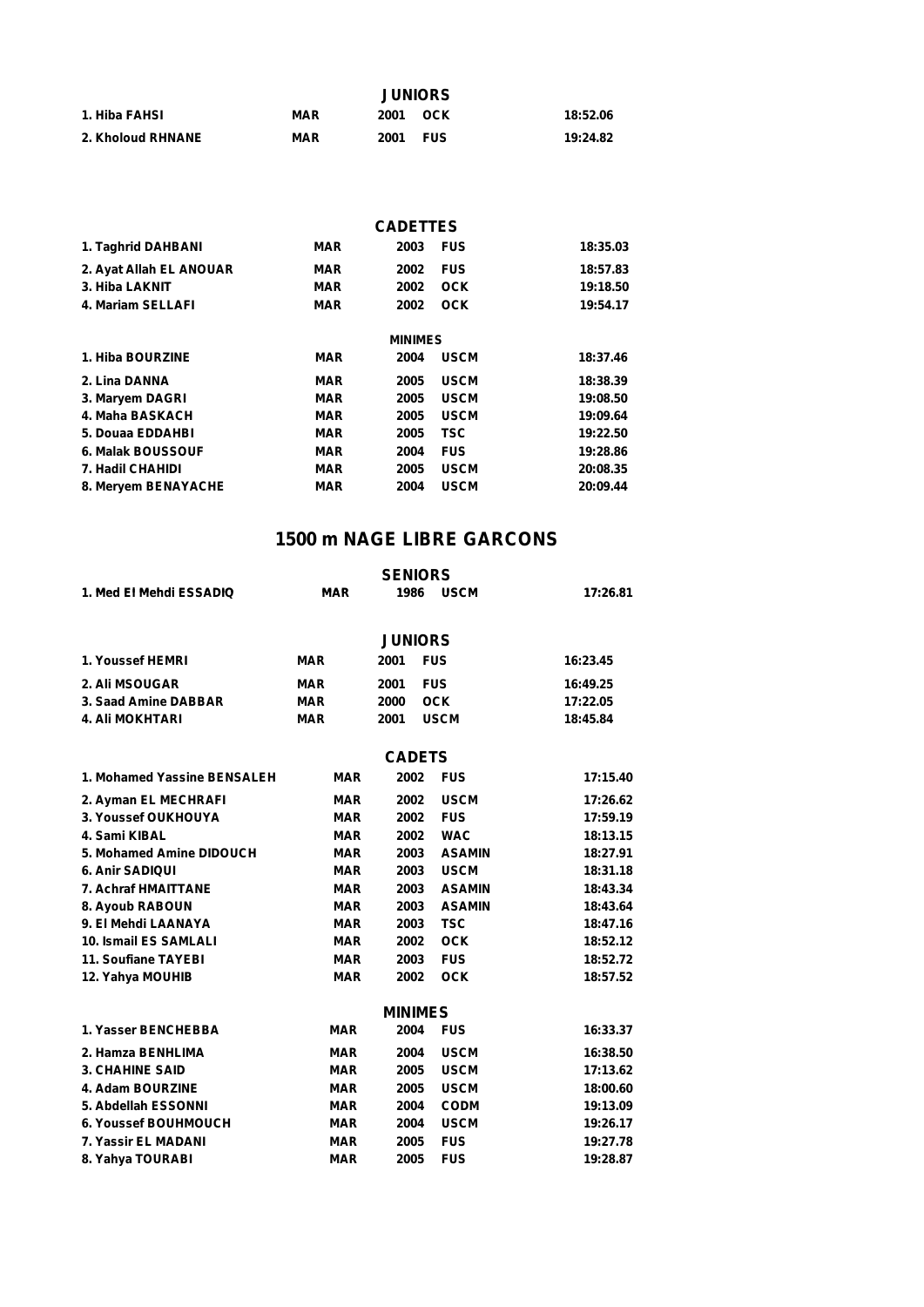|                          | <b>SENIORS</b> |      |          |       |  |  |
|--------------------------|----------------|------|----------|-------|--|--|
| 1. Fadwa FIDADI          | <b>MAR</b>     | 1999 | KACM     | 33.13 |  |  |
| <b>2. Zineb ZOUHAIRI</b> | <b>MAR</b>     | 1997 | RAJA NAT | 35.39 |  |  |

|                                       |                          | <b>JUNIORS</b>  |                           |                |
|---------------------------------------|--------------------------|-----------------|---------------------------|----------------|
| 1. Hiba FAHSI                         | <b>MAR</b>               | 2001            | <b>OCK</b>                | 30.31          |
| 2. Narjiss BOURBOUH                   | <b>MAR</b>               | 2001            | <b>FUS</b>                | 31.97          |
| 3. Nissrine BOURBOUH                  | <b>MAR</b>               | 2001            | <b>FUS</b>                | 32.89          |
| 4. Atar IDRISSI                       | <b>MAR</b>               | 2001            | оск                       | 34.42          |
| 5. Wissal NAFR                        | <b>MAR</b>               | 2000            | <b>OCK</b>                | 34.85          |
| 6. Hiba RMILI                         | <b>MAR</b>               | 2000            | оск                       | 35.23          |
| 7. Mariam BENSALAH                    | <b>MAR</b>               | 2001            | <b>USCM</b>               | 35.91          |
| 8. Kholoud RHNANE                     | <b>MAR</b>               | 2001            | <b>FUS</b>                | 36.05          |
| 9. Maria AIT BOUSERHANE               | <b>MAR</b>               | 2001            | JIHA                      | 36.06          |
|                                       |                          | <b>CADETTES</b> |                           |                |
| 1. Mariam SELLAFI                     | <b>MAR</b>               | 2002            | <b>OCK</b>                | 33.07          |
| 2. Hajar SABER                        | <b>MAR</b>               | 2003            | <b>CODM</b>               | 34.96          |
| 3. Douae EL MOUJARRADE                | <b>MAR</b>               | 2003            | <b>SNF</b>                | 35.02          |
| 4. Hiba SOUIHEL                       | <b>MAR</b>               | 2003            | ADM                       | 35.09          |
| 5. Ayat Errahmane BELRHITI            | <b>MAR</b>               | 2002            | MAS                       | 35.46          |
| 6. Karima KANOUN                      | <b>MAR</b>               | 2002            | <b>ASAMIN</b>             | 35.81          |
| 7. Imane BASKACH                      | <b>MAR</b>               | 2003            | <b>USCM</b>               | 35.99          |
|                                       |                          | <b>MINIMES</b>  |                           |                |
| 1. Hiba CHOUAIBI                      | MAR                      | 2004            | <b>USCM</b>               | 31.78          |
| 2. Maryem DAGRI                       | <b>MAR</b>               | 2005            | <b>USCM</b>               | 32             |
| 3. Oumnia SEBBATA                     | <b>MAR</b>               | 2005            | <b>USCM</b>               | 32.65          |
| 4. Ibtissam RACHID                    | <b>MAR</b>               | 2004            | <b>RAJA NAT</b>           | 33.74          |
| 5. Doha TABERKANT                     | <b>MAR</b>               | 2004            | <b>SNF</b>                | 34.03          |
| 6. Yasmine RIAD                       | <b>MAR</b>               | 2004            | <b>FUS</b>                | 34.34          |
| 7. Aicha EL BEKALI                    | <b>MAR</b>               | 2004            | <b>ADM</b>                | 34.5           |
| 8. Alae ELMEKKAOUI                    | <b>MAR</b>               | 2005            | <b>CNN</b>                | 34.7           |
| 8. Camelia GARNOUSSI                  | <b>MAR</b>               | 2004            | <b>FUS</b>                | 34.7           |
| 10. Jennate RIMI                      | <b>MAR</b>               | 2005            | <b>FUS</b>                | 34.73          |
| 11. Aya OUFRID                        | <b>MAR</b>               | 2005            | <b>CODM</b>               | 34.75          |
| <b>12. Hiba BOURZINE</b>              | <b>MAR</b>               | 2004            | <b>USCM</b>               | 35.18          |
| 13. Lina GABOUNE                      | <b>MAR</b>               | 2004            | <b>FUS</b>                | 35.22          |
| <b>14. Dina TOUZANI</b>               | <b>MAR</b>               | 2005            | <b>CODM</b>               | 35.46          |
| 15. Oumaima RACHIDI ALAOUI            | MAR                      | 2004            | <b>USCM</b>               | 35.69          |
| 16. Aya ICHOU                         | <b>MAR</b>               | 2004            | <b>RAJA NAT</b>           | 35.72          |
| 17. Maroua LAISSAOUI                  | <b>MAR</b>               | 2004            | <b>CODM</b>               | 35.79          |
| <b>18. Malak DARKAOUI</b>             | <b>MAR</b>               | 2005            | <b>CODM</b>               | 36.01          |
| 19. Chahd ALAMI<br>20. Malak BOUSSOUF | <b>MAR</b>               | 2004<br>2004    | <b>SNF</b>                | 36.02          |
|                                       | <b>MAR</b>               | 2004            | <b>FUS</b>                | 36.04          |
| 21. Hiba AOUFOUCHI<br>22. Basma KADI  | <b>MAR</b><br><b>MAR</b> | 2004            | <b>OCK</b><br><b>CODM</b> | 36.13<br>36.14 |
| 23. Abrare BELRHITI                   | <b>MAR</b>               | 2004            | <b>FUS</b>                | 36.16          |
| 24. Lina DANNA                        | <b>MAR</b>               | 2005            | <b>USCM</b>               | 36.22          |
|                                       |                          |                 |                           |                |

### **50 m DOS GARCONS**

|                      |            | <b>SENIORS</b> |     |      |
|----------------------|------------|----------------|-----|------|
| 1. Hamza DAHBI SKALI | <b>MAR</b> | 1998           | CSN | 28.1 |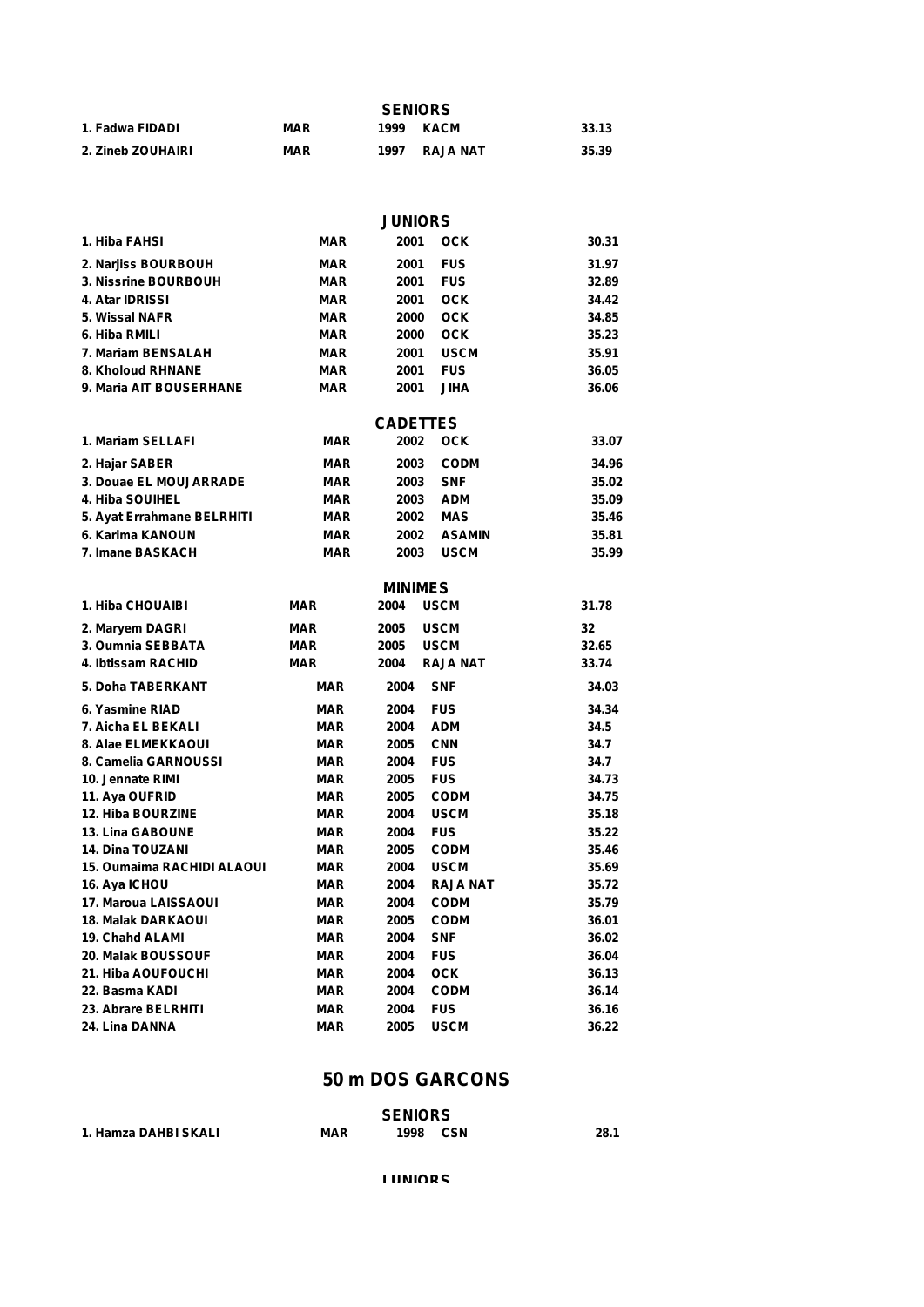| 2. Youssef HEMRI        | MAR        | 2001           | <b>FUS</b>      | 28.16 |  |
|-------------------------|------------|----------------|-----------------|-------|--|
| 3. Med Yassine BOUKHARI | <b>MAR</b> | 2001           | <b>FUS</b>      | 28.72 |  |
| <b>4. Ali MSOUGAR</b>   | <b>MAR</b> | 2001           | <b>FUS</b>      | 29.05 |  |
| 5. Omar FILALI          | <b>MAR</b> | 2001           | <b>USF</b>      | 30.08 |  |
|                         |            | <b>CADETS</b>  |                 |       |  |
| 1. Ismail ES SAMLALI    | <b>MAR</b> | 2002           | <b>OCK</b>      | 28.44 |  |
| 2. Ouissam NAJIH        | <b>MAR</b> | 2002           | <b>KACM</b>     | 29.52 |  |
| 3. Idriss AZHAR         | <b>MAR</b> | 2003           | <b>RAJA NAT</b> | 29.65 |  |
| <b>4. Wail DAIBOUN</b>  | <b>MAR</b> | 2002           | <b>ACK</b>      | 29.81 |  |
| 5. Omar Ahmed ZOUITEN   | <b>MAR</b> | 2002           | <b>MAS</b>      | 30.09 |  |
| 6. Adam SEDDOUK         | <b>MAR</b> | 2003           | <b>CODM</b>     | 30.42 |  |
| 7. Ayman MEFETTAR       | <b>MAR</b> | 2003           | <b>SNF</b>      | 30.81 |  |
| 8. Abdelmoughit MAMDOUH | <b>MAR</b> | 2002           | <b>ADM</b>      | 30.92 |  |
|                         |            | <b>MINIMES</b> |                 |       |  |
| 1. Salim FRIKECH        | <b>MAR</b> | 2004           | <b>CODM</b>     | 28.33 |  |
| 2. Hamza BENHLIMA       | <b>MAR</b> | 2004           | <b>USCM</b>     | 30.38 |  |
| 3. Karim JENNANE        | <b>MAR</b> | 2004           | <b>CODM</b>     | 31.22 |  |
| <b>4. CHAHINE SAID</b>  | <b>MAR</b> | 2005           | <b>USCM</b>     | 31.39 |  |
| 5. Ismail EL YOUSFI     | <b>MAR</b> | 2004           | <b>RAJA NAT</b> | 31.59 |  |
|                         |            |                |                 |       |  |

**7. Yasser BENCHEBBA MAR 2004 FUS 31.74 6. Nouh ZAROUKI MAR 2005 UNO 31.67**

### **100 m DOS FILLES**

|                                  |            | <b>JUNIORS</b>  |                 |         |
|----------------------------------|------------|-----------------|-----------------|---------|
| 1. Hiba FAHSI                    | <b>MAR</b> | 2001            | <b>OCK</b>      | 1:02.84 |
| 2. Nissrine BOURBOUH             | <b>MAR</b> | 2001            | <b>FUS</b>      | 1:09.88 |
| 3. Narjiss BOURBOUH              | <b>MAR</b> | 2001            | <b>FUS</b>      | 1:10.60 |
| 4. Atar IDRISSI                  | <b>MAR</b> | 2001            | <b>OCK</b>      | 1:14.28 |
| 5. Mariam BENSALAH               | <b>MAR</b> | 2001            | <b>USCM</b>     | 1:15.97 |
| 6. Hiba RMILI                    | <b>MAR</b> | 2000            | <b>OCK</b>      | 1:16.73 |
| 7. Wissal NAFR                   | <b>MAR</b> | 2000            | <b>OCK</b>      | 1:16.84 |
|                                  |            | <b>CADETTES</b> |                 |         |
| 1. Kenza ZERAIDI                 | <b>MAR</b> | 2002            | <b>CODM</b>     | 1:08.74 |
| 2. Mariam SELLAFI                | <b>MAR</b> | 2002            | <b>OCK</b>      | 1:10.83 |
| 3. Hajar SABER                   | <b>MAR</b> | 2003            | <b>CODM</b>     | 1:13.94 |
| 4. Douae EL MOUJARRADE           | <b>MAR</b> | 2003            | <b>SNF</b>      | 1:15.27 |
| 5. Ayat Errahmane BELRHITI       | <b>MAR</b> | 2002            | <b>MAS</b>      | 1:15.89 |
| 6. Ayat Allah EL ANOUAR          | <b>MAR</b> | 2002            | <b>FUS</b>      | 1:17.26 |
|                                  |            | <b>MINIMES</b>  |                 |         |
| 1. Hiba CHOUAIBI                 | <b>MAR</b> | 2004            | <b>USCM</b>     | 1:08.22 |
| 2. Jennate RIMI                  | <b>MAR</b> | 2005            | <b>FUS</b>      | 1:11.05 |
| 3. Oumnia SEBBATA                | <b>MAR</b> | 2005            | <b>USCM</b>     | 1:11.11 |
| 4. Doha TABERKANT                | <b>MAR</b> | 2004            | <b>SNF</b>      | 1:14.33 |
| 5. Ibtissam RACHID               | <b>MAR</b> | 2004            | <b>RAJA NAT</b> | 1:14.69 |
| 6. Yasmine RIAD                  | <b>MAR</b> | 2004            | <b>FUS</b>      | 1:15.01 |
| 7. Maroua LAISSAOUI              | <b>MAR</b> | 2004            | <b>CODM</b>     | 1:15.27 |
| 8. Hiba BOURZINE                 | <b>MAR</b> | 2004            | <b>USCM</b>     | 1:15.92 |
| 9. Dina TOUZANI                  | <b>MAR</b> | 2005            | <b>CODM</b>     | 1:16.08 |
| <b>10. Nisrine FIRAS</b>         | <b>MAR</b> | 2004            | <b>WAC</b>      | 1:16.50 |
| 11. Aya OUFRID                   | <b>MAR</b> | 2005            | <b>CODM</b>     | 1:16.81 |
| 12. Maryem DAGRI                 | <b>MAR</b> | 2005            | <b>USCM</b>     | 1:16.86 |
| 13. Fatima Zahra LAKTATI         | <b>MAR</b> | 2004            | <b>MAS</b>      | 1:17.22 |
| <b>14. Rime Ines EL RHOUBARI</b> | <b>MAR</b> | 2004            | <b>FUS</b>      | 1:17.31 |

**16. Malak DARKAOUI MAR 2005 CODM 1:17.48 15. Camelia GARNOUSSI MAR 2004 FUS 1:17.37**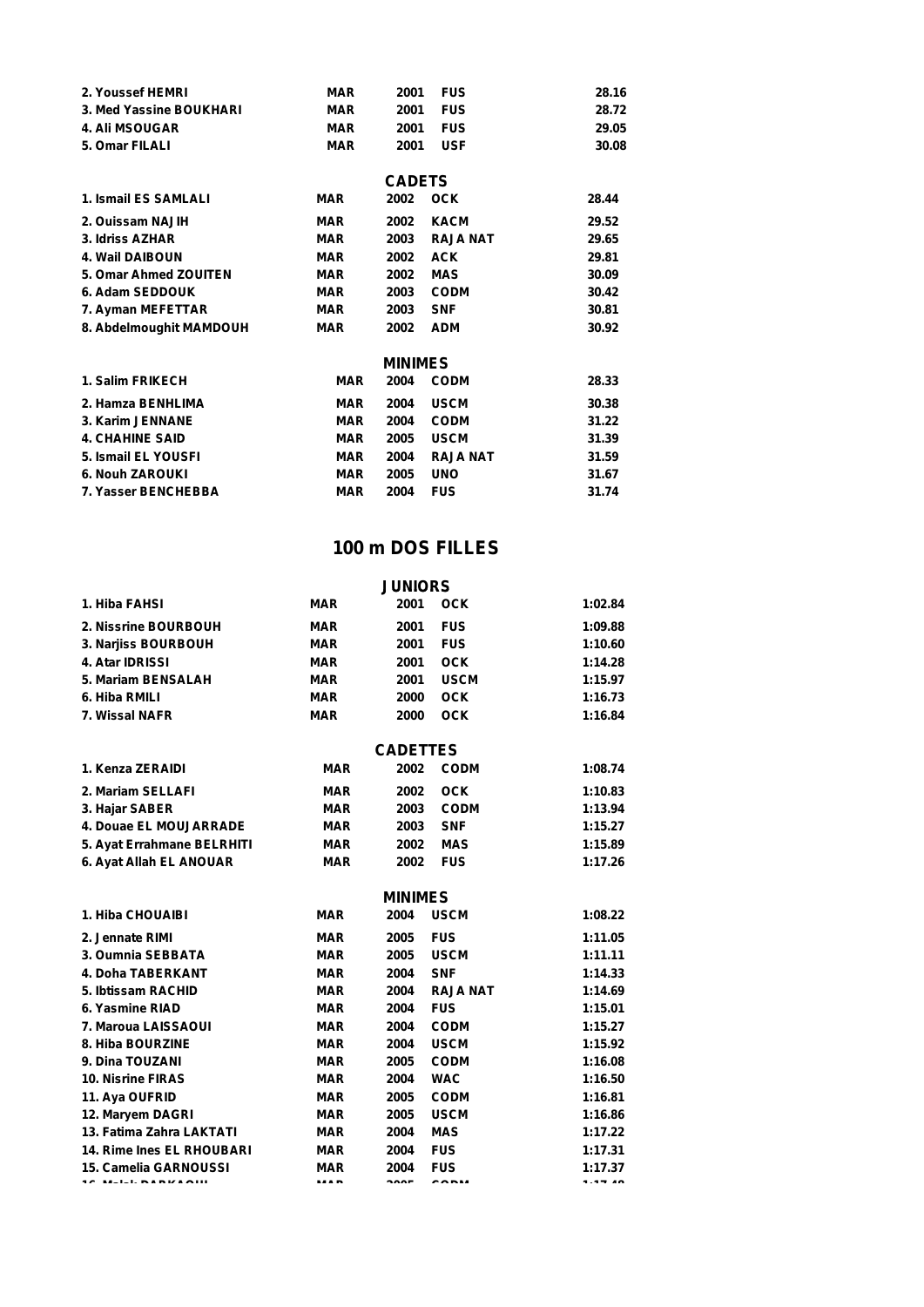| <b>18. Alae ELMEKKAOUI</b> | <b>MAR</b> | 2005     | <b>CNN</b> | 1:17.86 |
|----------------------------|------------|----------|------------|---------|
| <b>19. Rim ARHARBI</b>     | <b>MAR</b> | 2004 KAC |            | 1:17.96 |

### **100 m DOS GARCONS**

|                                     |            | <b>SENIORS</b> |                 |         |
|-------------------------------------|------------|----------------|-----------------|---------|
| <b>1. Driss LAHRICHI</b>            | <b>MAR</b> | 1997           | <b>CODM</b>     | 56.07   |
| 2. Souhail HAMOUCHANE               | <b>MAR</b> | 1997           | <b>CODM</b>     | 58.5    |
| 3. Saad BENNANI                     | MAR        | 1996           | <b>FUS</b>      | 1:01.09 |
| 4. Karim AMARTI                     | <b>MAR</b> | 1998           | <b>USF</b>      | 1:05.00 |
| 5. Ali EL MANDOUR                   | <b>MAR</b> | 1997           | <b>FUS</b>      | 1:06.82 |
|                                     |            |                |                 |         |
|                                     |            | <b>JUNIORS</b> |                 |         |
| 1. Abdeljabbar REGRAGUI             | MAR        | 2001           | <b>CODM</b>     | 59.09   |
| 2. Youssef HEMRI                    | <b>MAR</b> | 2001           | <b>FUS</b>      | 1:01.13 |
| <b>3. Ali MSOUGAR</b>               | <b>MAR</b> | 2001           | <b>FUS</b>      | 1:01.97 |
| 4. Omar FILALI                      | <b>MAR</b> | 2001           | <b>USF</b>      | 1:06.33 |
| 5. Ilyas BOUDENE                    | MAR        | 2001           | <b>MAS</b>      | 1:06.41 |
| 6. Mehdi BOUFEDENE                  | <b>MAR</b> | 2000           | <b>ASS</b>      | 1:07.65 |
|                                     |            | <b>CADETS</b>  |                 |         |
| 1. Ismail ES SAMLALI                | MAR        | 2002           | <b>OCK</b>      | 1:00.44 |
|                                     |            |                |                 |         |
| 2. Idriss AZHAR                     | <b>MAR</b> | 2003           | <b>RAJA NAT</b> | 1:03.87 |
| 3. Ouissam NAJIH                    | <b>MAR</b> | 2002           | <b>KACM</b>     | 1:03.96 |
| 4. Monssif Hamza TIJARI             | <b>MAR</b> | 2002           | <b>CODM</b>     | 1:05.19 |
| 5. Zakariae AMALI                   | <b>MAR</b> | 2003           | <b>CODM</b>     | 1:05.55 |
| 6. Adam SEDDOUK                     | <b>MAR</b> | 2003           | <b>CODM</b>     | 1:06.22 |
| 7. Ayman MEFETTAR                   | <b>MAR</b> | 2003           | <b>SNF</b>      | 1:06.28 |
| 8. Wail DAIBOUN                     | <b>MAR</b> | 2002           | <b>ACK</b>      | 1:06.32 |
| 9. Youssef KARADA                   | MAR        | 2003           | <b>ASAMIN</b>   | 1:06.41 |
| 10. Abdelmoughit MAMDOUH            | <b>MAR</b> | 2002           | <b>ADM</b>      | 1:06.91 |
| 11. Omar Ahmed ZOUITEN              | <b>MAR</b> | 2002           | <b>MAS</b>      | 1:06.98 |
| <b>12. Youssef OUKHOUYA</b>         | <b>MAR</b> | 2002           | <b>FUS</b>      | 1:07.07 |
| 13. Azzedine EL BADRE               | <b>MAR</b> | 2003           | <b>CSE</b>      | 1:07.55 |
| <b>14. Anas QOUANANE</b>            | <b>MAR</b> | 2003           | <b>OCK</b>      | 1:07.73 |
| 15. Adam BELAFIA                    | <b>MAR</b> | 2002           | <b>USCM</b>     | 1:08.19 |
| <b>16. Mohamed Yassine BENSALEH</b> | <b>MAR</b> | 2002           | <b>FUS</b>      | 1:08.86 |
| 17. Walid RHZAL                     | <b>MAR</b> | 2003           | <b>UNO</b>      | 1:09.06 |
| 18. Mohamed Amine DIDOUCH           | <b>MAR</b> | 2003           | <b>ASAMIN</b>   | 1:09.68 |
|                                     |            | <b>MINIMES</b> |                 |         |
| 1. Salim FRIKECH                    | <b>MAR</b> | 2004           | <b>CODM</b>     | 1:02.08 |
| 2. Mehdi EL MANSAR                  | <b>MAR</b> | 2004           | <b>RAJA NAT</b> | 1:03.39 |
| 3. Hamza BENHLIMA                   | MAR        | 2004           | <b>USCM</b>     | 1:05.36 |
| <b>4. CHAHINE SAID</b>              | <b>MAR</b> | 2005           | <b>USCM</b>     | 1:07.55 |
| 5. Mohammed MOUISSE                 | <b>MAR</b> | 2004           | <b>USF</b>      | 1:09.66 |
| <b>6. Youssef IDRISSI</b>           | <b>MAR</b> | 2005           | <b>CODM</b>     | 1:11.08 |
| 7. Ali ESSARSARE                    | <b>MAR</b> | 2005           | <b>CODM</b>     | 1:11.41 |
| 7. Karim JENNANE                    | <b>MAR</b> | 2004           | <b>CODM</b>     | 1:11.41 |
| 9. Ali SAADOUN                      | <b>MAR</b> | 2005           | <b>CODM</b>     | 1:11.44 |
| <b>10. Khalil ELMOUNE</b>           | <b>MAR</b> | 2005           | <b>CODM</b>     | 1:12.20 |

### **200 m DOS FILLES**

|                      |                 |        | <b>JUNIORS</b> |         |
|----------------------|-----------------|--------|----------------|---------|
| 1. Hiba FAHSI        | MAR             | - 2001 | оск            | 2:21.79 |
| 2. Nissrine BOURBOUH | <b>MAR</b> 2001 |        | <b>FUS</b>     | 2:36.28 |
| 3. Atar IDRISSI      | MAR             | 2001   | OCK            | 2:41.43 |
| 4. Mariam BENSALAH   | MAR             | 2001   | <b>USCM</b>    | 2:43.77 |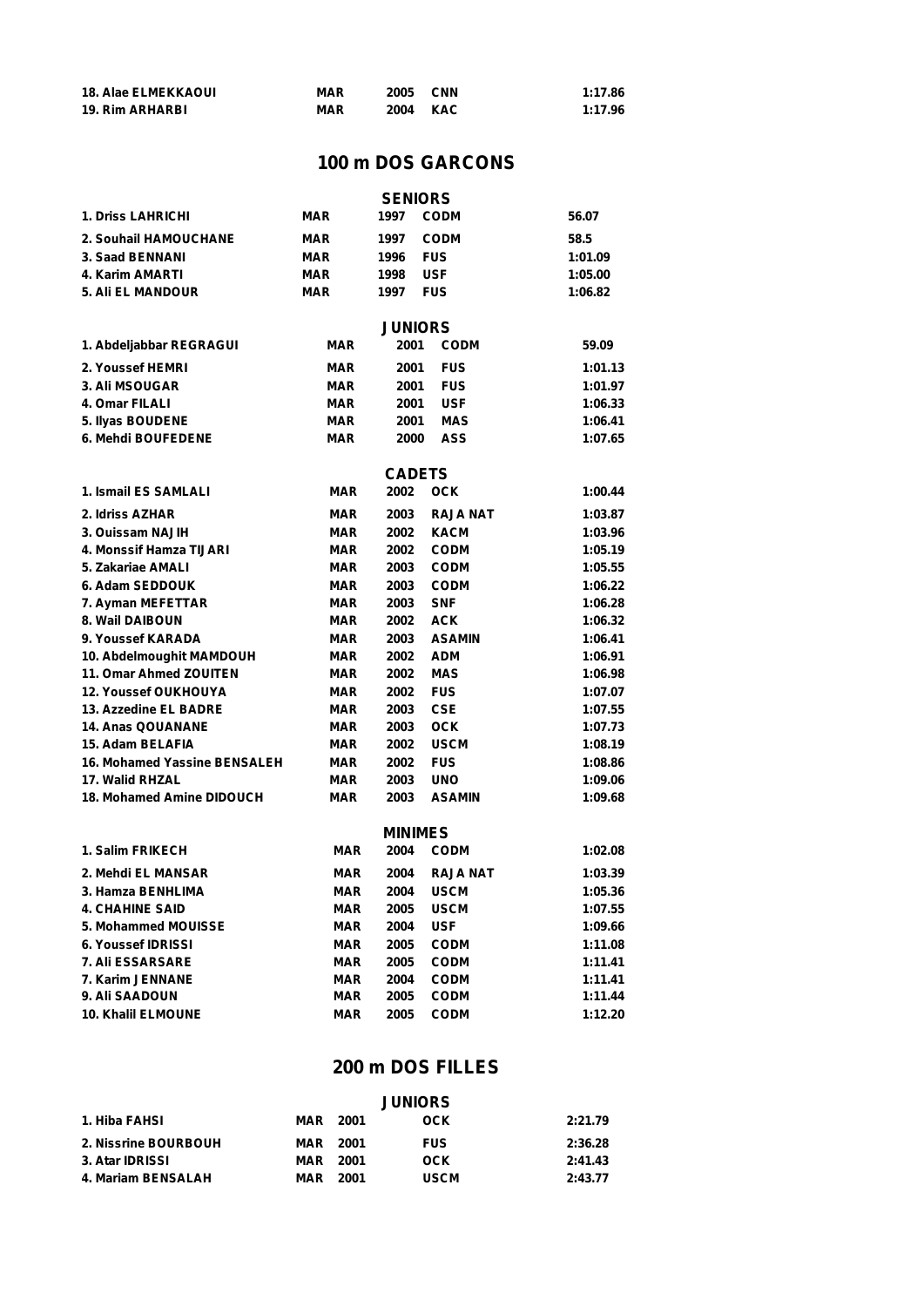| 6. Wissal NAFR         | MAR<br>2000 |                 | <b>OCK</b>  | 2:47.91    |
|------------------------|-------------|-----------------|-------------|------------|
|                        |             | <b>CADETTES</b> |             |            |
| 1. Kenza ZERAIDI       | MAR         | 2002            | <b>CODM</b> | 2:29.17    |
| 2. Mariam SELLAFI      | MAR         | 2002            | <b>OCK</b>  | 2:38.39    |
| 3. Hajar SABER         | MAR         | 2003            | <b>CODM</b> | 2:39.57    |
| 4. Douae EL MOUJARRADE | MAR         | 2003            | <b>SNF</b>  | 2:48.28    |
| 5. Hafssa AMMOUMOU     | MAR         | 2003            | ADM         | 2:48.57    |
| 6. Yasmine BANADI      | MAR         | 2003            | <b>OCK</b>  | 2:50.23    |
|                        |             | <b>MINIMES</b>  |             |            |
| 1. Hiba CHOUAIBI       | <b>MAR</b>  | 2004            | <b>USCM</b> | 2:32.73    |
| 2. Jennate RIMI        | <b>MAR</b>  | 2005            | <b>FUS</b>  | 2:34.48    |
| <b>COLLERATION</b>     |             | AAAF            | T00         | n. nn. nn. |

| <b>MAR</b> | 2005 | <b>TSC</b>      | 2:38.23 |  |
|------------|------|-----------------|---------|--|
| <b>MAR</b> | 2004 | <b>FUS</b>      | 2:39.50 |  |
| <b>MAR</b> | 2005 | <b>USCM</b>     | 2:39.59 |  |
| <b>MAR</b> | 2004 | <b>RAJA NAT</b> | 2:41.02 |  |
| <b>MAR</b> | 2004 | <b>USCM</b>     | 2:42.00 |  |
| <b>MAR</b> | 2004 | <b>CODM</b>     | 2:42.34 |  |
| <b>MAR</b> | 2004 | <b>FUS</b>      | 2:45.84 |  |
| <b>MAR</b> | 2004 | <b>FUS</b>      | 2:46.00 |  |
| <b>MAR</b> | 2005 | <b>USCM</b>     | 2:47.41 |  |
| <b>MAR</b> | 2004 | <b>RAJA NAT</b> | 2:47.59 |  |
| <b>MAR</b> | 2005 | <b>CODM</b>     | 2:47.73 |  |
| <b>MAR</b> | 2005 | <b>CNN</b>      | 2:48.22 |  |
| <b>MAR</b> | 2004 | <b>SNF</b>      | 2:50.09 |  |
| MAR        | 2005 | <b>WAC</b>      | 2:51.18 |  |
| <b>MAR</b> | 2004 | <b>USCM</b>     | 2:51.64 |  |
| <b>MAR</b> | 2004 | <b>MAS</b>      | 2:52.57 |  |
|            |      |                 |         |  |

### **200 m DOS GARCONS**

| <b>MAR</b> | 1997 | <b>CODM</b>     | 2:02.13                                                                                                                                                           |
|------------|------|-----------------|-------------------------------------------------------------------------------------------------------------------------------------------------------------------|
| <b>MAR</b> | 1998 | <b>USF</b>      | 2:23.45                                                                                                                                                           |
|            |      |                 |                                                                                                                                                                   |
| <b>MAR</b> | 2001 | <b>CODM</b>     | 2:09.39                                                                                                                                                           |
| <b>MAR</b> | 2001 | <b>FUS</b>      | 2:11.53                                                                                                                                                           |
| <b>MAR</b> | 2001 | <b>FUS</b>      | 2:12.42                                                                                                                                                           |
| <b>MAR</b> | 2001 | <b>USF</b>      | 2:27.80                                                                                                                                                           |
| <b>MAR</b> |      | <b>RAJA NAT</b> | 2:28.64                                                                                                                                                           |
|            |      |                 |                                                                                                                                                                   |
| <b>MAR</b> |      | <b>OCK</b>      | 2:12.69                                                                                                                                                           |
| <b>MAR</b> |      | <b>RAJA NAT</b> | 2:16.03                                                                                                                                                           |
| <b>MAR</b> |      | <b>CODM</b>     | 2:22.25                                                                                                                                                           |
| <b>MAR</b> |      | <b>FUS</b>      | 2:24.98                                                                                                                                                           |
| <b>MAR</b> |      | <b>USCM</b>     | 2:25.41                                                                                                                                                           |
| <b>MAR</b> |      | <b>KACM</b>     | 2:25.74                                                                                                                                                           |
| <b>MAR</b> |      | <b>ASAMIN</b>   | 2:27.59                                                                                                                                                           |
| <b>MAR</b> |      | <b>USCM</b>     | 2:28.94                                                                                                                                                           |
| <b>MAR</b> |      | <b>FUS</b>      | 2:29.35                                                                                                                                                           |
| <b>MAR</b> |      | <b>SNF</b>      | 2:29.53                                                                                                                                                           |
| <b>MAR</b> |      | <b>MAS</b>      | 2:30.11                                                                                                                                                           |
| <b>MAR</b> |      | <b>CODM</b>     | 2:30.26                                                                                                                                                           |
| <b>MAR</b> |      | <b>ACK</b>      | 2:33.49                                                                                                                                                           |
| <b>MAR</b> | 2003 | <b>ASAMIN</b>   | 2:36.10                                                                                                                                                           |
|            |      |                 | <b>SENIORS</b><br><b>JUNIORS</b><br>2000<br><b>CADETS</b><br>2002<br>2003<br>2003<br>2002<br>2002<br>2002<br>2003<br>2002<br>2002<br>2003<br>2002<br>2003<br>2002 |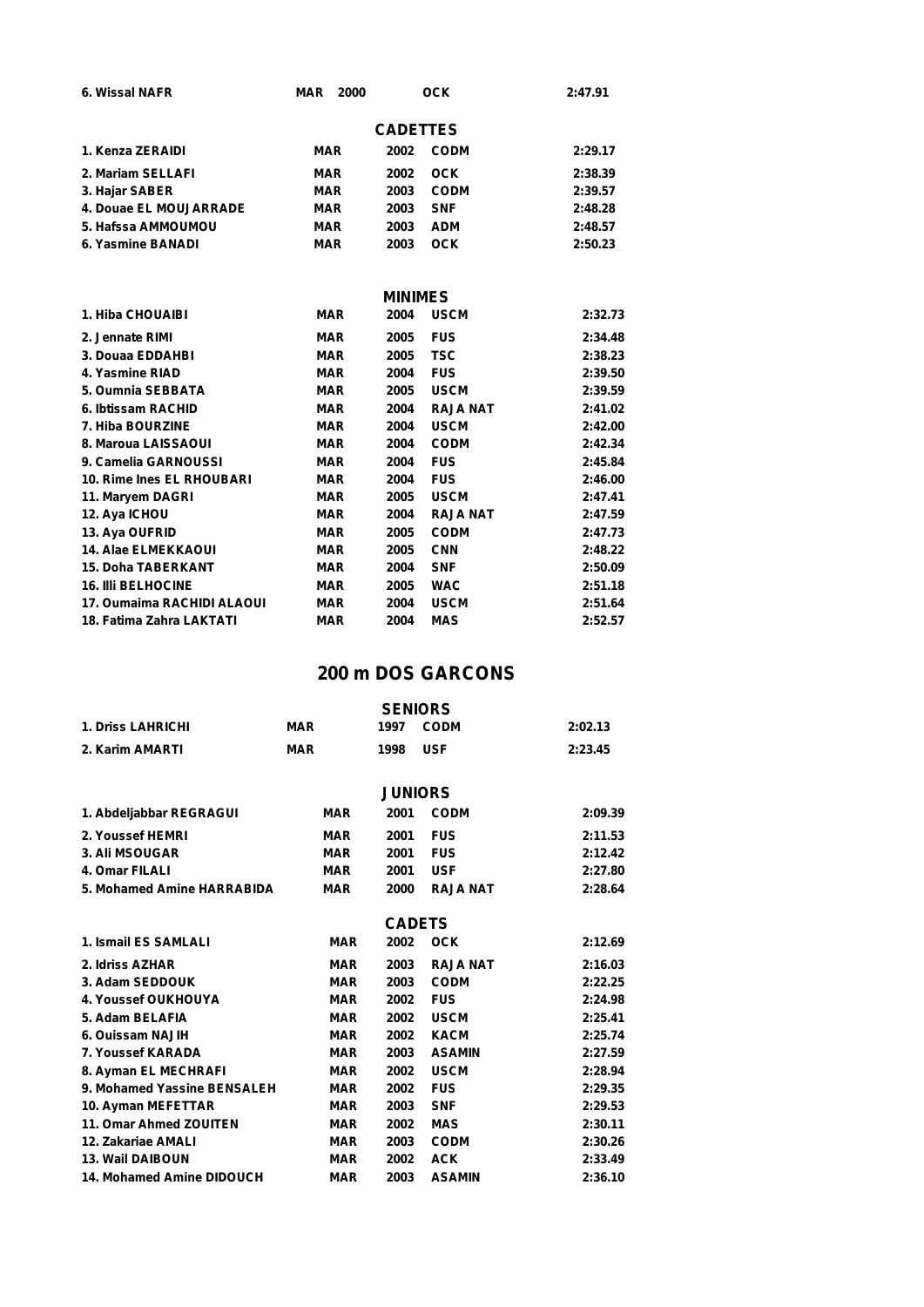| 17. Walid RHZAL              | <b>MAR</b>    | 2003           | <b>UNO</b>      | 2:38.22 |
|------------------------------|---------------|----------------|-----------------|---------|
| 18. Othmane AIT SALAH        | <b>MAR</b>    | 2002           | <b>JIHA</b>     | 2:38.84 |
| 19. Soufiane TAYEBI          | <b>MAR</b>    | 2003           | <b>FUS</b>      | 2:39.63 |
| 20. Oussama EL MOUSSAMI      | <b>MAR</b>    | 2003           | <b>CODM</b>     | 2:39.85 |
|                              |               | <b>MINIMES</b> |                 |         |
| 1. Mehdi EL MANSAR           | <b>MAR</b>    | 2004           | <b>RAJA NAT</b> | 2:10.99 |
| 2. Salim FRIKECH             | <b>MAR</b>    | 2004           | <b>CODM</b>     | 2:19.63 |
| 3. Hamza BENHLIMA            | <b>MAR</b>    | 2004           | <b>USCM</b>     | 2:20.83 |
| <b>4. CHAHINE SAID</b>       | <b>MAR</b>    | 2005           | <b>USCM</b>     | 2:23.15 |
| 5. Mohammed MOUISSE          | <b>MAR</b>    | 2004           | <b>USF</b>      | 2:30.03 |
| 6. Youssef IDRISSI           | <b>MAR</b>    | 2005           | <b>CODM</b>     | 2:32.50 |
| 7. Anas BOUHAMIDI ALAOUI     | <b>MAR</b>    | 2004           | <b>CODM</b>     | 2:37.33 |
| <b>8. Ali ESSARSARE</b>      | <b>MAR</b>    | 2005           | <b>CODM</b>     | 2:37.80 |
| 9. Taha CHTATI               | <b>ENIORS</b> | 2005           | <b>CODM</b>     | 2:38.23 |
| 10. Soufiane AZFAR           | <b>MAR</b>    | 2004           | <b>USF</b>      | 2:38.41 |
| 11. Hatim CHEHIBA            | <b>MAR</b>    | 2005           | <b>OCK</b>      | 2:38.53 |
| <b>12. Ali SAADOUN</b>       | <b>MAR</b>    | 2005           | <b>CODM</b>     | 2:38.91 |
| 13. Alae BOUARGANE           | <b>MAR</b>    | 2005           | <b>CODM</b>     | 2:39.34 |
| <b>14. Khalil ELMOUNE</b>    | <b>MAR</b>    | 2005           | <b>CODM</b>     | 2:39.44 |
| <b>15. Youssef BOUHMOUCH</b> | <b>MAR</b>    | 2004           | <b>USCM</b>     | 2:40.68 |
| <b>16. Karim JENNANE</b>     | <b>MAR</b>    | 2004           | <b>CODM</b>     | 2:40.78 |
| 17. Saad YASSIRI             | <b>MAR</b>    | 2005           | <b>USF</b>      | 2:41.01 |
| <b>18. Nouh ZAROUKI</b>      | <b>MAR</b>    | 2005           | <b>UNO</b>      | 2:41.22 |
| <b>19. Akram AYOUCHI</b>     | <b>MAR</b>    | 2004           | <b>TSC</b>      | 2:41.52 |
| 20. Abdellah ESSONNI         | <b>MAR</b>    | 2004           | <b>CODM</b>     | 2:42.39 |
| 21. Amine ZOUBIR             | <b>MAR</b>    | 2004           | <b>OCK</b>      | 2:44.06 |

### **50 m BRASSE FILLES**

|                     | <b>SENIORS</b> |      |          |       |  |
|---------------------|----------------|------|----------|-------|--|
| 1. Khouloud KAROUCH | <b>MAR</b>     | 1999 | TSC      | 36.85 |  |
| 2. Fadwa FIDADI     | <b>MAR</b>     | 1999 | KACM     | 37.08 |  |
| 3. Zineb ZOUHAIRI   | <b>MAR</b>     | 1997 | RAJA NAT | 37.79 |  |

#### **JUNIORS**

|                    | ---------       |     |       |
|--------------------|-----------------|-----|-------|
| 1. Mariam LAMGHARI | <b>MAR 2000</b> | OCK | 38.57 |

|                            |            | <b>CADETTES</b>         |       |
|----------------------------|------------|-------------------------|-------|
| 1. Hiba LAKNIT             | <b>MAR</b> | 2002<br><b>OCK</b>      | 35.73 |
| 2. Yasmine NADIR           | <b>MAR</b> | <b>FUS</b><br>2003      | 37.62 |
| 3. Keltoum GOURRAM         | <b>MAR</b> | 2003<br><b>ADM</b>      | 39.08 |
| 4. Rima EL BROUZI          | <b>MAR</b> | <b>TSC</b><br>2003      | 39.13 |
|                            |            | <b>MINIMES</b>          |       |
| 1. Malak BOUSSOUF          | <b>MAR</b> | <b>FUS</b><br>2004      | 37.47 |
| 2. Aya ICHOU               | <b>MAR</b> | <b>RAJA NAT</b><br>2004 | 37.51 |
| 3. Meryem AIT BENALI       | <b>MAR</b> | <b>CODM</b><br>2004     | 37.93 |
| 4. Fatima Zahra MOUKTADIR  | <b>MAR</b> | <b>WAC</b><br>2004      | 38.01 |
| <b>5. Malak DARKAOUI</b>   | <b>MAR</b> | 2005<br><b>CODM</b>     | 38.06 |
| 6. Oumnia SEBBATA          | <b>MAR</b> | <b>USCM</b><br>2005     | 38.09 |
| 7. Rim RAHALI              | <b>MAR</b> | <b>CODM</b><br>2005     | 38.17 |
| 8. Hiba BOURZINE           | <b>MAR</b> | <b>USCM</b><br>2004     | 38.21 |
| 8. Nada DJEBLI             | <b>MAR</b> | <b>CODM</b><br>2005     | 38.21 |
| <b>10. Nisrine FIRAS</b>   | <b>MAR</b> | <b>WAC</b><br>2004      | 38.55 |
| <b>10. Hadil CHAHIDI</b>   | <b>MAR</b> | <b>USCM</b><br>2005     | 38.55 |
| <b>12. Chahd BELEKBIRA</b> | <b>MAR</b> | A.S.F.A.R<br>2004       | 38.84 |

**13. Chahd MACHKOUR MAR 2004 WAC 38.88**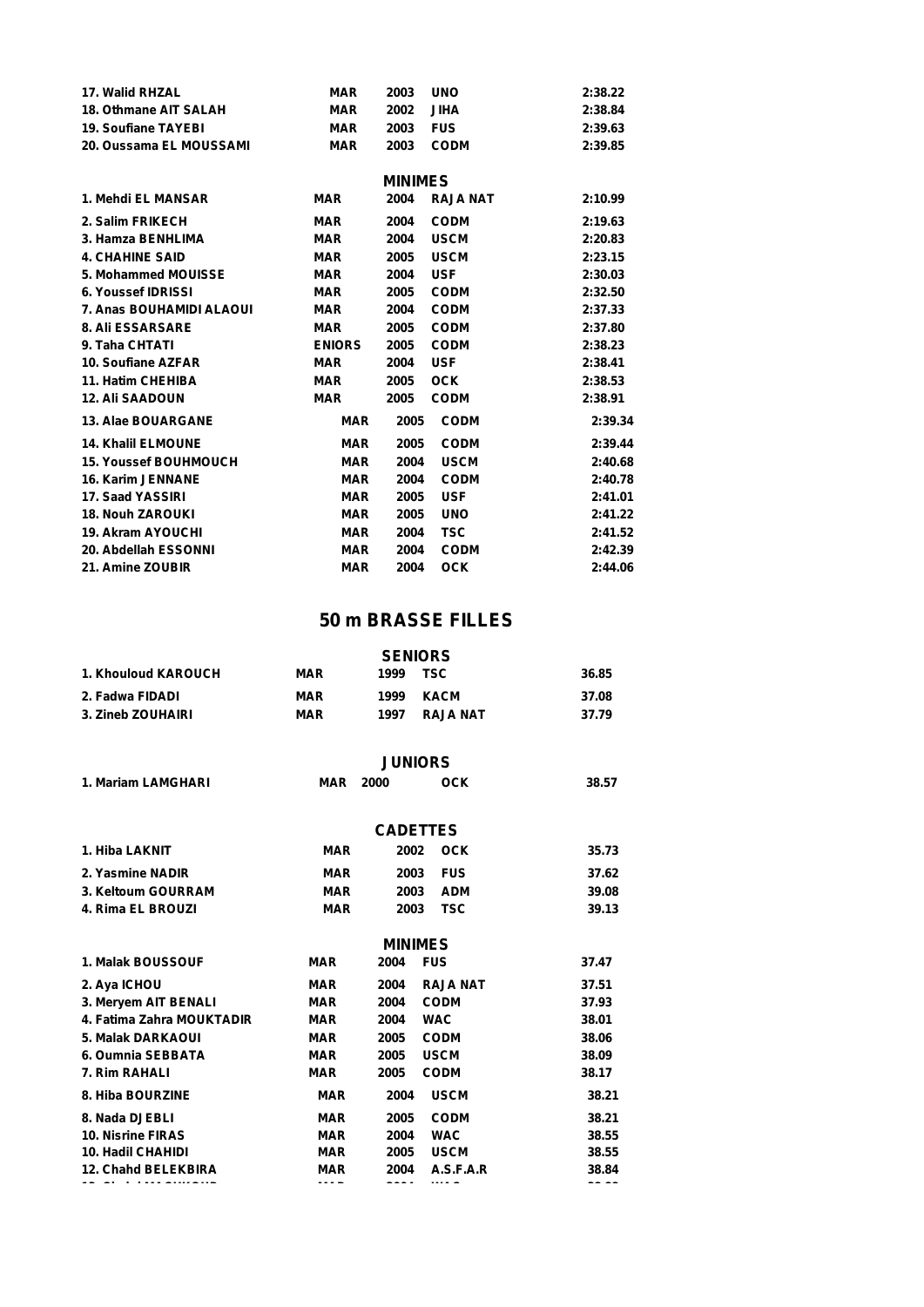| 15. Basma KADI           | <b>MAR</b> | 2004 | <b>CODM</b> | 39.1  |
|--------------------------|------------|------|-------------|-------|
| 16. Meryem HOSNI         | <b>MAR</b> | 2005 | <b>ACK</b>  | 39.4  |
| 17. Hiba CHOUAIBI        | <b>MAR</b> | 2004 | <b>USCM</b> | 39.47 |
| <b>18. Maria NAMLY</b>   | <b>MAR</b> | 2005 | <b>WAC</b>  | 39.51 |
| 19. Fatima Zahra LAKTATI | <b>MAR</b> | 2004 | <b>MAS</b>  | 39.59 |
| 20. Douaa ES SAMAKI      | <b>MAR</b> | 2004 | <b>OCK</b>  | 39.69 |
| 21. Sofia SAIDI          | <b>MAR</b> | 2005 | <b>SNF</b>  | 40.11 |
| 22. Maryem DAGRI         | <b>MAR</b> | 2005 | <b>USCM</b> | 40.34 |
| 23. Lamiaa ELMACHRAFI    | <b>MAR</b> | 2005 | TSC.        | 40.42 |
| 24. Sara ZEKRITI         | <b>MAR</b> | 2004 | <b>JIHA</b> | 40.78 |
| <b>25. Dina TOUZANI</b>  | <b>MAR</b> | 2005 | <b>CODM</b> | 41.26 |

### **50 m BRASSE GARCONS**

|                                |            | <b>SENIORS</b> |                 |         |
|--------------------------------|------------|----------------|-----------------|---------|
| 1. Abdelkrim ESSABIHI EDDAFALI | <b>MAR</b> | 1999           | <b>ADM</b>      | 30.03   |
| 2. Badreddine FAWZI            | <b>MAR</b> | 1991           | <b>USCM</b>     | 31.15   |
| 3. Ahmed Reda ENNAIM           | MAR        | 1996           | <b>CODM</b>     | 31.38   |
| 4. Hassan ZEDDOUK              | MAR        | 1997           | <b>FUS</b>      | 31.46   |
| 5. Ali SADOUK                  | MAR        | 1999           | <b>USF</b>      | 32.16   |
| 6. Hicham TIJARI               | <b>MAR</b> | 1998           | <b>FUS</b>      | 32.27   |
| 7. Othmane EL MOUSSAMI         | MAR        | 1999           | <b>USCM</b>     | 32.31   |
| 8. Almehdi EL BOUHTOURI        | <b>MAR</b> | 1995           | <b>RAJA NAT</b> | 32.9    |
| 9. Khalil ISMAILI              | <b>MAR</b> | 1998           | <b>CODM</b>     | 32.91   |
|                                |            | <b>JUNIORS</b> |                 |         |
| 1. Ahmed Yassine FLIYOU        | MAR        | 2001           | <b>RAJA NAT</b> | 29.77   |
| 2. Med Yassine BOUKHARI        | MAR        | 2001           | <b>FUS</b>      | 30.94   |
| 3. Anas OUGOUIS                | <b>MAR</b> | 2001           | <b>OCK</b>      | 31.13   |
| 4. Med Saad EL HADI            | <b>MAR</b> | 2000           | <b>USCM</b>     | 31.22   |
| 5. Ahmed BENNANI               | <b>MAR</b> | 2001           | <b>FUS</b>      | 31.5    |
| 6. Abdeljabbar REGRAGUI        | <b>MAR</b> | 2001           | <b>CODM</b>     | 31.79   |
| 7. Hamza BENNOUNA              | <b>MAR</b> | 2000           | <b>USF</b>      | 32.41   |
| 8. Ilyasse MARGHANI            | <b>MAR</b> | 2001           | A.S.F.A.R       | 32.63   |
| 9. Yassine CHAGH               | <b>MAR</b> | 2001           | <b>ACK</b>      | 32.84   |
| 10. Mehdi QAISSOUNI            | <b>MAR</b> | 2001           | <b>OCS</b>      | 32.86   |
| 11. Omar EL HAMDANI            | <b>MAR</b> | 2001           | <b>JIHA</b>     | 32.89   |
|                                |            | <b>CADETS</b>  |                 |         |
| 1. Mohamed Taha MALKI          | <b>MAR</b> | 2003<br>FUS    |                 | 31.49   |
| 2. Mohamed Imam MAHJOUBI       | <b>MAR</b> | 2003           | <b>ASAMIN</b>   | 32.47   |
| 3. Azzedine EL BADRE           | <b>MAR</b> | 2003           | <b>CSE</b>      | 32.89   |
| 4. Ayman EL MECHRAFI           | MAR        | 2002           | <b>USCM</b>     | 33.17   |
| 5. Wail DAIBOUN                | <b>MAR</b> | 2002           | <b>ACK</b>      | 33.24   |
| 6. Sami SAMRAH                 | <b>MAR</b> | 2003           | <b>CODM</b>     | 33.61   |
| 7. Ayman MEFETTAR              | <b>MAR</b> | 2003           | <b>SNF</b>      | 33.77   |
| 8. Rayane BOUHAFS              | <b>MAR</b> | 2003           | <b>FUS</b>      | 34.08   |
| <b>9. BACHIR BENABDELJALIL</b> | <b>MAR</b> | 2002           | <b>USCM</b>     | 34.13   |
| 10. Ali KAMIL                  | <b>MAR</b> | 2002           | <b>WAC</b>      | 34.38   |
| 11. Zakariae AMALI             | MAR        | 2003           | <b>CODM</b>     | 34.41   |
|                                |            | MINIMES        |                 |         |
| 1. Mohamed Badr OUAMMOU        | <b>MAR</b> | 2004           | <b>WAC</b>      | 32.93   |
| 2. Karim JENNANE               | <b>MAR</b> | 2004           | <b>CODM</b>     | 33.32   |
| 3. Ilias EDDARI                | <b>MAR</b> | 2004           | <b>RAJA NAT</b> | 33.83   |
| 4. Ismail DEQQAOUI             | <b>MAR</b> | 2005           | <b>USF</b>      | 34.6    |
| 5. Anass BOUABDELLAOUI         | MAR        | 2004           | MCO             | 35.2    |
| <b>6. Ali ESSARSARE</b>        | <b>MAR</b> | 2005           | <b>CODM</b>     | 35.51   |
| 7. Khalil ELMOUNE              | <b>MAR</b> | 2005           | <b>CODM</b>     | 35.64   |
| A Malaysia Luma Alu            |            | $\sim$         | $\overline{a}$  | $- - -$ |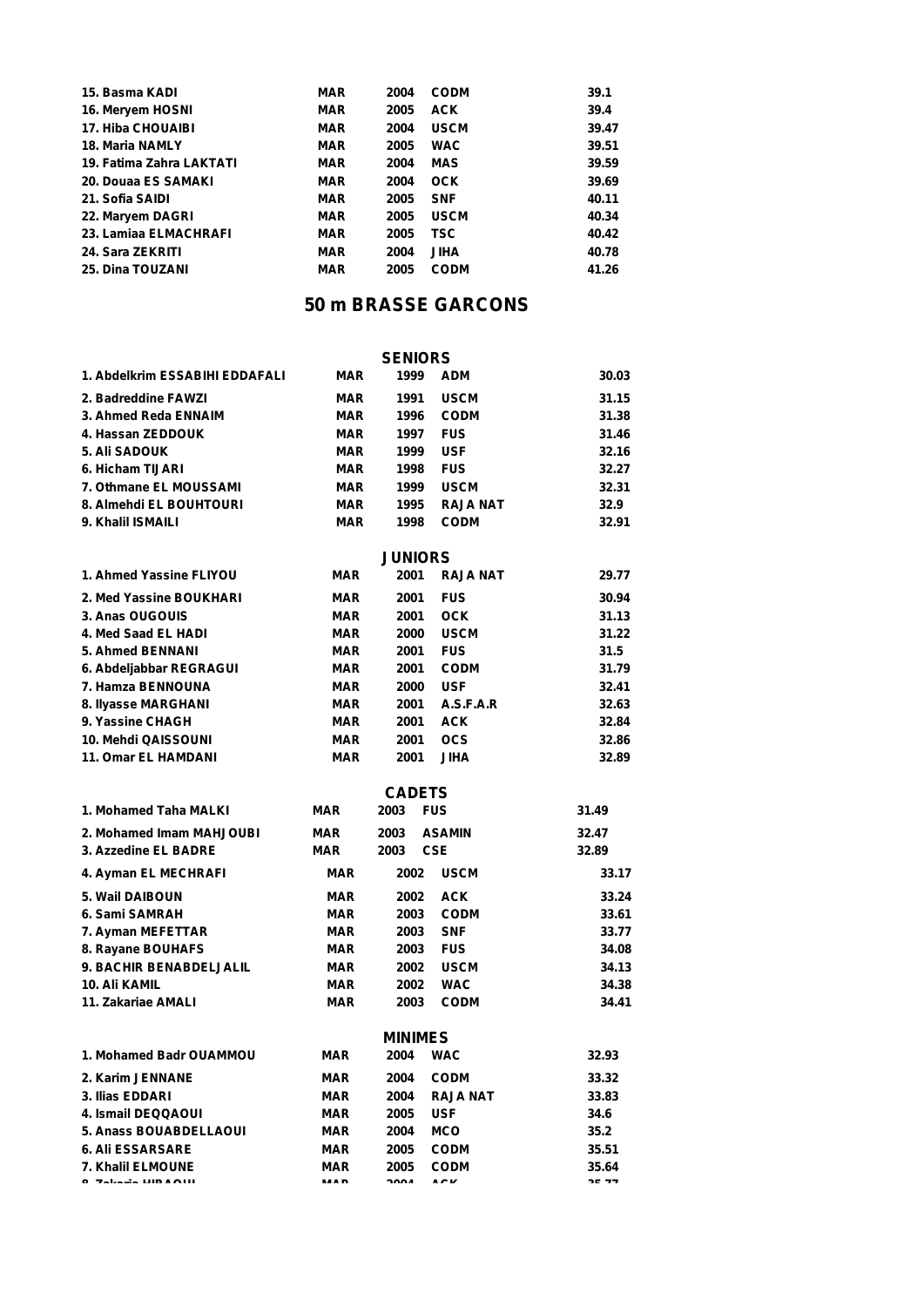### **100 m BRASSE FILLES**

#### **JUNIORS**

|                            |            | <b>CADETTES</b> |                 |         |
|----------------------------|------------|-----------------|-----------------|---------|
| 1. Hiba LAKNIT             | <b>MAR</b> | 2002            | <b>OCK</b>      | 1:15.12 |
| 2. Nisrine BEN NAIM        | <b>MAR</b> | 2002            | <b>CODM</b>     | 1:18.22 |
| 3. Taghrid DAHBANI         | <b>MAR</b> | 2003            | <b>FUS</b>      | 1:19.29 |
| 4. Yasmine NADIR           | <b>MAR</b> | 2003            | <b>FUS</b>      | 1:21.83 |
| 5. Salma EL YOUSFI         | <b>MAR</b> | 2002            | <b>ADM</b>      | 1:24.71 |
| 6. Keltoum GOURRAM         | <b>MAR</b> | 2003            | <b>ADM</b>      | 1:27.24 |
| 7. Rima EL BROUZI          | <b>MAR</b> | 2003            | <b>TSC</b>      | 1:28.91 |
|                            |            | <b>MINIMES</b>  |                 |         |
| 1. Malak DARKAOUI          | <b>MAR</b> | 2005            | <b>CODM</b>     | 1:18.72 |
| 2. Malak BOUSSOUF          | <b>MAR</b> | 2004            | <b>FUS</b>      | 1:22.22 |
| 3. Aya ICHOU               | <b>MAR</b> | 2004            | <b>RAJA NAT</b> | 1:22.40 |
| 4. Nada JALAL              | <b>MAR</b> | 2004            | <b>RAJA NAT</b> | 1:22.41 |
| 5. Hind DOUHA              | <b>MAR</b> | 2005            | <b>RAJA NAT</b> | 1:22.42 |
| 6. Hiba BOURZINE           | <b>MAR</b> | 2004            | <b>USCM</b>     | 1:22.54 |
| 7. Oumnia SEBBATA          | <b>MAR</b> | 2005            | <b>USCM</b>     | 1:22.73 |
| 8. Meryem HOSNI            | <b>MAR</b> | 2005            | <b>ACK</b>      | 1:23.06 |
| 9. Meryem AIT BENALI       | <b>MAR</b> | 2004            | <b>CODM</b>     | 1:23.69 |
| 10. Fatima Zahra MOUKTADIR | <b>MAR</b> | 2004            | <b>WAC</b>      | 1:23.79 |
| 11. Rima BADOUI            | <b>MAR</b> | 2004            | <b>ASS</b>      | 1:25.49 |
| <b>12. Chahd MACHKOUR</b>  | <b>MAR</b> | 2004            | <b>WAC</b>      | 1:25.72 |
| 13. Nada DJEBLI            | <b>MAR</b> | 2005            | <b>CODM</b>     | 1:25.73 |
| <b>14. Hadil CHAHIDI</b>   | <b>MAR</b> | 2005            | <b>USCM</b>     | 1:26.38 |
| 15. Basma KADI             | <b>MAR</b> | 2004            | <b>CODM</b>     | 1:26.53 |
| <b>16. Nisrine FIRAS</b>   | <b>MAR</b> | 2004            | <b>WAC</b>      | 1:26.73 |
| <b>17. Hiba CHOUAIBI</b>   | <b>MAR</b> | 2004            | <b>USCM</b>     | 1:27.00 |
| 18. Maha BASKACH           | <b>MAR</b> | 2005            | <b>USCM</b>     | 1:27.10 |
| <b>19. Rim RAHALI</b>      | <b>MAR</b> | 2005            | <b>CODM</b>     | 1:27.44 |
| 20. Chahd BELEKBIRA        | <b>MAR</b> | 2004            | A.S.F.A.R       | 1:27.87 |
| 21. Douaa ES SAMAKI        | <b>MAR</b> | 2004            | <b>OCK</b>      | 1:28.03 |
| <b>22. Dina TOUZANI</b>    | <b>MAR</b> | 2005            | <b>CODM</b>     | 1:29.05 |
| 23. Sofia SAIDI            | <b>MAR</b> | 2005            | <b>SNF</b>      | 1:29.55 |
| 24. Lamiaa ELMACHRAFI      | <b>MAR</b> | 2005            | <b>TSC</b>      | 1:30.02 |
| 25. Sara ZEKRITI           | <b>MAR</b> | 2004            | <b>JIHA</b>     | 1:30.37 |
| 26. Fadila ZEHAUF          | <b>MAR</b> | 2005            | <b>ACK</b>      | 1:30.68 |

## **100 m BRASSE GARCONS**

| 1. Ahmed Reda ENNAIM           | <b>MAR</b> | 1996           | <b>CODM</b>     | 1:06.10 |
|--------------------------------|------------|----------------|-----------------|---------|
| 2. Abdelkrim ESSABIHI EDDAFALI | <b>MAR</b> | 1999           | <b>ADM</b>      | 1:06.30 |
| 3. Othmane EL MOUSSAMI         | <b>MAR</b> | 1999           | <b>USCM</b>     | 1:10.30 |
| 4. Badreddine FAWZI            | <b>MAR</b> | 1991           | <b>USCM</b>     | 1:10.50 |
| 5. Hassan ZEDDOUK              | <b>MAR</b> | 1997           | <b>FUS</b>      | 1:11.57 |
| 6. Hicham TIJARI               | <b>MAR</b> | 1998           | <b>FUS</b>      | 1:11.70 |
| 7. El Mehdi DASOULI            | <b>MAR</b> | 1995           | <b>TSC</b>      | 1:13.24 |
| 8. Almehdi EL BOUHTOURI        | <b>MAR</b> | 1995           | <b>RAJA NAT</b> | 1:13.38 |
| 9. Khalil ISMAILI              | <b>MAR</b> | 1998           | <b>CODM</b>     | 1:13.71 |
|                                |            | <b>JUNIORS</b> |                 |         |
| 1. Adam CHAJID                 | MAR        | 2001           | <b>WAC</b>      | 1:05.01 |
| 2. Ahmed Yassine FLIYOU        | MAR        | 2001           | <b>RAJA NAT</b> | 1:05.82 |
| 3. Abdeljabbar REGRAGUI        | MAR        | 2001           | <b>CODM</b>     | 1:09.20 |
| 4. Ahmed BENNANI               | MAR        | 2001           | <b>FUS</b>      | 1:09.45 |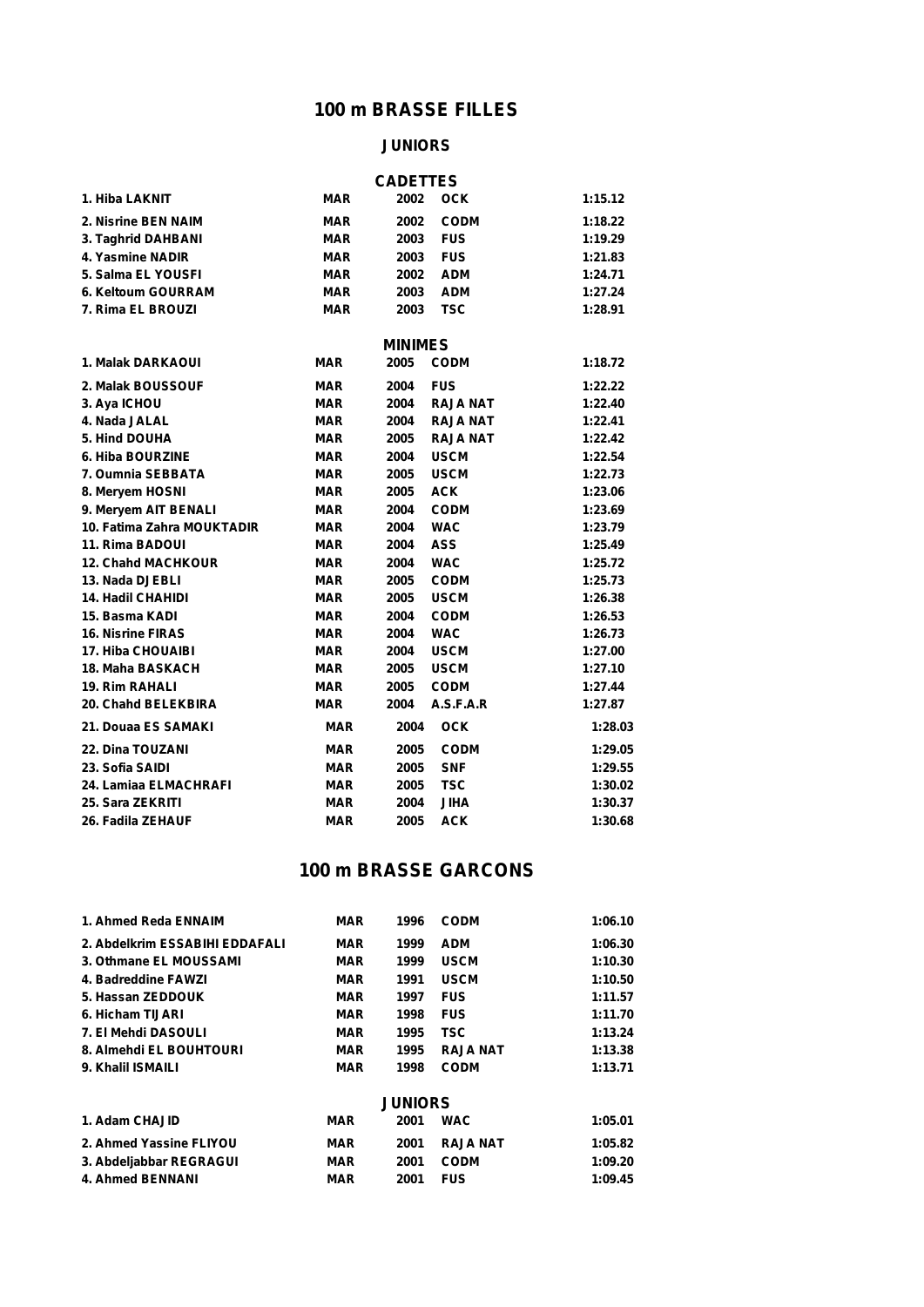| 6. Hamza BENNOUNA              | <b>MAR</b> | 2000           | <b>USF</b>      | 1:11.40 |
|--------------------------------|------------|----------------|-----------------|---------|
| 7. Med Saad EL HADI            | <b>MAR</b> | 2000           | <b>USCM</b>     | 1:11.73 |
| 8. Ilyas BOUDENE               | <b>MAR</b> | 2001           | <b>MAS</b>      | 1:13.18 |
| 9. Med Yassine BOUKHARI        | <b>MAR</b> | 2001           | <b>FUS</b>      | 1:13.28 |
| 10. Marouane RAJI              | <b>MAR</b> | 2000           | <b>USCM</b>     | 1:13.83 |
| 11. Yassine CHAGH              | <b>MAR</b> | 2001           | <b>ACK</b>      | 1:14.15 |
| 12. Omar FILALI                | <b>MAR</b> | 2001           | <b>USF</b>      | 1:14.46 |
| 13. Ali HEMRI                  | <b>MAR</b> | 2001           | <b>FUS</b>      | 1:14.91 |
|                                |            | <b>CADETS</b>  |                 |         |
| 1. Azzedine EL BADRE           | <b>MAR</b> | 2003           | <b>CSE</b>      | 1:10.68 |
| 2. Ayman EL MECHRAFI           | <b>MAR</b> | 2002           | <b>USCM</b>     | 1:11.53 |
| 3. Mohamed Taha MALKI          | <b>MAR</b> | 2003           | <b>FUS</b>      | 1:12.35 |
| 4. Mohamed Amine CHANNANI      | <b>MAR</b> | 2002           | <b>CSE</b>      | 1:13.93 |
| 5. Idriss AZHAR                | <b>MAR</b> | 2003           | <b>RAJA NAT</b> | 1:14.30 |
| 6. Sami SAMRAH                 | <b>MAR</b> | 2003           | <b>CODM</b>     | 1:14.31 |
| 7. Ayman MEFETTAR              | <b>MAR</b> | 2003           | <b>SNF</b>      | 1:14.80 |
| <b>8. BACHIR BENABDELJALIL</b> | <b>MAR</b> | 2002           | <b>USCM</b>     | 1:15.17 |
| 9. Wail DAIBOUN                | <b>MAR</b> | 2002           | <b>ACK</b>      | 1:15.79 |
|                                |            | <b>MINIMES</b> |                 |         |
| 1. Mohamed Badr OUAMMOU        | <b>MAR</b> | 2004           | <b>WAC</b>      | 1:13.59 |
| 2. Karim JENNANE               | <b>MAR</b> | 2004           | <b>CODM</b>     | 1:14.04 |
| 3. Ismail DEQQAOUI             | <b>MAR</b> | 2005           | <b>USF</b>      | 1:14.17 |
| 4. Ilias EDDARI                | <b>MAR</b> | 2004           | <b>RAJA NAT</b> | 1:17.71 |
| 5. Khalil ELMOUNE              | <b>MAR</b> | 2005           | <b>CODM</b>     | 1:17.77 |
| 6. Abdellah ESSONNI            | <b>MAR</b> | 2004           | <b>CODM</b>     | 1:17.85 |
| 7. Ali ESSARSARE               | <b>MAR</b> | 2005           | <b>CODM</b>     | 1:18.16 |
| 8. Anass BOUABDELLAOUI         | <b>MAR</b> | 2004           | <b>MCO</b>      | 1:18.31 |

### **200 m BRASSE FILLES**

|                            |            |            | <b>JUNIORS</b>  |                 |         |
|----------------------------|------------|------------|-----------------|-----------------|---------|
| 1. Mariam LAMGHARI         | MAR        | 2000       | <b>OCK</b>      |                 | 3:00.09 |
| 2. Wissal NAFR             | <b>MAR</b> | 2000       | <b>OCK</b>      |                 | 3:12.89 |
|                            |            |            | <b>CADETTES</b> |                 |         |
| 1. Hiba LAKNIT             | <b>MAR</b> |            | 2002            | <b>OCK</b>      | 2:41.73 |
| 2. Nisrine BEN NAIM        | <b>MAR</b> |            | 2002            | <b>CODM</b>     | 2:51.00 |
| 3. Yasmine NADIR           | <b>MAR</b> |            | 2003            | <b>FUS</b>      | 2:54.18 |
| 4. Taghrid DAHBANI         | <b>MAR</b> |            | 2003            | <b>FUS</b>      | 2:57.94 |
| 5. Keltoum GOURRAM         | <b>MAR</b> |            | 2003            | <b>ADM</b>      | 3:09.29 |
| 6. Salma REGRAGUI          | <b>MAR</b> |            | 2002            | <b>USF</b>      | 3:13.78 |
|                            |            |            | <b>MINIMES</b>  |                 |         |
| 1. Malak DARKAOUI          |            | <b>MAR</b> | 2005            | <b>CODM</b>     | 2:50.26 |
| 2. Malak BOUSSOUF          |            | <b>MAR</b> | 2004            | <b>FUS</b>      | 2:53.21 |
| 3. Hiba BOURZINE           |            | <b>MAR</b> | 2004            | <b>USCM</b>     | 2:55.05 |
| 4. Oumnia SEBBATA          |            | <b>MAR</b> | 2005            | <b>USCM</b>     | 2:58.81 |
| 5. Nada DJEBLI             |            | <b>MAR</b> | 2005            | <b>CODM</b>     | 3:00.63 |
| 6. Meryem AIT BENALI       |            | <b>MAR</b> | 2004            | <b>CODM</b>     | 3:01.05 |
| 7. Hind DOUHA              |            | <b>MAR</b> | 2005            | <b>RAJA NAT</b> | 3:01.22 |
| 8. Chahd MACHKOUR          |            | <b>MAR</b> | 2004            | <b>WAC</b>      | 3:02.09 |
| 9. Rim RAHALI              |            | <b>MAR</b> | 2005            | <b>CODM</b>     | 3:04.16 |
| 10. Maha BASKACH           |            | <b>MAR</b> | 2005            | <b>USCM</b>     | 3:05.43 |
| 11. Fatima Zahra MOUKTADIR |            | <b>MAR</b> | 2004            | <b>WAC</b>      | 3:05.61 |
|                            |            |            | ----            |                 |         |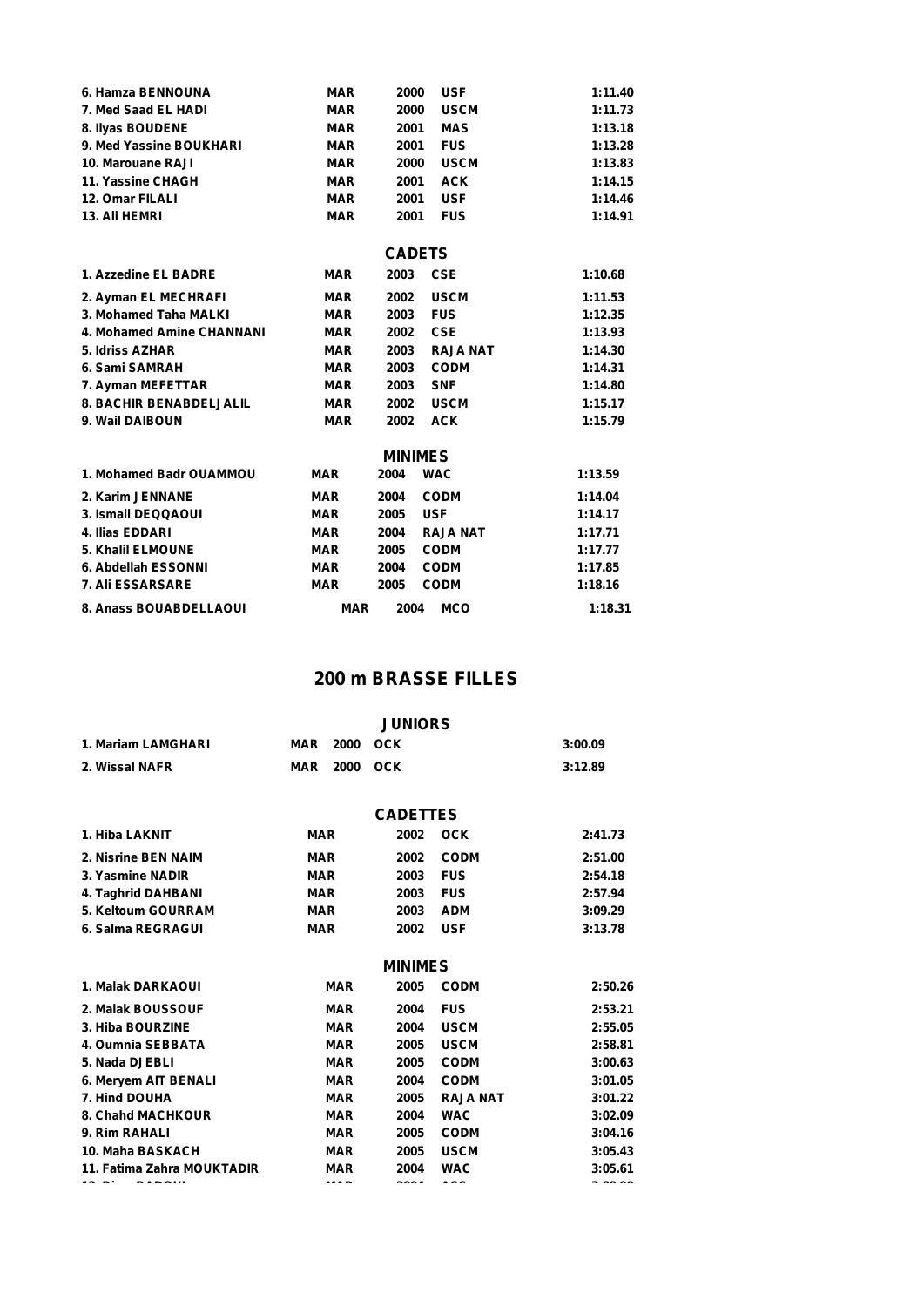| <b>14. Douaa ES SAMAKI</b>       | <b>MAR</b> | 2004 | OCK         | 3:15.92 |
|----------------------------------|------------|------|-------------|---------|
| <b>15. Rime Ines EL RHOUBARI</b> | <b>MAR</b> | 2004 | <b>FUS</b>  | 3:16.40 |
| 16. Sara ZEKRITI                 | <b>MAR</b> | 2004 | <b>JIHA</b> | 3:16.72 |
| 17. Malak LAMHITI                | <b>MAR</b> | 2004 | <b>SNF</b>  | 3:17.34 |
| <b>18. Dina TOUZANI</b>          | <b>MAR</b> | 2005 | <b>CODM</b> | 3:17.70 |
| 19. Fatima Zahra LAKTATI         | <b>MAR</b> | 2004 | MAS         | 3:18.00 |
| 20. Sofia SAIDI                  | <b>MAR</b> | 2005 | <b>SNF</b>  | 3:18.24 |
| 21. Rim IDRISSI ROCHI ISSI       | <b>MAR</b> | 2005 | <b>SNF</b>  | 3:18.31 |
| 22. Basma KADI                   | <b>MAR</b> | 2004 | <b>CODM</b> | 3:18.59 |

### **200 m BRASSE GARCONS**

| <b>SENIORS</b>                  |            |                |             |         |  |  |  |
|---------------------------------|------------|----------------|-------------|---------|--|--|--|
| 1. Ahmed Reda ENNAIM            | <b>MAR</b> | 1996           | <b>CODM</b> | 2:24.98 |  |  |  |
| 2. Abdelkrim ESSABIHI EDDAFALI  | <b>MAR</b> | 1999           | <b>ADM</b>  | 2:35.50 |  |  |  |
| 3. Hicham TIJARI                | <b>MAR</b> | 1998           | <b>FUS</b>  | 2:37.83 |  |  |  |
| 4. Othmane EL MOUSSAMI          | <b>MAR</b> | 1999           | <b>USCM</b> | 2:39.75 |  |  |  |
| 5. Khalil ISMAILI               | <b>MAR</b> | 1998           | <b>CODM</b> | 2:42.09 |  |  |  |
|                                 |            | <b>JUNIORS</b> |             |         |  |  |  |
| 1. Adam CHAJID                  | <b>MAR</b> | 2001           | <b>WAC</b>  | 2:23.76 |  |  |  |
| 2. Abdeljabbar REGRAGUI         | <b>MAR</b> | 2001           | <b>CODM</b> | 2:30.07 |  |  |  |
| 3. Ahmed BENNANI                | <b>MAR</b> | 2001           | <b>FUS</b>  | 2:31.08 |  |  |  |
| 4. Anas OUGOUIS                 | <b>MAR</b> | 2001           | <b>OCK</b>  | 2:33.59 |  |  |  |
| 5. Youssef HEMRI                | <b>MAR</b> | 2001           | <b>FUS</b>  | 2:34.23 |  |  |  |
| 6. Marouane RAJI                | <b>MAR</b> | 2000           | <b>USCM</b> | 2:36.87 |  |  |  |
| 7. Hamza BENNOUNA               | <b>MAR</b> | 2000           | <b>USF</b>  | 2:38.39 |  |  |  |
| 8. Ilyas BOUDENE                | <b>MAR</b> | 2001           | <b>MAS</b>  | 2:42.09 |  |  |  |
| 9. Ali HEMRI                    | <b>MAR</b> | 2001           | <b>FUS</b>  | 2:42.39 |  |  |  |
| 10. Yassine CHAGH               | MAR        | 2001           | <b>ACK</b>  | 2:42.73 |  |  |  |
| 11. Mehdi BOUFEDENE             | <b>MAR</b> | 2000           | ASS         | 2:44.77 |  |  |  |
|                                 |            | <b>CADETS</b>  |             |         |  |  |  |
| 1. Ayman EL MECHRAFI            | MAR        | 2002           | <b>USCM</b> | 2:33.41 |  |  |  |
|                                 |            |                |             |         |  |  |  |
| 2. Mohamed Yassine BENSALEH     | <b>MAR</b> | 2002           | <b>FUS</b>  | 2:34.58 |  |  |  |
| 3. Mohamed Amine CHANNANI       | <b>MAR</b> | 2002           | <b>CSE</b>  | 2:39.14 |  |  |  |
| 4. Ayman MEFETTAR               | <b>MAR</b> | 2003           | <b>SNF</b>  | 2:43.71 |  |  |  |
| <b>5. Youssef OUKHOUYA</b>      | <b>MAR</b> | 2002           | <b>FUS</b>  | 2:47.18 |  |  |  |
| 6. Rayane BOUHAFS               | <b>MAR</b> | 2003           | <b>FUS</b>  | 2:47.27 |  |  |  |
| 7. Mohamed Taha MALKI           | <b>MAR</b> | 2003           | <b>FUS</b>  | 2:48.37 |  |  |  |
| 8. Zakariae AMALI               | <b>MAR</b> | 2003           | <b>CODM</b> | 2:49.22 |  |  |  |
| 9. Sami SAMRAH                  | MAR        | 2003           | <b>CODM</b> | 2:49.26 |  |  |  |
| <b>10. BACHIR BENABDELJALIL</b> | <b>MAR</b> | 2002           | <b>USCM</b> | 2:49.50 |  |  |  |
|                                 |            | <b>MINIMES</b> |             |         |  |  |  |
| 1. Ismail DEQQAOUI              | <b>MAR</b> | 2005           | <b>USF</b>  | 2:45.68 |  |  |  |
| 2. Khalil ELMOUNE               | <b>MAR</b> | 2005           | <b>CODM</b> | 2:49.74 |  |  |  |
| <b>3. Ali ESSARSARE</b>         | <b>MAR</b> | 2005           | <b>CODM</b> | 2:50.42 |  |  |  |
| 4. Abdellah ESSONNI             | <b>MAR</b> | 2004           | <b>CODM</b> | 2:51.41 |  |  |  |
| 5. Mohamed Sami ZEMZAMI         | <b>MAR</b> | 2005           | <b>USCM</b> | 2:51.96 |  |  |  |
| <b>6. Youssef BOUHMOUCH</b>     | MAR        | 2004           | <b>USCM</b> | 2:53.03 |  |  |  |
| <b>7. Ali SAADOUN</b>           | <b>MAR</b> | 2005           | <b>CODM</b> | 2:53.95 |  |  |  |
| 8. Anass BOUABDELLAOUI          | MAR        | 2004           | MCO         | 2:54.49 |  |  |  |

### **50 m PAPILLON FILLES**

|                                         | <b>SENIORS</b>            |            |              |        |
|-----------------------------------------|---------------------------|------------|--------------|--------|
| 1. Fadwa FIDADI                         | <b>MAR</b>                | 1999       | <b>KACM</b>  | 31.31  |
| A 17L and a collected and a traditional | <b><i><u>BRAD</u></i></b> | $\sqrt{2}$ | $T^{\wedge}$ | $\sim$ |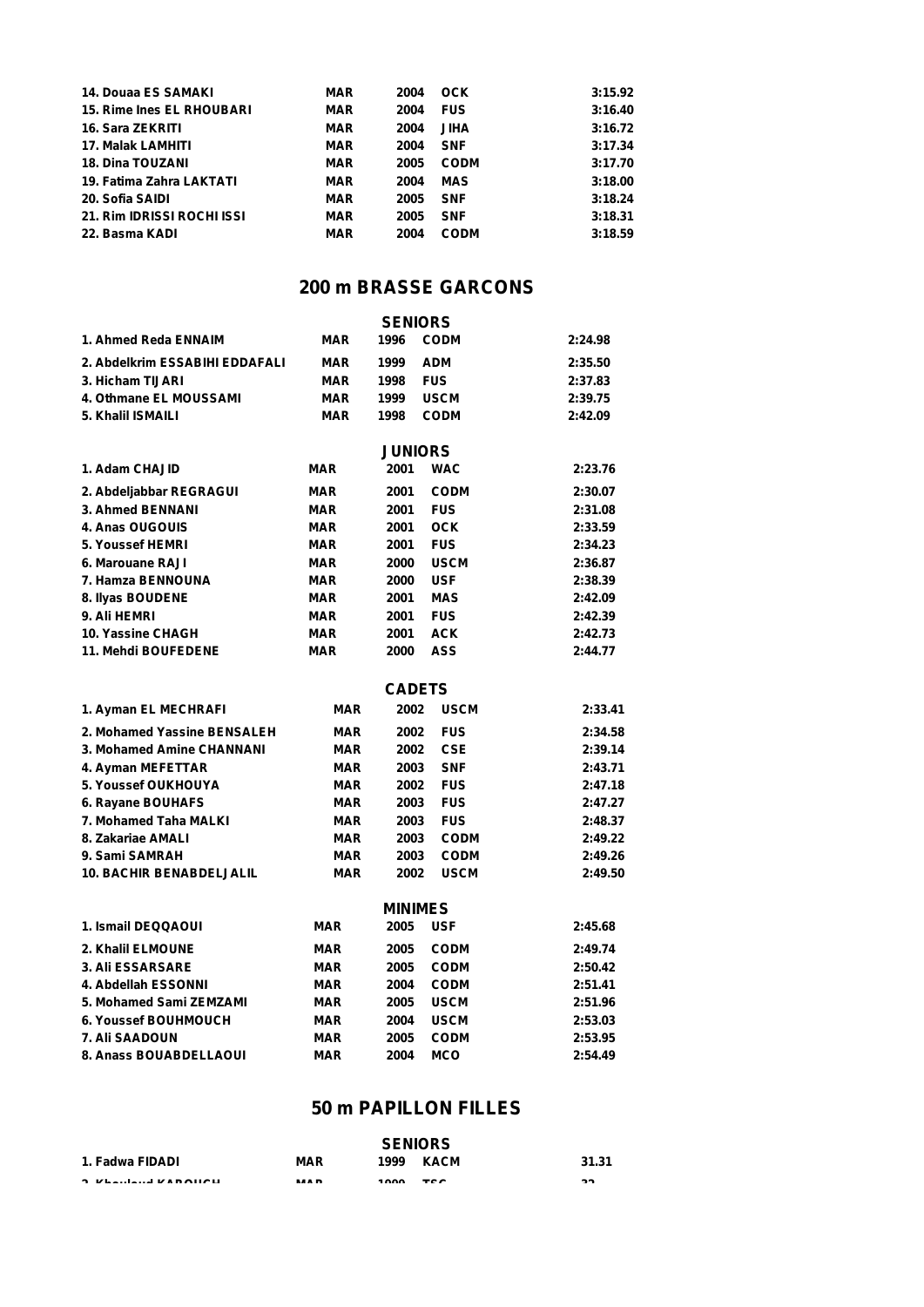|                             |            | <b>JUNIORS</b>  |                 |       |
|-----------------------------|------------|-----------------|-----------------|-------|
| 1. Narjiss BOURBOUH         | <b>MAR</b> | 2001            | <b>FUS</b>      | 29.56 |
| 2. Hiba FAHSI               | <b>MAR</b> | 2001            | <b>OCK</b>      | 29.59 |
| 3. Hiba RMILI               | <b>MAR</b> | 2000            | <b>OCK</b>      | 30.65 |
| <b>4. Nissrine BOURBOUH</b> | <b>MAR</b> | 2001            | <b>FUS</b>      | 31.8  |
| 5. Khaoula ELMACHRAFI       | <b>MAR</b> | 2000            | <b>TSC</b>      | 32.36 |
|                             |            | <b>CADETTES</b> |                 |       |
| 1. Taghrid DAHBANI          | <b>MAR</b> | 2003            | <b>FUS</b>      | 30.31 |
| 2. Hiba LAKNIT              | <b>MAR</b> | 2002            | <b>OCK</b>      | 30.84 |
| 3. Hiba SOUIHEL             | <b>MAR</b> | 2003            | <b>ADM</b>      | 31.47 |
| 4. Imane BASKACH            | <b>MAR</b> | 2003            | <b>USCM</b>     | 31.97 |
| 5. Ayat Allah EL ANOUAR     | <b>MAR</b> | 2002            | <b>FUS</b>      | 32    |
| 6. Salma REGRAGUI           | <b>MAR</b> | 2002            | <b>USF</b>      | 32.35 |
|                             |            | <b>MINIMES</b>  |                 |       |
| 1. Hiba CHOUAIBI            | <b>MAR</b> | 2004            | <b>USCM</b>     | 31.81 |
| 2. Lina DANNA               | <b>MAR</b> | 2005            | <b>USCM</b>     | 32.15 |
| 3. Meryem HOSNI             | <b>MAR</b> | 2005            | <b>ACK</b>      | 32.17 |
| 4. Oumnia SEBBATA           | <b>MAR</b> | 2005            | <b>USCM</b>     | 32.47 |
| 5. Chahd ALAMI              | <b>MAR</b> | 2004            | <b>SNF</b>      | 32.56 |
| 6. Kamilia MAALOUF          | <b>MAR</b> | 2004            | <b>RAJA NAT</b> | 32.59 |
| 7. Fatima Zahra LAKTATI     | <b>MAR</b> | 2004            | <b>MAS</b>      | 33.09 |
| 8. Jennate RIMI             | <b>MAR</b> | 2005            | <b>FUS</b>      | 33.13 |
| 9. Abrare BELRHITI          | <b>MAR</b> | 2004            | <b>FUS</b>      | 33.16 |
| 10. Aicha EL BEKALI         | <b>MAR</b> | 2004            | <b>ADM</b>      | 33.19 |
| <b>11. Malak BOUSSOUF</b>   | <b>MAR</b> | 2004            | <b>FUS</b>      | 33.26 |
| 12. Sara ZEKRITI            | <b>MAR</b> | 2004            | <b>JIHA</b>     | 33.28 |

## **50 m PAPILLON GARCONS**

| <b>SENIORS</b> |  |
|----------------|--|
|----------------|--|

| 1. Mehdi EL HAZZAZ             | <b>MAR</b> | 1991           | <b>ADM</b>  | 26.24 |
|--------------------------------|------------|----------------|-------------|-------|
| 2. Othmane EL MOUSSAMI         | <b>MAR</b> | 1999           | <b>USCM</b> | 26.51 |
| 3. Hamza DAHBI SKALI           | <b>MAR</b> | 1998           | <b>CSN</b>  | 27.18 |
| 4. Mohamed OUAHMID             | <b>MAR</b> | 1998           | <b>ADM</b>  | 27.28 |
| 5. Abdelkrim ESSABIHI EDDAFALI | <b>MAR</b> | 1999           | <b>ADM</b>  | 27.37 |
| 6. Ahmed Reda ENNAIM           | <b>MAR</b> | 1996           | <b>CODM</b> | 27.41 |
| 7. Ali SADOUK                  | <b>MAR</b> | 1999           | <b>USF</b>  | 27.43 |
| <b>8. Ali EL MANDOUR</b>       | <b>MAR</b> | 1997           | <b>FUS</b>  | 27.57 |
|                                |            | <b>JUNIORS</b> |             |       |
| 1. Med Yassine BOUKHARI        | <b>MAR</b> | 2001           | <b>FUS</b>  | 26.32 |
| 2. Abdeljabbar REGRAGUI        | <b>MAR</b> | 2001           | <b>CODM</b> | 26.62 |
| 3. Ali MSOUGAR                 | <b>MAR</b> | 2001           | <b>FUS</b>  | 27.41 |
| 4. Ali HEMRI                   | <b>MAR</b> | 2001           | <b>FUS</b>  | 27.55 |
| 5. Youssef HEMRI               | <b>MAR</b> | 2001           | <b>FUS</b>  | 27.63 |
|                                |            | <b>CADETS</b>  |             |       |
| 1. Adam SEDDOUK                | <b>MAR</b> | 2003           | <b>CODM</b> | 27.3  |
| 2. Adnane BENADADA             | <b>MAR</b> | 2003           | <b>SNF</b>  | 27.65 |
| 3. Abdelmoughit MAMDOUH        | <b>MAR</b> | 2002           | <b>ADM</b>  | 28.1  |
| 4. Mohamed Taha MALKI          | <b>MAR</b> | 2003           | <b>FUS</b>  | 28.18 |
| 5. Adam ZIANE                  | <b>MAR</b> | 2002           | <b>WAC</b>  | 28.23 |
| 6. Othman RASSI                | <b>MAR</b> | 2002           | <b>UNO</b>  | 28.24 |
|                                |            | <b>MINIMES</b> |             |       |
| 1. Salim FRIKECH               | <b>MAR</b> | 2004           | <b>CODM</b> | 27.86 |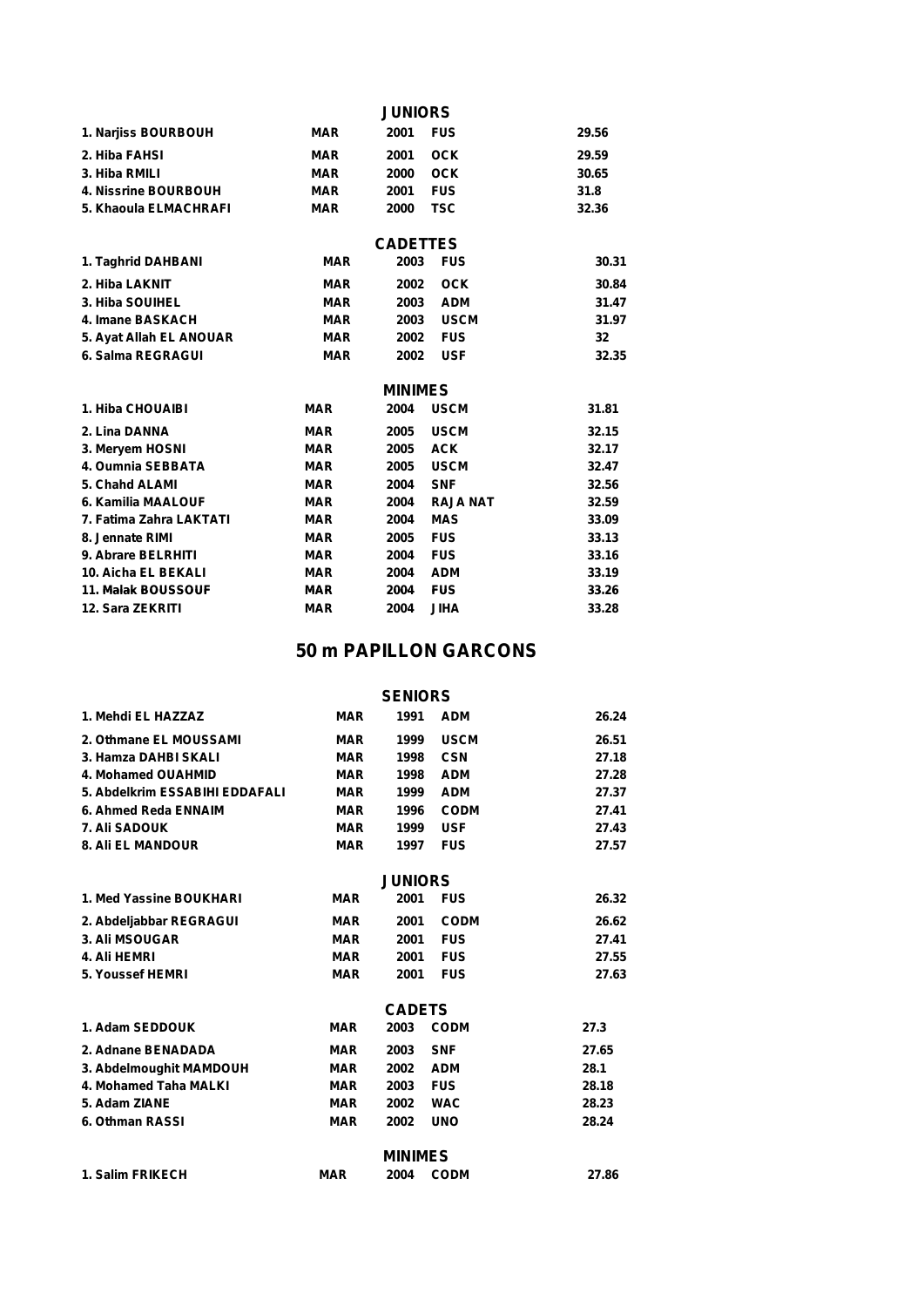| 3. Karim JENNANE   | <b>MAR</b> | 2004 CODM     | 28.62 |
|--------------------|------------|---------------|-------|
| 4. ilyas LAGSSAIBI | <b>MAR</b> | 2004 RAJA NAT | 29.05 |

### **100 m PAPILLON FILLES**

|                         |            |            | <b>JUNIORS</b>  |                 |         |
|-------------------------|------------|------------|-----------------|-----------------|---------|
| 1. Narjiss BOURBOUH     | MAR        | 2001       |                 | <b>FUS</b>      | 1:06.04 |
| 2. Hiba RMILI           | MAR        | 2000       |                 | <b>OCK</b>      | 1:10.88 |
| 3. Khaoula ELMACHRAFI   | <b>MAR</b> | 2000       |                 | <b>TSC</b>      | 1:14.33 |
|                         |            |            |                 |                 |         |
|                         |            |            | <b>CADETTES</b> |                 |         |
| 1. Hiba LAKNIT          | <b>MAR</b> |            | 2002            | <b>OCK</b>      | 1:06.92 |
| 2. Taghrid DAHBANI      | <b>MAR</b> |            | 2003            | <b>FUS</b>      | 1:08.72 |
| 3. Ayat Allah EL ANOUAR | <b>MAR</b> |            | 2002            | <b>FUS</b>      | 1:09.22 |
| 4. Salma REGRAGUI       | <b>MAR</b> |            | 2002            | <b>USF</b>      | 1:13.37 |
| 5. Hiba SOUIHEL         | <b>MAR</b> |            | 2003            | <b>ADM</b>      | 1:14.15 |
| 6. Imane BASKACH        | <b>MAR</b> |            | 2003            | <b>USCM</b>     | 1:14.63 |
| 7. Douae EL MOUJARRADE  | <b>MAR</b> |            | 2003            | <b>SNF</b>      | 1:15.49 |
|                         |            |            | <b>MINIMES</b>  |                 |         |
| 1. Sawsane EL GAMAH     |            | <b>MAR</b> | 2005            | <b>WAC</b>      | 1:06.44 |
| 2. Oumnia SEBBATA       |            | <b>MAR</b> | 2005            | <b>USCM</b>     | 1:11.58 |
| 3. Nada JALAL           |            | <b>MAR</b> | 2004            | <b>RAJA NAT</b> | 1:11.61 |
| 4. Lina DANNA           |            | <b>MAR</b> | 2005            | <b>USCM</b>     | 1:11.75 |
| 5. Malak BOUSSOUF       |            | <b>MAR</b> | 2004            | <b>FUS</b>      | 1:13.04 |
| 6. Malak DARKAOUI       |            | <b>MAR</b> | 2005            | <b>CODM</b>     | 1:13.08 |
| 7. Meryem HOSNI         |            | <b>MAR</b> | 2005            | <b>ACK</b>      | 1:13.31 |
| 8. Maryem DAGRI         |            | <b>MAR</b> | 2005            | <b>USCM</b>     | 1:15.32 |
|                         |            |            |                 |                 |         |

### **100 m PAPILLON GARCONS**

#### **SENIORS**

| 1. Said SABER                  | <b>MAR</b> | 1995           | <b>CNN</b>  | 58.02   |
|--------------------------------|------------|----------------|-------------|---------|
| 2. Mehdi EL HAZZAZ             | <b>MAR</b> | 1991           | <b>ADM</b>  | 58.11   |
| 3. Hicham TIJARI               | <b>MAR</b> | 1998           | <b>FUS</b>  | 1:00.62 |
| 4. Hamza DAHBI SKALI           | <b>MAR</b> | 1998           | <b>CSN</b>  | 1:01.57 |
| 5. Abdelkrim ESSABIHI EDDAFALI | <b>MAR</b> | 1999           | <b>ADM</b>  | 1:02.23 |
| 6. Othmane EL MOUSSAMI         | <b>MAR</b> | 1999           | <b>USCM</b> | 1:02.40 |
| 7. Ahmed Reda ENNAIM           | <b>MAR</b> | 1996           | <b>CODM</b> | 1:03.47 |
|                                |            | <b>JUNIORS</b> |             |         |
| 1. Samy BOUTOUIL               | <b>MAR</b> | 2000           | <b>CODM</b> | 55.51   |
| 2. Youssef HEMRI               | <b>MAR</b> | 2001           | <b>FUS</b>  | 58.54   |
| 3. Ali HEMRI                   | <b>MAR</b> | 2001           | <b>FUS</b>  | 59.58   |
| 4. Adam CHAJID                 | <b>MAR</b> | 2001           | <b>WAC</b>  | 59.6    |
| 5. Abdeljabbar REGRAGUI        | <b>MAR</b> | 2001           | <b>CODM</b> | 1:00.14 |
| 6. Yasser AYANE                | <b>MAR</b> | 2001           | <b>CSE</b>  | 1:02.46 |
| 7. Ilyas BOUDENE               | <b>MAR</b> | 2001           | <b>MAS</b>  | 1:03.77 |
|                                |            | <b>CADETS</b>  |             |         |
| 1. Monssif Hamza TIJARI        | <b>MAR</b> | 2002           | <b>CODM</b> | 1:00.74 |
| 2. Mohamed Yassine BENSALEH    | <b>MAR</b> | 2002           | <b>FUS</b>  | 1:03.18 |
| 3. Sami KIBAL                  | <b>MAR</b> | 2002           | <b>WAC</b>  | 1:03.22 |
| 4. Oussama ELMAHBOUBI          | <b>MAR</b> | 2002           | <b>ADM</b>  | 1:03.28 |
| 5. Zakariae AMALI              | <b>MAR</b> | 2003           | <b>CODM</b> | 1:03.55 |
| 6. Mohammed CHAFFAA            | <b>MAR</b> | 2003           | <b>CSE</b>  | 1:04.25 |
| 7. Youssef OUKHOUYA            | <b>MAR</b> | 2002           | <b>FUS</b>  | 1:04.52 |
| 8. Adam SEDDOUK                | <b>MAR</b> | 2003           | <b>CODM</b> | 1:04.54 |
|                                |            |                |             |         |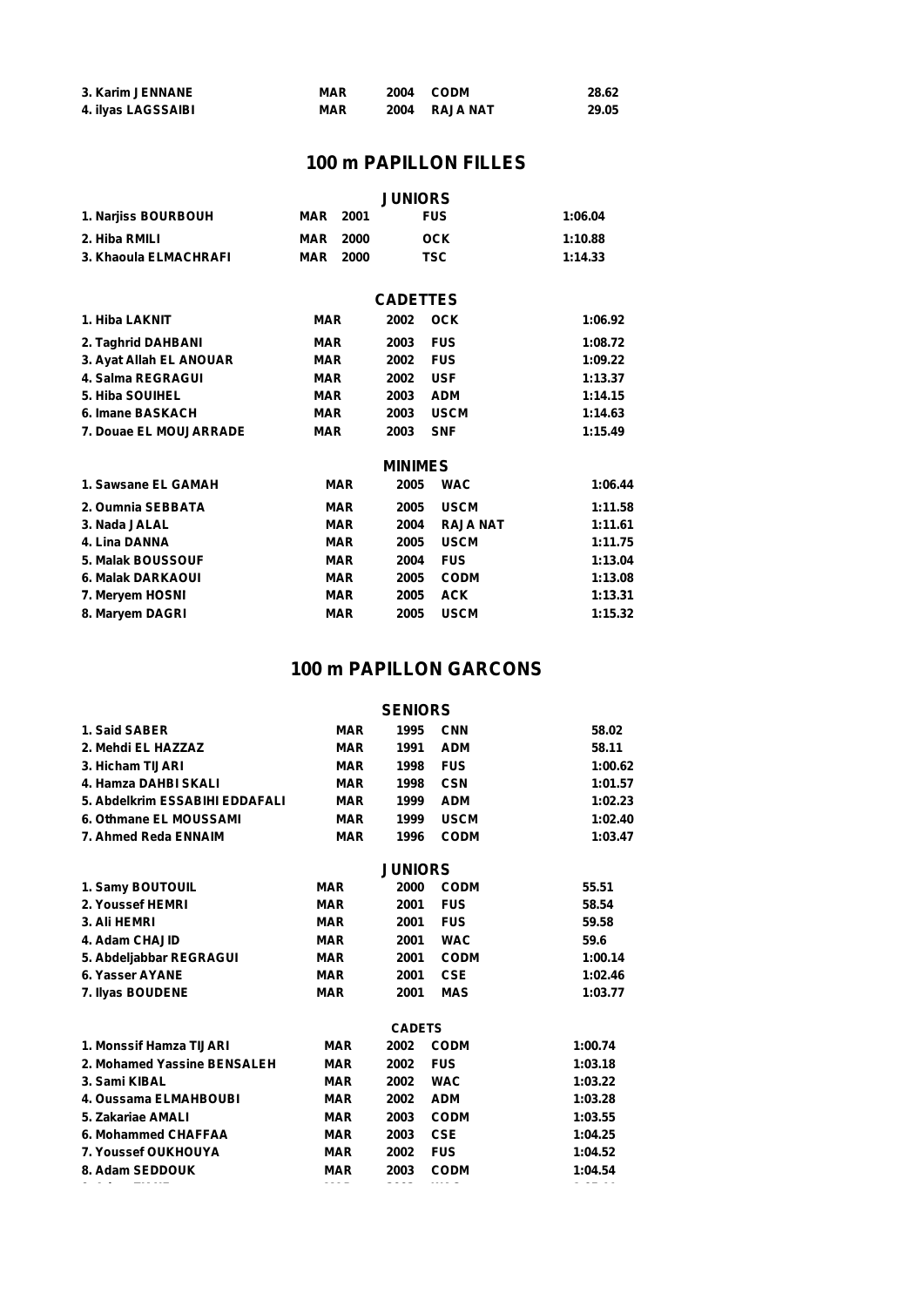| <b>MINIMES</b>          |            |      |                 |         |  |  |
|-------------------------|------------|------|-----------------|---------|--|--|
| 1. Yasser BENCHEBBA     | <b>MAR</b> | 2004 | <b>FUS</b>      | 1:02.07 |  |  |
| 2. Mohamed Sami ZEMZAMI | <b>MAR</b> | 2005 | <b>USCM</b>     | 1:03.56 |  |  |
| 3. ilyas LAGSSAIBI      | <b>MAR</b> | 2004 | <b>RAJA NAT</b> | 1:04.46 |  |  |
| 4. Ismail EL YOUSFI     | <b>MAR</b> | 2004 | <b>RAJA NAT</b> | 1:04.83 |  |  |
| 5. Adam BOURZINE        | <b>MAR</b> | 2005 | <b>USCM</b>     | 1:04.87 |  |  |
| <b>6. CHAHINE SAID</b>  | <b>MAR</b> | 2005 | <b>USCM</b>     | 1:08.63 |  |  |
| 7. Karim JENNANE        | <b>MAR</b> | 2004 | <b>CODM</b>     | 1:09.28 |  |  |
| 8. Ismail DEQQAOUI      | <b>MAR</b> | 2005 | <b>USF</b>      | 1:09.72 |  |  |

### **200 m PAPILLON FILLES**

### **JUNIORS**

| 1. Narjiss BOURBOUH     | <b>MAR</b> | 2001            | <b>FUS</b>      | 2:24.81 |  |
|-------------------------|------------|-----------------|-----------------|---------|--|
|                         |            | <b>CADETTES</b> |                 |         |  |
| 1. Ayat Allah EL ANOUAR | <b>MAR</b> | 2002            | <b>FUS</b>      | 2:28.18 |  |
| 2. Hiba LAKNIT          | <b>MAR</b> | 2002            | <b>OCK</b>      | 2:34.72 |  |
| 3. Taghrid DAHBANI      | <b>MAR</b> | 2003            | <b>FUS</b>      | 2:34.92 |  |
| 4. Kenza ZERAIDI        | <b>MAR</b> | 2002            | <b>CODM</b>     | 2:40.61 |  |
| 5. Salma REGRAGUI       | <b>MAR</b> | 2002            | <b>USF</b>      | 2:49.35 |  |
| 6. Hajar SABER          | <b>MAR</b> | 2003            | <b>CODM</b>     | 2:55.37 |  |
| 7. Imane BASKACH        | <b>MAR</b> | 2003            | <b>USCM</b>     | 2:57.50 |  |
|                         |            | <b>MINIMES</b>  |                 |         |  |
| 1. Nada JALAL           | <b>MAR</b> | 2004            | <b>RAJA NAT</b> | 2:35.22 |  |
| 2. Lina DANNA           | <b>MAR</b> | 2005            | <b>USCM</b>     | 2:40.81 |  |
| 3. Douaa EDDAHBI        | <b>MAR</b> | 2005            | <b>TSC</b>      | 2:40.91 |  |
| 4. Malak BOUSSOUF       | <b>MAR</b> | 2004            | <b>FUS</b>      | 2:44.31 |  |
| 5. Meryem HOSNI         | <b>MAR</b> | 2005            | <b>ACK</b>      | 2:44.43 |  |
| 6. Malak DARKAOUI       | <b>MAR</b> | 2005            | <b>CODM</b>     | 2:45.04 |  |
| 7. Maryem DAGRI         | <b>MAR</b> | 2005            | <b>USCM</b>     | 2:51.65 |  |
| 8. Ghita TABATI         | <b>MAR</b> | 2004            | <b>WAC</b>      | 2:55.47 |  |

### **200 m PAPILLON GARCONS**

|                  | <b>JUNIORS</b> |                    |         |  |  |
|------------------|----------------|--------------------|---------|--|--|
| 1. Ali HEMRI     | <b>MAR</b>     | <b>FUS</b><br>2001 | 2:08.35 |  |  |
| 2. Youssef HEMRI | <b>MAR</b>     | <b>FUS</b><br>2001 | 2:16.76 |  |  |
| 3. Yasser AYANE  | <b>MAR</b>     | <b>CSE</b><br>2001 | 2:23.20 |  |  |
| 4. Yassine NIHOU | <b>MAR</b>     | <b>CNN</b><br>2001 | 2:29.74 |  |  |

#### **CADETS**

| 1. Monssif Hamza TIJARI     | MAR        | 2002           | <b>CODM</b> | 2:13.72 |
|-----------------------------|------------|----------------|-------------|---------|
| 2. Mohamed Yassine BENSALEH | MAR        | 2002           | <b>FUS</b>  | 2:13.94 |
| 3. Adam SEDDOUK             | MAR        | 2003           | <b>CODM</b> | 2:21.93 |
| 4. Zakariae AMALI           | <b>MAR</b> | 2003           | <b>CODM</b> | 2:22.20 |
| 5. Ayman EL MECHRAFI        | MAR        | 2002           | <b>USCM</b> | 2:24.50 |
| 6. Mohamed Amine CHANNANI   | MAR        | 2002           | <b>CSE</b>  | 2:26.02 |
| 7. Mohammed CHAFFAA         | <b>MAR</b> | 2003           | <b>CSE</b>  | 2:28.96 |
| 8. Sami KIBAL               | MAR        | 2002           | <b>WAC</b>  | 2:30.41 |
|                             |            | <b>MINIMES</b> |             |         |
| 1. Mohamed Sami ZEMZAMI     | <b>MAR</b> | 2005           | <b>USCM</b> | 2:18.63 |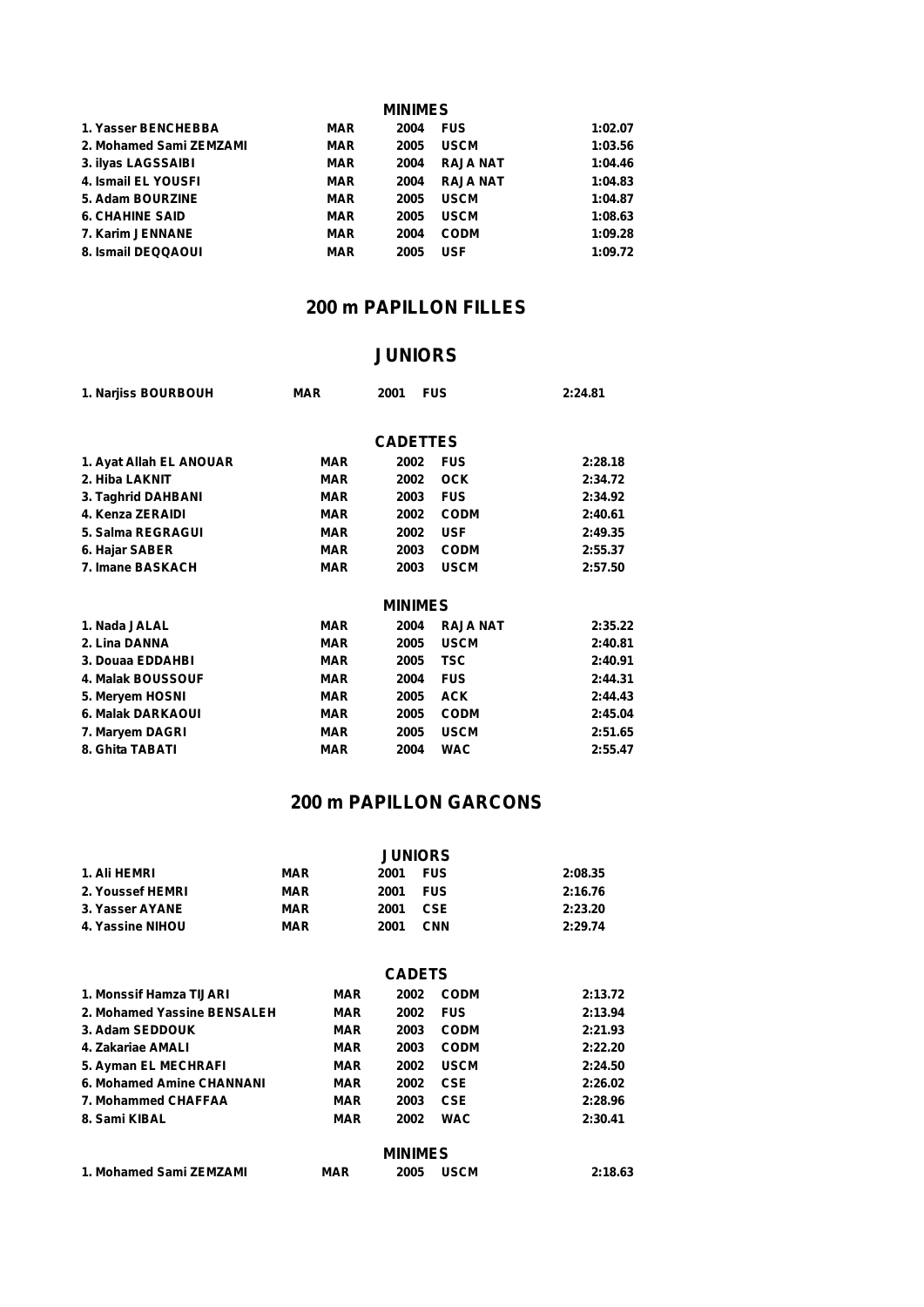| 4. Hamza BENHLIMA      | <b>MAR</b> | 2004 | <b>USCM</b> | 2:31.90 |
|------------------------|------------|------|-------------|---------|
| <b>5. CHAHINE SAID</b> | <b>MAR</b> | 2005 | <b>USCM</b> | 2:32.39 |

### **200 m 4 NAGES FILLES**

| <b>MAR</b><br>2001 |                                                                                  | <b>FUS</b>                                   | 2:34.66                                                                                                                                                                               |
|--------------------|----------------------------------------------------------------------------------|----------------------------------------------|---------------------------------------------------------------------------------------------------------------------------------------------------------------------------------------|
|                    |                                                                                  |                                              |                                                                                                                                                                                       |
|                    |                                                                                  |                                              | 2:31.12                                                                                                                                                                               |
|                    |                                                                                  |                                              | 2:34.66                                                                                                                                                                               |
|                    |                                                                                  |                                              | 2:35.69                                                                                                                                                                               |
|                    |                                                                                  |                                              | 2:40.03                                                                                                                                                                               |
|                    |                                                                                  |                                              | 2:44.63                                                                                                                                                                               |
|                    |                                                                                  |                                              | 2:46.75                                                                                                                                                                               |
|                    |                                                                                  |                                              |                                                                                                                                                                                       |
|                    |                                                                                  |                                              |                                                                                                                                                                                       |
| MAR                | 2005                                                                             |                                              | 2:32.61                                                                                                                                                                               |
| <b>MAR</b>         | 2005                                                                             |                                              | 2:35.86                                                                                                                                                                               |
| <b>MAR</b>         | 2004                                                                             | <b>RAJA NAT</b>                              | 2:36.38                                                                                                                                                                               |
| <b>MAR</b>         | 2005                                                                             | <b>USCM</b>                                  | 2:37.16                                                                                                                                                                               |
| <b>MAR</b>         | 2005                                                                             | <b>RAJA NAT</b>                              | 2:37.33                                                                                                                                                                               |
| <b>MAR</b>         | 2004                                                                             | <b>FUS</b>                                   | 2:38.93                                                                                                                                                                               |
| <b>MAR</b>         | 2004                                                                             | <b>USCM</b>                                  | 2:39.35                                                                                                                                                                               |
| <b>MAR</b>         | 2005                                                                             | <b>USCM</b>                                  | 2:40.65                                                                                                                                                                               |
| <b>MAR</b>         | 2005                                                                             | <b>ACK</b>                                   | 2:41.56                                                                                                                                                                               |
| <b>MAR</b>         | 2005                                                                             | <b>TSC</b>                                   | 2:42.01                                                                                                                                                                               |
| <b>MAR</b>         | 2004                                                                             | <b>USCM</b>                                  | 2:43.72                                                                                                                                                                               |
| <b>MAR</b>         | 2004                                                                             |                                              | 2:44.08                                                                                                                                                                               |
| <b>MAR</b>         | 2005                                                                             | <b>CODM</b>                                  | 2:44.40                                                                                                                                                                               |
| <b>MAR</b>         | 2005                                                                             | <b>FUS</b>                                   | 2:44.76                                                                                                                                                                               |
| <b>MAR</b>         | 2005                                                                             | <b>CODM</b>                                  | 2:46.48                                                                                                                                                                               |
| <b>MAR</b>         | 2004                                                                             | <b>FUS</b>                                   | 2:46.55                                                                                                                                                                               |
| <b>MAR</b>         | 2004                                                                             | <b>FUS</b>                                   | 2:46.97                                                                                                                                                                               |
| <b>MAR</b>         | 2004                                                                             | <b>FUS</b>                                   | 2:47.15                                                                                                                                                                               |
| <b>MAR</b>         | 2004                                                                             | <b>WAC</b>                                   | 2:47.32                                                                                                                                                                               |
| <b>MAR</b>         | 2004                                                                             | <b>MAS</b>                                   | 2:49.14                                                                                                                                                                               |
| <b>MAR</b>         | 2005                                                                             | <b>TSC</b>                                   | 2:49.83                                                                                                                                                                               |
| <b>MAR</b>         | 2005                                                                             | <b>CODM</b>                                  | 2:49.84                                                                                                                                                                               |
|                    | <b>MAR</b><br><b>MAR</b><br><b>MAR</b><br><b>MAR</b><br><b>MAR</b><br><b>MAR</b> | 2002<br>2002<br>2002<br>2003<br>2003<br>2003 | <b>JUNIORS</b><br><b>CADETTES</b><br><b>CODM</b><br><b>OCK</b><br><b>FUS</b><br><b>USCM</b><br><b>CODM</b><br><b>FUS</b><br><b>MINIMES</b><br><b>CODM</b><br><b>WAC</b><br><b>ADM</b> |

### **200 m 4 NAGES GARCONS**

|                         |            | <b>SENIORS</b> |             |         |
|-------------------------|------------|----------------|-------------|---------|
| 1. Said SABER           | <b>MAR</b> | 1995           | <b>CNN</b>  | 2:16.58 |
| 2. Hicham TIJARI        | <b>MAR</b> | 1998           | <b>FUS</b>  | 2:18.81 |
| 3. Karim AMARTI         | <b>MAR</b> | 1998           | <b>USF</b>  | 2:29.80 |
|                         |            | <b>JUNIORS</b> |             |         |
| 1. Samy BOUTOUIL        | MAR        | 2000           | <b>CODM</b> | 2:07.54 |
| 2. Youssef HEMRI        | <b>MAR</b> | 2001           | <b>FUS</b>  | 2:07.58 |
| 3. Abdeljabbar REGRAGUI | MAR        | 2001           | <b>CODM</b> | 2:13.26 |
| 4. Ali HEMRI            | <b>MAR</b> | 2001           | <b>FUS</b>  | 2:19.43 |
| 5. Med Yassine BOUKHARI | <b>MAR</b> | 2001           | <b>FUS</b>  | 2:24.16 |
| 6. Marouane RAJI        | <b>MAR</b> | 2000           | <b>USCM</b> | 2:24.52 |
| <b>7. Ahmed BENNANI</b> | <b>MAR</b> | 2001           | <b>FUS</b>  | 2:24.84 |
| 8. Yasser AYANE         | <b>MAR</b> | 2001           | <b>CSE</b>  | 2:26.11 |
| 9. Omar FILALI          | <b>MAR</b> | 2001           | <b>USF</b>  | 2:27.07 |
| 10. Ilyas BOUDENE       | <b>MAR</b> | 2001           | <b>MAS</b>  | 2:27.47 |
| 11. Hamza BENNOUNA      | <b>MAR</b> | 2000           | <b>USF</b>  | 2:29.82 |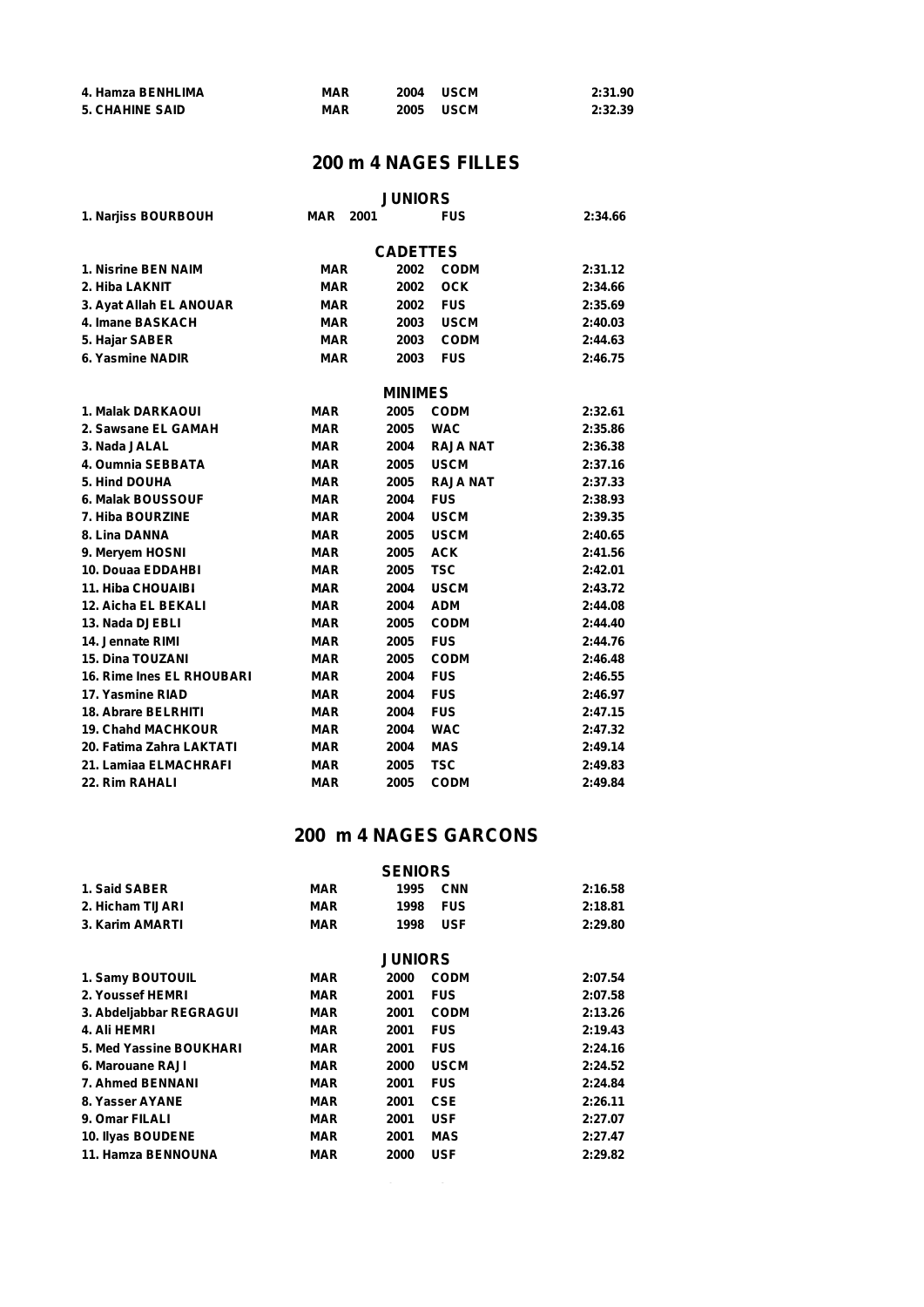| <b>MAR</b> | 2002 | <b>USCM</b>   | 2:20.57 |
|------------|------|---------------|---------|
| <b>MAR</b> | 2003 | <b>CSE</b>    | 2:21.28 |
| <b>MAR</b> | 2002 | <b>FUS</b>    | 2:21.83 |
| <b>MAR</b> | 2002 | <b>OCK</b>    | 2:22.58 |
| <b>MAR</b> | 2002 | <b>CODM</b>   | 2:23.69 |
| <b>MAR</b> | 2003 | <b>CODM</b>   | 2:23.70 |
| <b>MAR</b> | 2002 | <b>FUS</b>    | 2:24.60 |
| <b>MAR</b> | 2003 | <b>CODM</b>   | 2:24.73 |
| <b>MAR</b> | 2002 | <b>WAC</b>    | 2:25.51 |
| <b>MAR</b> | 2002 | <b>MAS</b>    | 2:27.55 |
| <b>MAR</b> | 2002 | <b>USCM</b>   | 2:29.12 |
| <b>MAR</b> | 2003 | <b>SNF</b>    | 2:29.97 |
| <b>MAR</b> | 2003 | <b>ASAMIN</b> | 2:30.64 |
| <b>MAR</b> | 2003 | <b>SNF</b>    | 2:31.83 |
|            |      |               |         |

#### **MINIMES**

| <b>1. Ali ESSARSARE</b>  | <b>MAR</b> | 2005 | <b>CODM</b>     | 2:27.66 |
|--------------------------|------------|------|-----------------|---------|
| 2. Ilias EDDARI          | <b>MAR</b> | 2004 | <b>RAJA NAT</b> | 2:28.34 |
| <b>3. CHAHINE SAID</b>   | <b>MAR</b> | 2005 | <b>USCM</b>     | 2:28.43 |
| 4. Ismail EL YOUSFI      | <b>MAR</b> | 2004 | <b>RAJA NAT</b> | 2:28.44 |
| 4. Adam BOURZINE         | <b>MAR</b> | 2005 | <b>USCM</b>     | 2:28.44 |
| 6. Hamza BENHLIMA        | <b>MAR</b> | 2004 | <b>USCM</b>     | 2:29.00 |
| 7. Mohammed MOUISSE      | <b>MAR</b> | 2004 | <b>USF</b>      | 2:29.68 |
| 8. Mohamed Sami ZEMZAMI  | <b>MAR</b> | 2005 | <b>USCM</b>     | 2:30.16 |
| 9. Ismail DEQQAOUI       | <b>MAR</b> | 2005 | <b>USF</b>      | 2:30.49 |
| 10. Mohamed Badr OUAMMOU | <b>MAR</b> | 2004 | <b>WAC</b>      | 2:32.50 |

#### **400 m 4 NAGES FILLES**

|                      |            | <b>JUNIORS</b>     |         |
|----------------------|------------|--------------------|---------|
| 1. Hiba FAHSI        | <b>MAR</b> | 2001<br>OCK        | 5:17.68 |
| 2. Narjiss BOURBOUH  | <b>MAR</b> | <b>FUS</b><br>2001 | 5:31.18 |
| 3. Nissrine BOURBOUH | MAR        | 2001<br><b>FUS</b> | 5:39.55 |

#### **CADETTES**

| 1. Hiba LAKNIT     | <b>MAR</b> 2002 | OCK         | 5:27.69 |
|--------------------|-----------------|-------------|---------|
| 2. Taghrid DAHBANI | <b>MAR</b> 2003 | <b>FUS</b>  | 5:29.18 |
| 3. Hajar SABER     | <b>MAR</b> 2003 | <b>CODM</b> | 5:45.57 |
| 4. Imane BASKACH   | <b>MAR</b> 2003 | <b>USCM</b> | 5:52.69 |

#### **MINIMES**

| 1. Nada JALAL             | <b>MAR</b> | 2004 | <b>RAJA NAT</b> | 5:30.11 |  |
|---------------------------|------------|------|-----------------|---------|--|
| 2. Lina DANNA             | <b>MAR</b> | 2005 | <b>USCM</b>     | 5:36.13 |  |
| 3. Maryem DAGRI           | <b>MAR</b> | 2005 | <b>USCM</b>     | 5:37.94 |  |
| 4. Maha BASKACH           | <b>MAR</b> | 2005 | <b>USCM</b>     | 5:40.13 |  |
| <b>5. Malak BOUSSOUF</b>  | <b>MAR</b> | 2004 | <b>FUS</b>      | 5:41.38 |  |
| 6. Douaa EDDAHBI          | <b>MAR</b> | 2005 | TSC             | 5:42.50 |  |
| 7. Malak DARKAOUI         | <b>MAR</b> | 2005 | <b>CODM</b>     | 5:43.50 |  |
| 8. Dina TOUZANI           | <b>MAR</b> | 2005 | <b>CODM</b>     | 5:45.78 |  |
| 9. Oumnia SEBBATA         | <b>MAR</b> | 2005 | <b>USCM</b>     | 5:49.78 |  |
| 10. Rime Ines EL RHOUBARI | <b>MAR</b> | 2004 | <b>FUS</b>      | 6:01.53 |  |
| <b>11. Hadil CHAHIDI</b>  | <b>MAR</b> | 2005 | <b>USCM</b>     | 6:04.27 |  |
| 12. Nada DJEBLI           | <b>MAR</b> | 2005 | <b>CODM</b>     | 6:05.61 |  |
| 13. Fatima Zahra LAKTATI  | <b>MAR</b> | 2004 | <b>MAS</b>      | 6:08.45 |  |
|                           |            |      |                 |         |  |

#### **400 m 4 NAGES GARCONS**